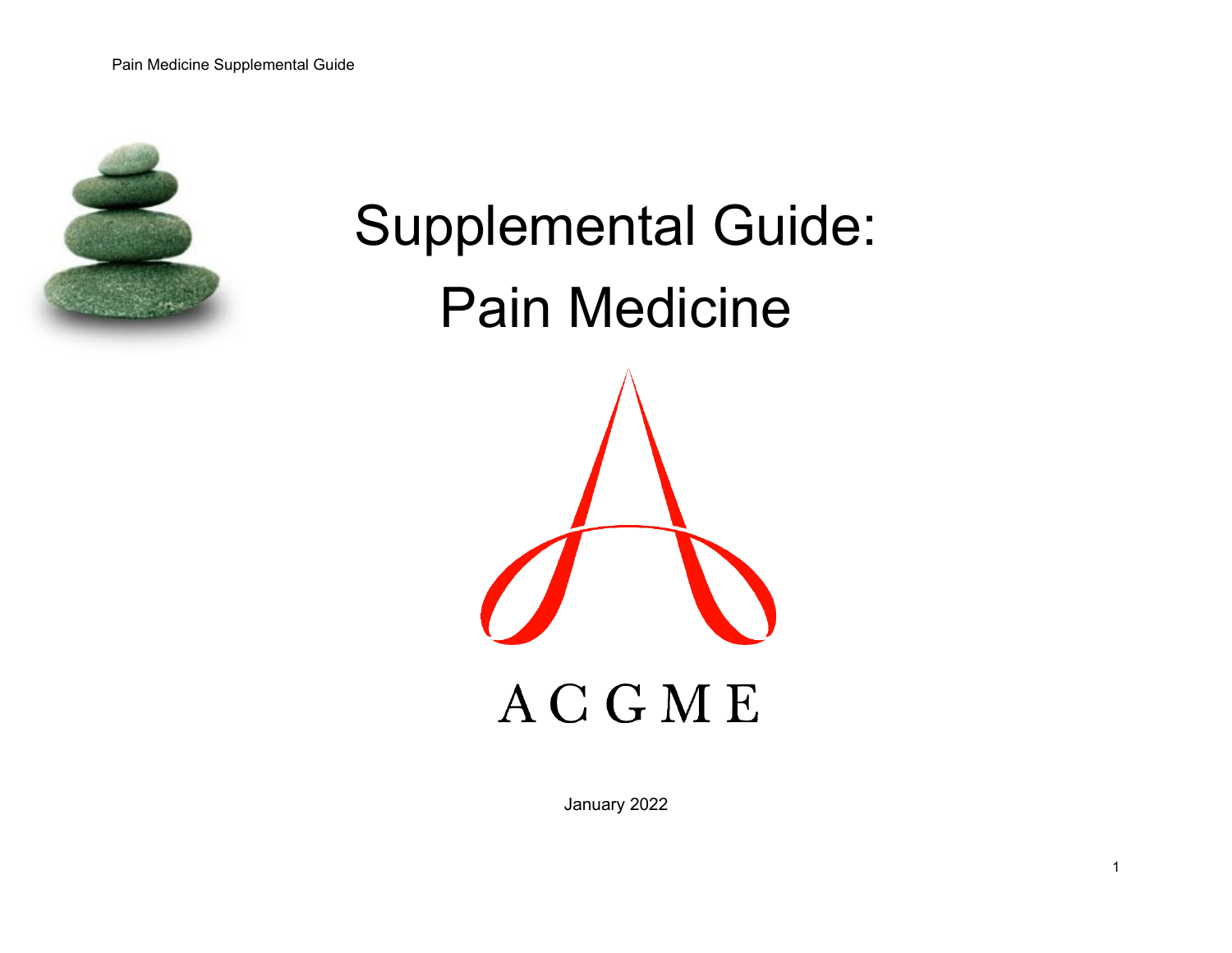# **TABLE OF CONTENTS**

| Gathers and Synthesizes Essential and Accurate Information - Psychiatric History 6<br>Develops and Achieves a Comprehensive Pain Treatment Plan for Each Patient 8 |  |
|--------------------------------------------------------------------------------------------------------------------------------------------------------------------|--|
|                                                                                                                                                                    |  |
|                                                                                                                                                                    |  |
|                                                                                                                                                                    |  |
|                                                                                                                                                                    |  |
|                                                                                                                                                                    |  |
|                                                                                                                                                                    |  |
|                                                                                                                                                                    |  |
|                                                                                                                                                                    |  |
|                                                                                                                                                                    |  |
|                                                                                                                                                                    |  |
|                                                                                                                                                                    |  |
|                                                                                                                                                                    |  |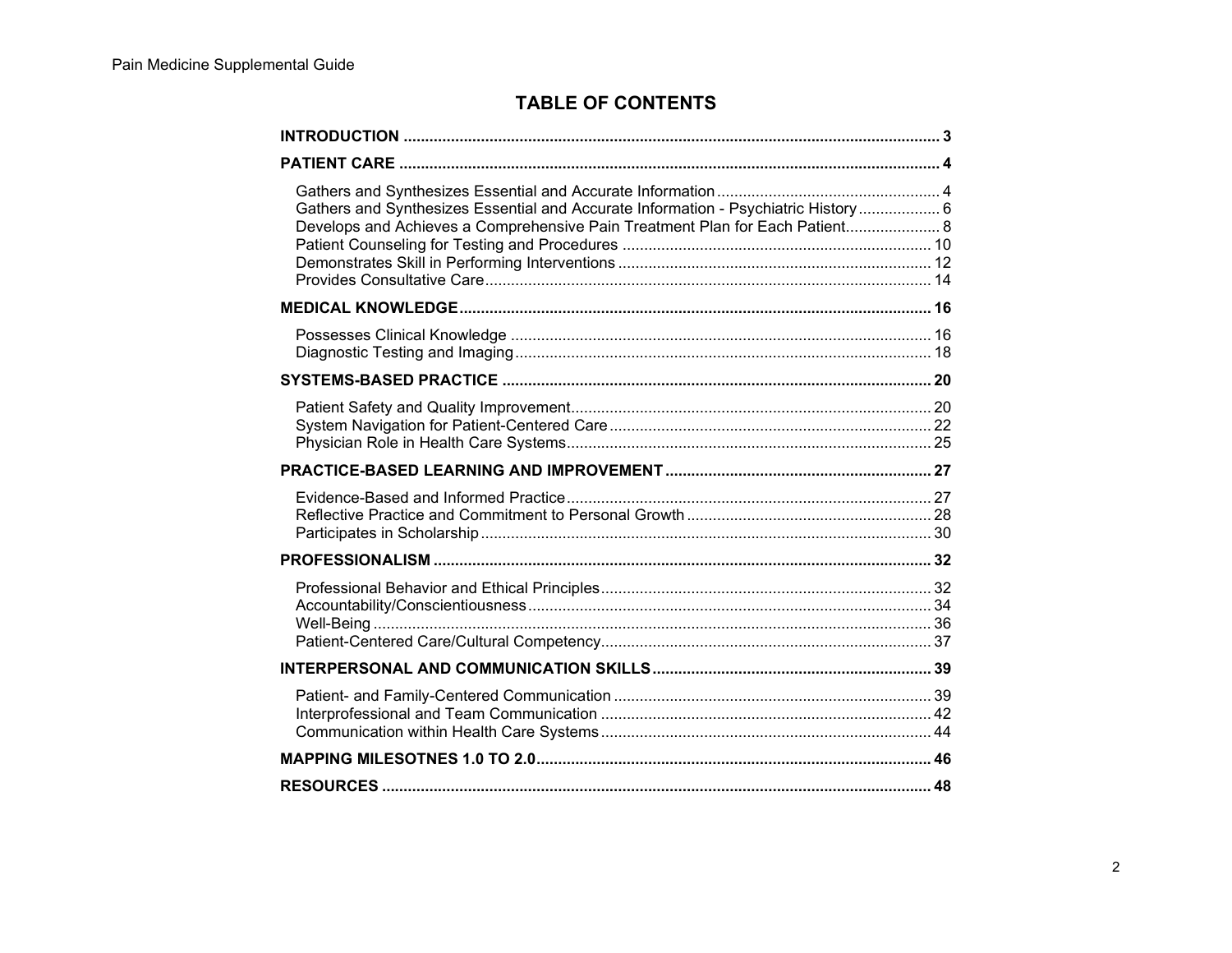### **Milestones Supplemental Guide**

This document provides additional guidance and examples for the Pain Medicine Milestones. This is not designed to indicate any specific requirements for each level, but to provide insight into the thinking of the Milestone Work Group.

Included in this document is the intent of each Milestone and examples of what a Clinical Competency Committee (CCC) might expect to be observed/assessed at each level. Also included are suggested assessment models and tools for each subcompetency, references, and other useful information.

Review this guide with the CCC and faculty members. As the program develops a shared mental model of the Milestones, consider creating an individualized guide (Supplemental Guide Template available) with institution/program-specific examples, assessment tools used by the program, and curricular components.

Additional tools and references, including the Milestones Guidebook, Clinical Competency Committee Guidebook, and Milestones Guidebook for Residents and Fellows, are available on the [Resources](https://www.acgme.org/What-We-Do/Accreditation/Milestones/Resources) page of the Milestones section of the ACGME website.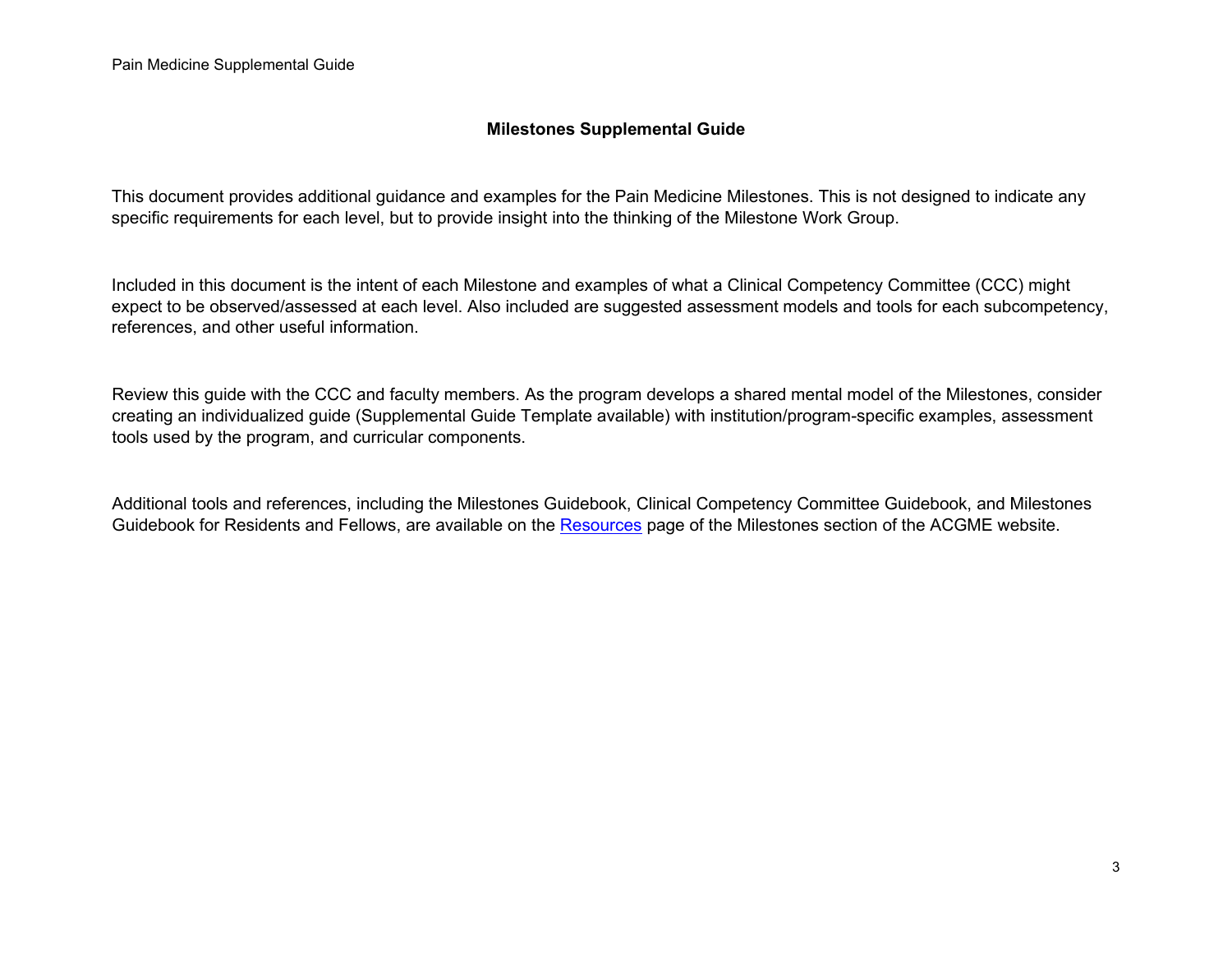| Patient Care 1: Gathers and Synthesizes Essential and Accurate Information to Define Each Patient's Clinical Problem(s)<br>(Neurology and Musculoskeletal)                                              |                                                                                                                                                                                                                                                                     |
|---------------------------------------------------------------------------------------------------------------------------------------------------------------------------------------------------------|---------------------------------------------------------------------------------------------------------------------------------------------------------------------------------------------------------------------------------------------------------------------|
| Overall Intent: To demonstrate progression in the areas of history taking, physical examination, and formulation of the correct diagnosis,                                                              |                                                                                                                                                                                                                                                                     |
|                                                                                                                                                                                                         | with emphasis placed on inclusion of broad and complete sources of information including the patient, patient-reported outcomes,                                                                                                                                    |
| biopsychosocial data, and secondary sources of data (e.g., medical record)                                                                                                                              |                                                                                                                                                                                                                                                                     |
| <b>Milestones</b>                                                                                                                                                                                       | <b>Examples</b>                                                                                                                                                                                                                                                     |
| Level 1 Acquires accurate medical histories                                                                                                                                                             | • Adheres to note template when acquiring medical histories                                                                                                                                                                                                         |
| Performs accurate physical exams                                                                                                                                                                        | • Asks about headache healthy habits                                                                                                                                                                                                                                |
| Develops limited differential diagnoses                                                                                                                                                                 | • Performs respiratory, cardiovascular and abdominal exam; needs guidance to organize<br>neurological and musculoskeletal exams                                                                                                                                     |
| Level 2 Acquires accurate and relevant pain<br>histories                                                                                                                                                | • When patients state they stay well hydrated, asks follow-up questions to determine exact<br>daily fluid intake, types of liquids, daily caffeine, and sugary drink intake                                                                                         |
| Performs relevant pain-based physical exams                                                                                                                                                             | • Examines a patient for Beighton criteria for joint hypermobility<br>. In a patient with widespread pain, examines and looks for tender points in all four<br>quadrants<br>• Talks patient through the exam, explaining each step                                  |
| Uses and synthesizes collected data, including<br>patient-reported outcomes, to define a patient's<br>central clinical problem(s) and generate a<br>prioritized differential diagnosis and problem list | • Provides differential diagnosis for an L5 radiculopathy<br>. Uses the Functional Disability Inventory trends over time to assess efficacy of treatment<br>plan                                                                                                    |
| Level 3 Acquires accurate and relevant pain<br>histories in the context of a patient with complex<br>medical conditions                                                                                 | • Obtains an accurate medical history of acute pain symptoms superimposed on chronic<br>pain<br>• Adjusts hip examination technique in a patient with previous total hip arthroplasty                                                                               |
| Performs accurate and relevant physical exams<br>that are targeted to the patient's problems                                                                                                            | . During abdominal exam, looks for signs consistent with visceral hyperalgesia versus<br>neuralgia versus myofascial pain<br>• Demonstrates on self potentially painful elements of exam (e.g., pinprick for sensory<br>testing for patients with neuropathic pain) |
| Efficiently uses the biopsychosocial data to<br>inform the differential diagnosis                                                                                                                       | • Obtains history of substance misuse in a patient with chronic pain to inform treatment<br>options<br>• Interprets discrepancies between functional outcomes and pain scale responses<br>• Modifies treatment plan based on Functional Disability Inventory trends |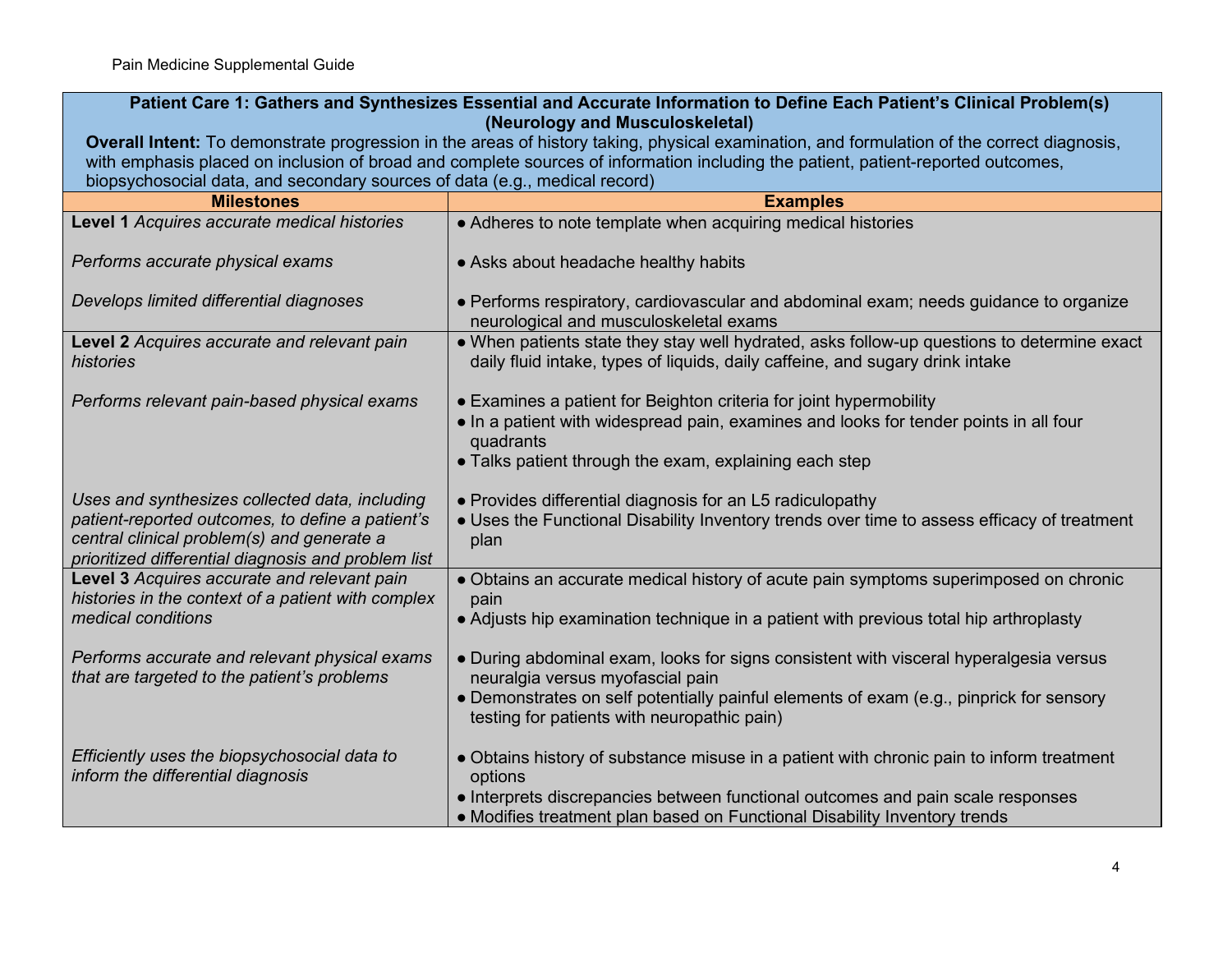| Level 4 Efficiently acquires accurate and<br>relevant pain history in the context of a patient<br>with complex medical conditions                                                                             | • If patient has multi-site pain, asks the patient to rank the areas with the most to the least<br>impact on function and starts to gather pain history in that order<br>• Asks patients about sleep hygiene, including bedtime, wake-up time, length to onset of<br>sleep, number of awakenings during the night, ease of going back to sleep, use of<br>electronic devices around bedtime, caffeine intake, and exercise routine                                                                                                                                                                                                                                                                                                                                                                                                                                                                                                                                                                               |
|---------------------------------------------------------------------------------------------------------------------------------------------------------------------------------------------------------------|------------------------------------------------------------------------------------------------------------------------------------------------------------------------------------------------------------------------------------------------------------------------------------------------------------------------------------------------------------------------------------------------------------------------------------------------------------------------------------------------------------------------------------------------------------------------------------------------------------------------------------------------------------------------------------------------------------------------------------------------------------------------------------------------------------------------------------------------------------------------------------------------------------------------------------------------------------------------------------------------------------------|
| Performs hypothesis-driven physical exams that<br>identify subtle or unusual physical exam findings<br>in patients with uncommon conditions                                                                   | • Performs hook sign to look for slipping rib syndrome in patient with lower chest pain/rib<br>cage pain                                                                                                                                                                                                                                                                                                                                                                                                                                                                                                                                                                                                                                                                                                                                                                                                                                                                                                         |
| Efficiently uses all sources of secondary data to<br>inform differential diagnosis                                                                                                                            | • In addition to institutional and external electronic health record (EHR) review, incorporates<br>patient reported outcomes into differential diagnosis and development of treatment plan                                                                                                                                                                                                                                                                                                                                                                                                                                                                                                                                                                                                                                                                                                                                                                                                                       |
| Level 5 Acts as a role model and teaches the<br>effective use of history taking, biopsychosocial,<br>and physical examination skills to efficiently<br>identify and treat multiple complex pain<br>conditions | • During subspecialty rotation, identifies a patient who would benefit from multidisciplinary<br>pain clinic evaluation, discusses referral with the patient, and if patient agrees, counsels<br>an attending physician about placing a referral to pain clinic<br>• Supervises more junior residents during patient encounter                                                                                                                                                                                                                                                                                                                                                                                                                                                                                                                                                                                                                                                                                   |
| <b>Assessment Models or Tools</b>                                                                                                                                                                             | • Direct observation<br>• Role playing<br>• Simulation                                                                                                                                                                                                                                                                                                                                                                                                                                                                                                                                                                                                                                                                                                                                                                                                                                                                                                                                                           |
| <b>Curriculum Mapping</b>                                                                                                                                                                                     |                                                                                                                                                                                                                                                                                                                                                                                                                                                                                                                                                                                                                                                                                                                                                                                                                                                                                                                                                                                                                  |
| <b>Notes or Resources</b>                                                                                                                                                                                     | • Malanga GA, Mautner K. Musculoskeletal Physical Examination: An Evidence-Based<br>Approach. 2nd ed. Philadelphia, PA: Elsevier; 2016. ISBN:978-0323396233.<br>. O'Brien M. Aids to the Examination of the Peripheral Nervous System. 5th ed. Elsevier;<br>2010. ISBN:978-0702034473.<br>• Scholten P, Chekka K, Benzon HT. Physical examination of the patient with pain. In:<br>Benzon HT, Raja SN, Fishman SM, et al. Essentials of Pain Medicine. 4th ed.<br>Philadelphia, PA: Elsevier; 2017. ISBN:978-0323401968.<br>• Stanford Medicine. Stanford Medicine 25: Promoting the Culture of Bedside Medicine.<br>https://stanfordmedicine25.stanford.edu/. 2021.<br>. Wahezi SE, Duarte RA, Yerra S, et al. Telemedicine during COVID-19 and beyond: A<br>practical quide and best practices multidisciplinary approach for the orthopedic and<br>neurologic pain physical examination. Pain Physician. 2020;23(4S):S205-S238.<br>https://www.painphysicianjournal.com/linkout?issn=&vol=23&page=S205. 2021. |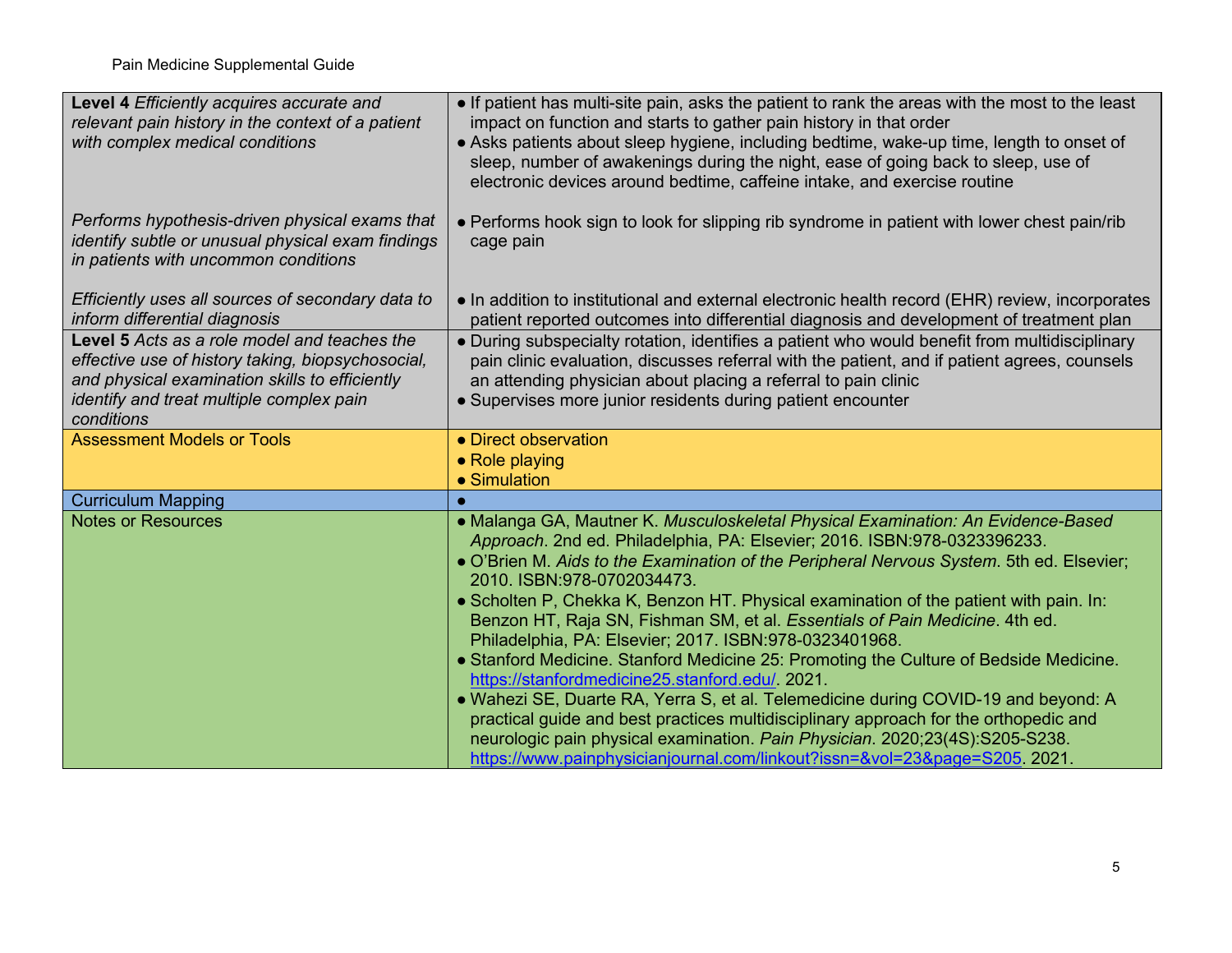| Patient Care 2: Gathers and Synthesizes Essential and Accurate Information to Define Each Patient's Clinical Problem(s)<br>(Psychiatric and Pain Comorbidities)                           |                                                                                                                                                                                                                                                                                                                                                                                                                                                   |
|-------------------------------------------------------------------------------------------------------------------------------------------------------------------------------------------|---------------------------------------------------------------------------------------------------------------------------------------------------------------------------------------------------------------------------------------------------------------------------------------------------------------------------------------------------------------------------------------------------------------------------------------------------|
|                                                                                                                                                                                           | Overall Intent: To master psychiatric history taking, mental status examination, and screening for common psychiatric comorbidities<br>impacting pain treatment outcomes; to screen for additional high-risk factors that require modification of treatment plan; to understand and                                                                                                                                                               |
|                                                                                                                                                                                           | include patient reported outcomes, which will be increasingly required to assess efficacy of treatments and justify treatment selection                                                                                                                                                                                                                                                                                                           |
| <b>Milestones</b>                                                                                                                                                                         | <b>Examples</b>                                                                                                                                                                                                                                                                                                                                                                                                                                   |
| Level 1 Acquires accurate psychiatric histories<br>and conducts a mental status examination when<br>relevant                                                                              | • Counsels adolescent patient about potential mood-related side effects of gabapentin<br>prescribed for sciatica                                                                                                                                                                                                                                                                                                                                  |
| Identifies common psychiatric diagnoses                                                                                                                                                   | • Asks patients to self-identify personality styles as easy going or "worriers"                                                                                                                                                                                                                                                                                                                                                                   |
| Level 2 Consistently acquires accurate<br>psychiatric histories and conducts mental status<br>examinations when relevant                                                                  | • Asks patients about stressors in their lives<br>• When patient identifies the stressor, fellow asks follow-up questions about how the<br>stressors make them feel (worried, stressed, overwhelmed, etc.)                                                                                                                                                                                                                                        |
| Screens patients for common psychiatric<br>comorbidities                                                                                                                                  | • Understands the rationale to triage patients into groups based on results of Risk<br>Assessment Tool (or similar)<br>• Administers Risk Assessment Tool (or similar) to assess patient's risk for substance use<br>disorder                                                                                                                                                                                                                     |
| Level 3 Consistently and efficiently acquires<br>accurate psychiatric histories and conducts<br>mental status examinations when relevant;<br>screens for common psychiatric comorbidities | • Utilizes and interprets screening tools to recognize when a patient is suffering from<br>depression or anxiety                                                                                                                                                                                                                                                                                                                                  |
| Consistently screens for adverse childhood<br>events, trauma, substance use disorders<br>(SUDs), and safety                                                                               | • When starting a patient on opioids who is at moderate risk for opioid related adverse<br>effects (misuse) based on Risk Assessment Tool, adjusts follow-up schedule and limits<br>medication quantity accordingly                                                                                                                                                                                                                               |
| Level 4 Consistently uses screening to narrow<br>the differential diagnosis for a patient with<br>psychiatric comorbidities                                                               | • In patient with personality disorder, chronic pain, and severe pain disability, discusses<br>higher level of psychiatric intervention such as partial hospitalization and how taking care<br>of mental health will positively influence treatment of pain<br>. Places adolescent patients in a separate room from parents to privately and confidentially<br>discuss smoking and use of tetrahydrocannabinols (THC), alcohol, and illicit drugs |
| Consistently follows trends in functional<br>assessment of a patient with common<br>psychiatric comorbidities                                                                             | • Identifies risk level (low, medium, high) for substance use disorder based on results of<br>Risk Assessment Tool (or similar)                                                                                                                                                                                                                                                                                                                   |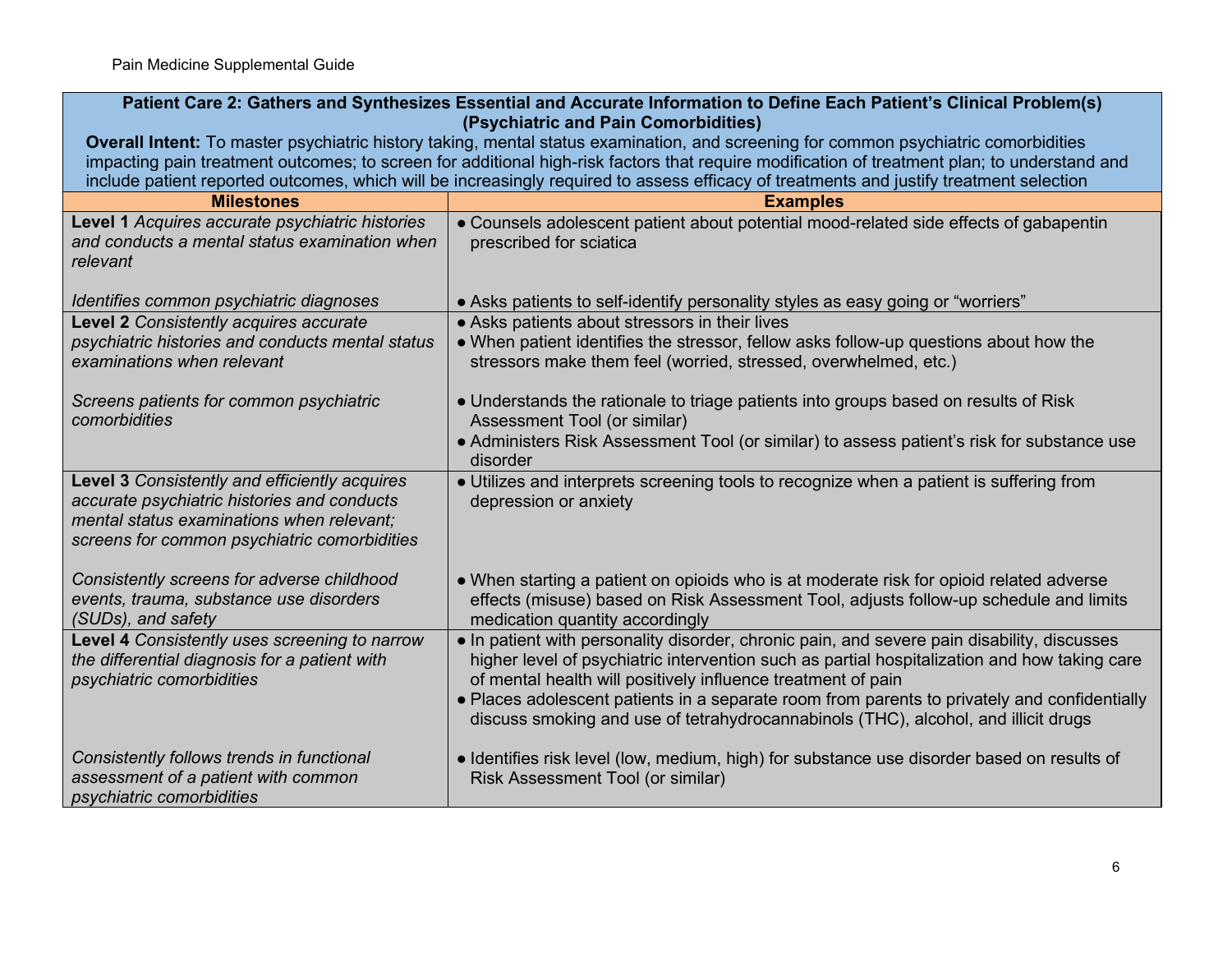| Level 5 Acts as a role model and teaches the<br>effective use of history taking and conducting a<br>mental status examination when relevant | • Actively involved in research or development of tools related to patient reported outcomes                                                                                                                                                                                                                                                                                                                                                                                                                                                                                                                                                                                                                                                                                                                                                                                                                                                                                                                                                                                                                                                                                                                                                                                                                                      |
|---------------------------------------------------------------------------------------------------------------------------------------------|-----------------------------------------------------------------------------------------------------------------------------------------------------------------------------------------------------------------------------------------------------------------------------------------------------------------------------------------------------------------------------------------------------------------------------------------------------------------------------------------------------------------------------------------------------------------------------------------------------------------------------------------------------------------------------------------------------------------------------------------------------------------------------------------------------------------------------------------------------------------------------------------------------------------------------------------------------------------------------------------------------------------------------------------------------------------------------------------------------------------------------------------------------------------------------------------------------------------------------------------------------------------------------------------------------------------------------------|
| Acts as a role model and teaches how to screen<br>for adverse childhood events, trauma, SUDs,<br>and safety                                 | • Teaches more junior residents or medical students how to conduct a non-judgmental<br>screening for substance use disorder                                                                                                                                                                                                                                                                                                                                                                                                                                                                                                                                                                                                                                                                                                                                                                                                                                                                                                                                                                                                                                                                                                                                                                                                       |
| <b>Assessment Models or Tools</b>                                                                                                           | • Direct observation                                                                                                                                                                                                                                                                                                                                                                                                                                                                                                                                                                                                                                                                                                                                                                                                                                                                                                                                                                                                                                                                                                                                                                                                                                                                                                              |
|                                                                                                                                             | • Role playing<br>• Simulation                                                                                                                                                                                                                                                                                                                                                                                                                                                                                                                                                                                                                                                                                                                                                                                                                                                                                                                                                                                                                                                                                                                                                                                                                                                                                                    |
| <b>Curriculum Mapping</b>                                                                                                                   |                                                                                                                                                                                                                                                                                                                                                                                                                                                                                                                                                                                                                                                                                                                                                                                                                                                                                                                                                                                                                                                                                                                                                                                                                                                                                                                                   |
| <b>Notes or Resources</b>                                                                                                                   | • Adams MCB, Mackey SC. Assessment of chronic pain. In: Longnecker D, Newman M,<br>Zapol W, Sandberg W, Mackey S. Anesthesiology. 3rd ed. McGraw Hill Education; 2017.<br>ISBN:978-0071848817.<br>• Jackson WC. Connecting the dots: How adverse childhood experiences predispose to<br>chronic pain. Practical Pain Management. 2021;20(3):24-28.<br>https://www.practicalpainmanagement.com/treatments/psychological/connecting-dots-<br>how-adverse-childhood-experiences-predispose-chronic-pain. 2021.<br>• Lawson EF, Wallace MS. Neurolytic agents. In: Deer TR, Leong MS, Buvanendran A, Kim<br>PS, Panchal SJ, ed. Treatment of Chronic Pain by Interventional Approaches: the<br>American Academy of Pain Medicine Textbook on Patient Management. New York:<br>Springer; 2014. ISBN:978-1493918232.<br>• Leong MS, Kim PS, Saberski L. Cryoanalgesia. In: Deer TR, Leong MS, Buvanendran A,<br>Kim PS, Panchal SJ, ed. Treatment of Chronic Pain by Interventional Approaches: the<br>American Academy of Pain Medicine Textbook on Patient Management. New York:<br>Springer; 2014. ISBN:978-1493918232.<br>• Younger J, McCue R, Mackey S. Pain outcomes: A brief review of instruments and<br>techniques. Curr Pain Headache Rep. 2009;13(1):39-43.<br>https://www.ncbi.nlm.nih.gov/pmc/articles/PMC2891384/. 2021. |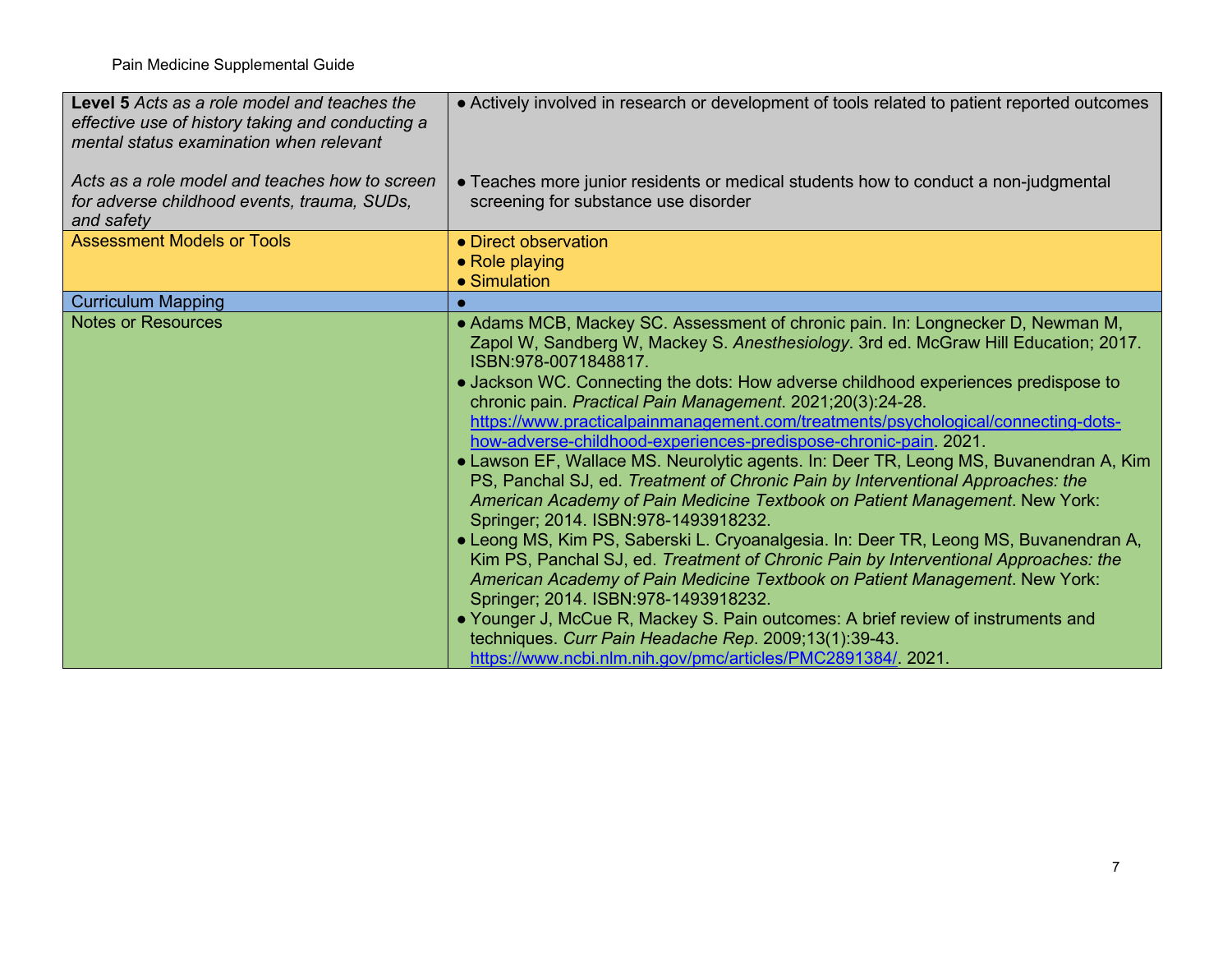| Patient Care 3: In Collaboration with the Patient, Develops, and Achieves a Comprehensive Pain Treatment Plan for Each Patient;<br>Includes Consideration of Available Pharmacologic, Behavioral, Rehabilitative, Interventional, Complementary/Alternative |                                                                                                                                                                                                                                                              |
|-------------------------------------------------------------------------------------------------------------------------------------------------------------------------------------------------------------------------------------------------------------|--------------------------------------------------------------------------------------------------------------------------------------------------------------------------------------------------------------------------------------------------------------|
| <b>Approaches</b>                                                                                                                                                                                                                                           |                                                                                                                                                                                                                                                              |
|                                                                                                                                                                                                                                                             | Overall Intent: To demonstrate progression in the design, implementation, follow-up, and adjustments of a comprehensive therapy plan                                                                                                                         |
| <b>Milestones</b>                                                                                                                                                                                                                                           | <b>Examples</b>                                                                                                                                                                                                                                              |
| Level 1 Develops a plan for straightforward<br>cases, with assistance                                                                                                                                                                                       | • Identifies the potential options for consultations and diagnostics in a patient with new (first<br>time) onset of lower back pain without any risk factors or "red flag" symptoms such as<br>neurological deficits and sees the patient for follow-up care |
| Consistently recognizes situations that require<br>consultations or help from an attending<br>physician                                                                                                                                                     | • Requests rheumatological consultation for a patient with suspected inflammatory<br>spondyloarthropathy                                                                                                                                                     |
| Manages straightforward cases, with direct<br>supervision                                                                                                                                                                                                   | • Completes a routine medication refill visit with attending supervision under consideration<br>of the indication, effects, side effects, interactions, and comorbidities                                                                                    |
| Level 2 Independently develops a plan for a<br>straightforward case and implements it, with<br>assistance                                                                                                                                                   | • For the patient described under Level 1, reviews potential diagnostic interventions and<br>implements a treatment plan including follow-up as indicated                                                                                                    |
| Obtains appropriate consultations with specific<br>questions for the consultant                                                                                                                                                                             | • Evaluates a complex pain patient, such as a patient with failed-back surgery syndrome<br>under supervision and initiates appropriate consultations, such as physical therapy and<br>spine surgery and provides follow-up care                              |
| Manages complex cases, with direct supervision                                                                                                                                                                                                              | • Evaluates a complex pain patient, such as a patient with complex regional pain syndrome<br>and initiates the appropriate consultations such as physical therapy and reviews potential<br>differential diagnostic options                                   |
| Level 3 Develops a plan for a complex case and<br>implements it, with minimal assistance                                                                                                                                                                    | • Develops a treatment plan for a patient with failed-back surgery syndrome through<br>incorporation of the consultant recommendations (spine surgeons, psychologists, and<br>physical therapists) and follow-up care as indicated                           |
| Incorporates consultation results into a<br>treatment plan<br>Manages cases with indirect supervision                                                                                                                                                       | • Actively manages the patient and makes adjustments to the treatment plan based on<br>clinical outcomes and recommendations by the consultants and the patient's preferences<br>during follow-up care                                                       |
| Level 4 Independently develops, implements,<br>and monitors a comprehensive treatment plan                                                                                                                                                                  | • Independently manages a complex pain patient, such as a patient with cancer pain,<br>through the various clinical stages including in the ambulatory and in-patient setting                                                                                |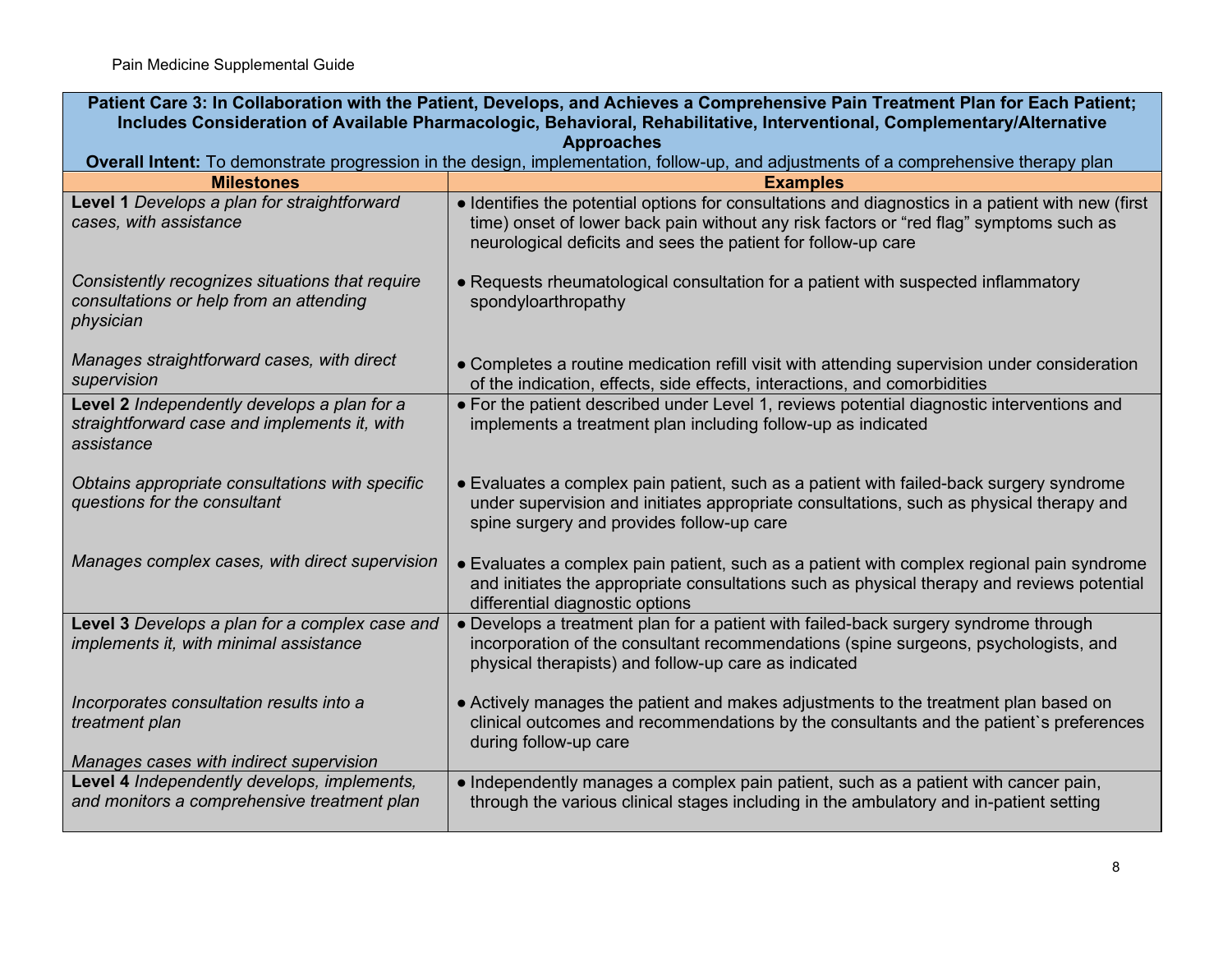| Applies learning from consultants to similar<br>patient care scenarios                                         | • Incorporates changes in the patient's preferences and consult recommendations<br>throughout the clinical course of the pain condition |
|----------------------------------------------------------------------------------------------------------------|-----------------------------------------------------------------------------------------------------------------------------------------|
| Independently manages patients across<br>applicable inpatient, outpatient, and ambulatory<br>clinical settings | • Independently follows up and assesses the patient and clinical outcomes                                                               |
| Level 5 Effectively manages unusual, rare, or<br>complex disorders in all appropriate clinical<br>settings     | • Expertise is actively sought by referring physicians and patients themselves                                                          |
| Acts as role model and teaches complex<br>patient-centered care                                                | • Shares own expertise using various communication channels such as meetings,<br>publications, or presentations                         |
| Actively advances novel pain therapies                                                                         | • Advances and actively implements novel assessment, diagnostic and therapeutic tools                                                   |
| <b>Assessment Models or Tools</b>                                                                              | • Direct observation                                                                                                                    |
|                                                                                                                | • Multisource feedback                                                                                                                  |
|                                                                                                                | • Review of records                                                                                                                     |
|                                                                                                                | • Simulation                                                                                                                            |
| <b>Curriculum Mapping</b>                                                                                      |                                                                                                                                         |
| <b>Notes or Resources</b>                                                                                      | • Standard Pain Medicine Lite                                                                                                           |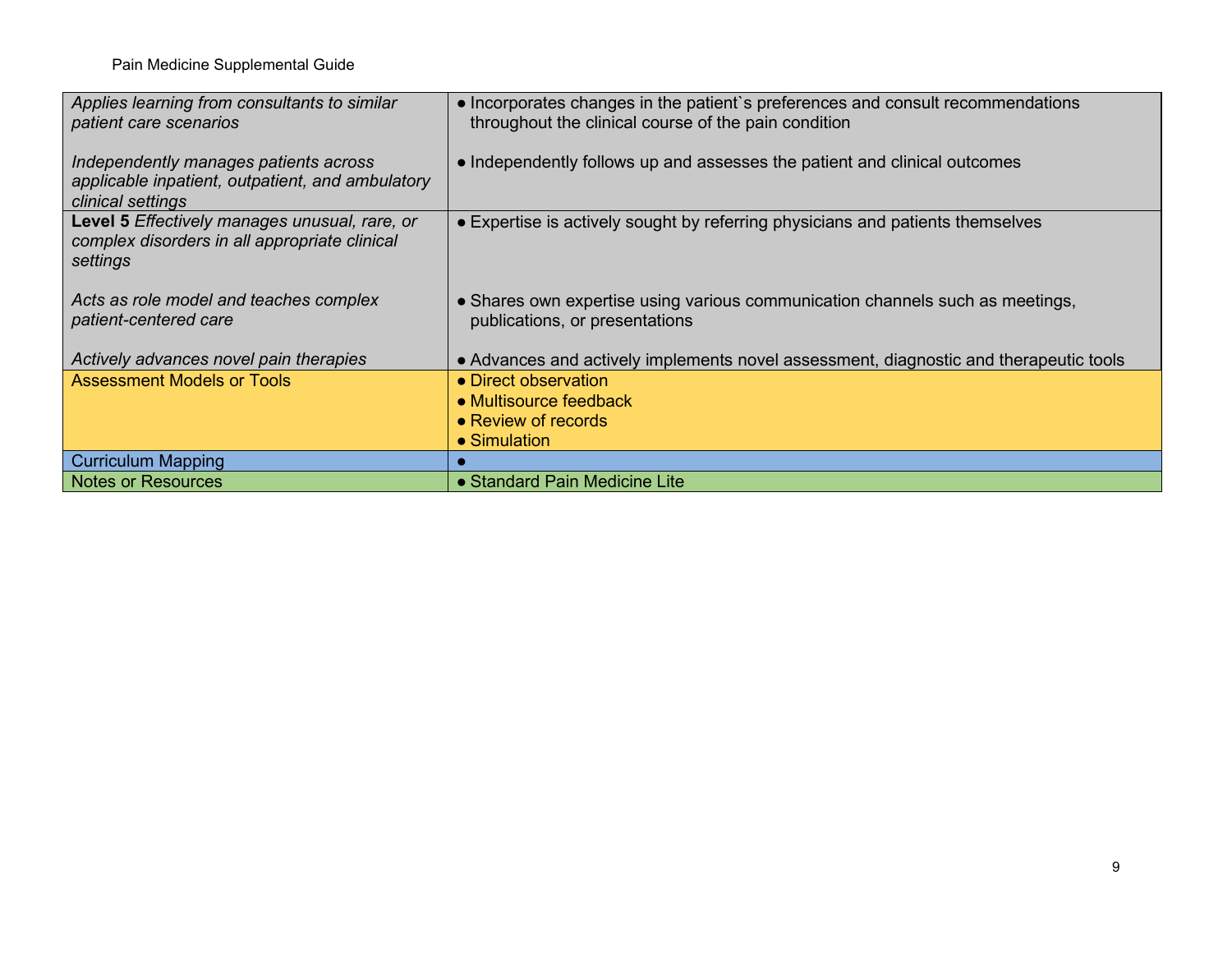| <b>Patient Care 4: Patient Counseling for Testing and Procedures</b><br><b>Overall Intent:</b> To identify risks and benefits for diagnostic testing and interventional pain procedures              |                                                                                                                                                                                                                                                                                                                                                                                                                                                                                      |
|------------------------------------------------------------------------------------------------------------------------------------------------------------------------------------------------------|--------------------------------------------------------------------------------------------------------------------------------------------------------------------------------------------------------------------------------------------------------------------------------------------------------------------------------------------------------------------------------------------------------------------------------------------------------------------------------------|
|                                                                                                                                                                                                      | <b>Examples</b>                                                                                                                                                                                                                                                                                                                                                                                                                                                                      |
| Level 1 Discusses the indications,<br>contraindications, and potential risks of<br>diagnostic testing and straightforward<br>procedures and obtains and documents<br>informed consent                | • Informs patient of risks of performing lumbar medial branch denervation including<br>bleeding, infection, increased pain, ineffectiveness, injury to nerves causing increased<br>pain, weakness, or numbness in leg<br>• Lists common labs for inflammatory work-up for a young adult male with bilateral<br>sacroiliac region pain<br>• Lists common labs for neuropathy work-up for paresthesia in stocking-glove distribution in<br>a patient with no other known comorbidities |
| Level 2 Discusses the indications,<br>contraindications, and potential risks of invasive<br>diagnostic testing and complex procedures and<br>obtains and documents informed consent                  | • Discusses risks and benefits of intrathecal pump placement<br>• Explains the cumulative effects of radiation exposure from radiographs, computerized<br>tomography (CT), etc.<br>• Discusses the importance of first performing medial branch blocks prior to radiofrequency<br>ablation because structural changes seen in the zygapophysial joint on radiographs, CT,<br>or magnetic resonance imaging (MRI) does not always predict zygapophysial joint-<br>mediated pain       |
| Level 3 Discusses the indications,<br>contraindications, potential risks, and<br>controversies of procedures for patients with<br>common comorbidities and obtains and<br>documents informed consent | • Discusses the risks of spinal cord stimulator with a patient who has a body mass index<br>$(BMI)$ of 35<br>• Explains the rationale for dual diagnostic blocks prior to proceeding with radiofrequency<br>ablation for suspected zygapophysial joint pain<br>• Explains the value of diagnostic intra-articular hip injection in a patient with history of<br>moderate to severe hip osteoarthritis and chronic intractable low back pain despite spine<br>injections              |
| Level 4 Discusses the indications,<br>contraindications, potential risks, and<br>controversies procedures for patients with<br>complex comorbidities and obtains and<br>documents informed consent   | • Discussed risks and benefits of intrathecal pump placement in cancer patient on<br>anticoagulation therapy<br>· Identifies in imaging the different types of transitional lumbosacral segments associated<br>with Bertolotti's syndrome                                                                                                                                                                                                                                            |
| Level 5 Quantifies evidence for risk-benefit<br>analysis while obtaining informed consent for<br>invasive diagnostic testing, complex procedures,<br>or therapies                                    | • Accurately describes risks with percentages of complication from genicular nerve<br>denervation procedures, as well as percent of patients who get 50 percent relief and for<br>how long                                                                                                                                                                                                                                                                                           |
| <b>Assessment Models or Tools</b>                                                                                                                                                                    | • Direct observation                                                                                                                                                                                                                                                                                                                                                                                                                                                                 |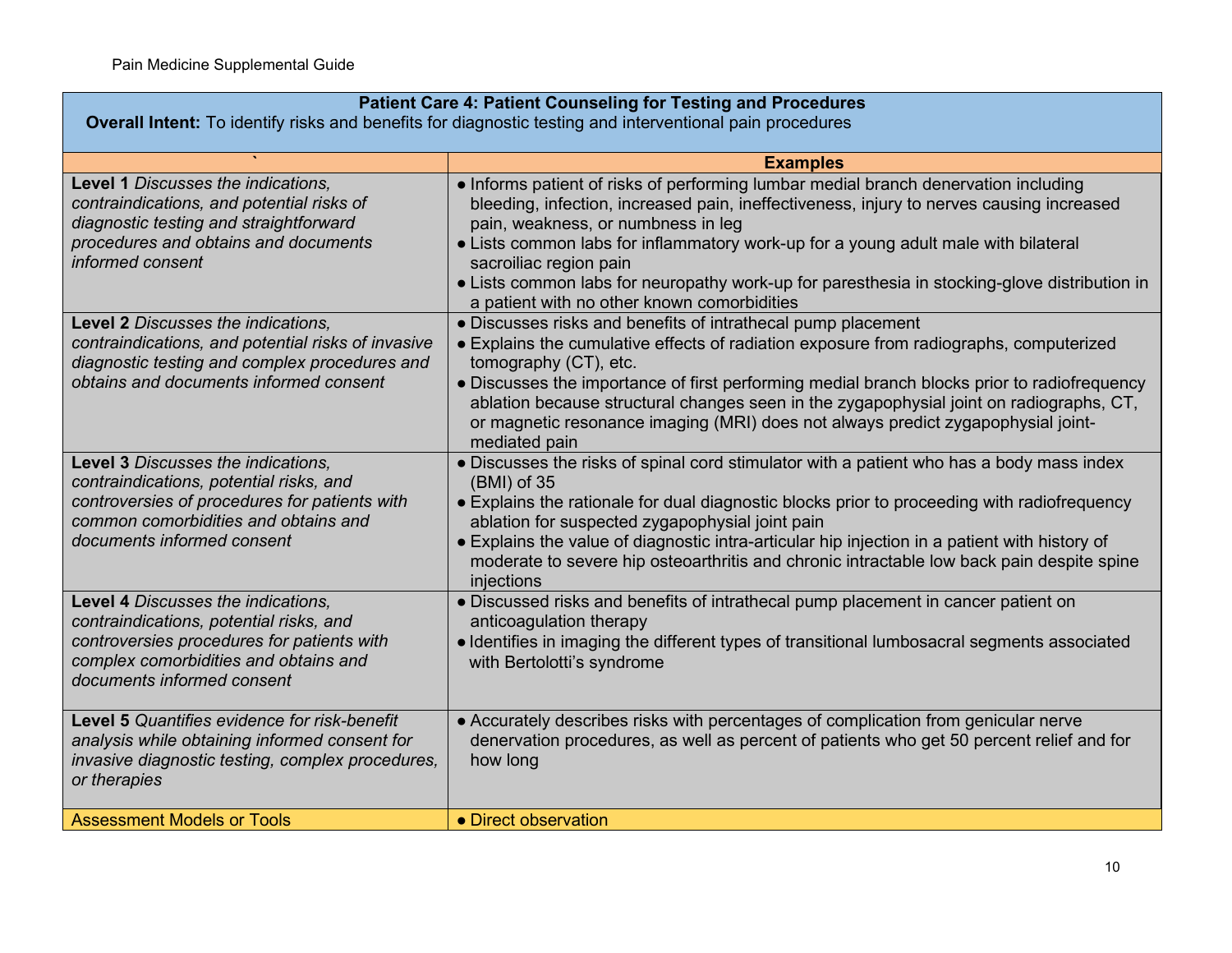|                           | • Multisource feedback                                                                                                                                                                                                                                                                                                                                                                                                                                                                                                                                                                                                                                                                                                                                                                                                                                                                                                                                                                                                                                                                                                                                                                                                                                                                                                                                |
|---------------------------|-------------------------------------------------------------------------------------------------------------------------------------------------------------------------------------------------------------------------------------------------------------------------------------------------------------------------------------------------------------------------------------------------------------------------------------------------------------------------------------------------------------------------------------------------------------------------------------------------------------------------------------------------------------------------------------------------------------------------------------------------------------------------------------------------------------------------------------------------------------------------------------------------------------------------------------------------------------------------------------------------------------------------------------------------------------------------------------------------------------------------------------------------------------------------------------------------------------------------------------------------------------------------------------------------------------------------------------------------------|
|                           | $\bullet$ Role playing                                                                                                                                                                                                                                                                                                                                                                                                                                                                                                                                                                                                                                                                                                                                                                                                                                                                                                                                                                                                                                                                                                                                                                                                                                                                                                                                |
| <b>Curriculum Mapping</b> |                                                                                                                                                                                                                                                                                                                                                                                                                                                                                                                                                                                                                                                                                                                                                                                                                                                                                                                                                                                                                                                                                                                                                                                                                                                                                                                                                       |
| <b>Notes or Resources</b> | • Annacone F, Dixon S, Kaufman A. A review of long-term pain relief after genicular nerve<br>radiofrequency ablation in chronic knee osteoarthritis. Pain Physician. 2017;20(3):E437-<br>E444. https://www.painphysicianjournal.com/linkout?issn=&vol=20&page=E437. 2021.<br>• Cohen SP, Bhaskar A, Bhatia A, et al. Consensus practice guidelines on interventions for<br>lumbar facet joint pain from a multispecialty, international working group. Reg Anesth Pain<br>Med. 2020;45(6):424-467. https://www.ncbi.nlm.nih.gov/pmc/articles/PMC7362874/. 2021.<br>• Deer TR, Lamer TJ, Pope JE, et al. The Neurostimulation Appropriateness Consensus<br>Committee (NACC) safety guidelines for the reduction of severe neurological injury.<br>Neuromodulation. 2017;20(1):15-30.<br>https://onlinelibrary.wiley.com/doi/10.1111/ner.12564.2021.<br>• Deer TR, Pope JE, Hayek SM, et al. The Polyanalgesic Consensus Conference (PACC):<br>Recommendations on intrathecal drug infusion systems best practices and guidelines.<br>Neuromodulation. 2017;20(2):96-132.<br>https://onlinelibrary.wiley.com/doi/10.1111/ner.12538. 2021.<br>• Wang RZ, Vashistha V, Kaur S, Houchens NW. Serotonin syndrome: Preventing,<br>recognizing, and treating it. Cleve Clin J Med. 2016;83(11):810-817.<br>https://www.ccjm.org/content/83/11/810.long. 2021. |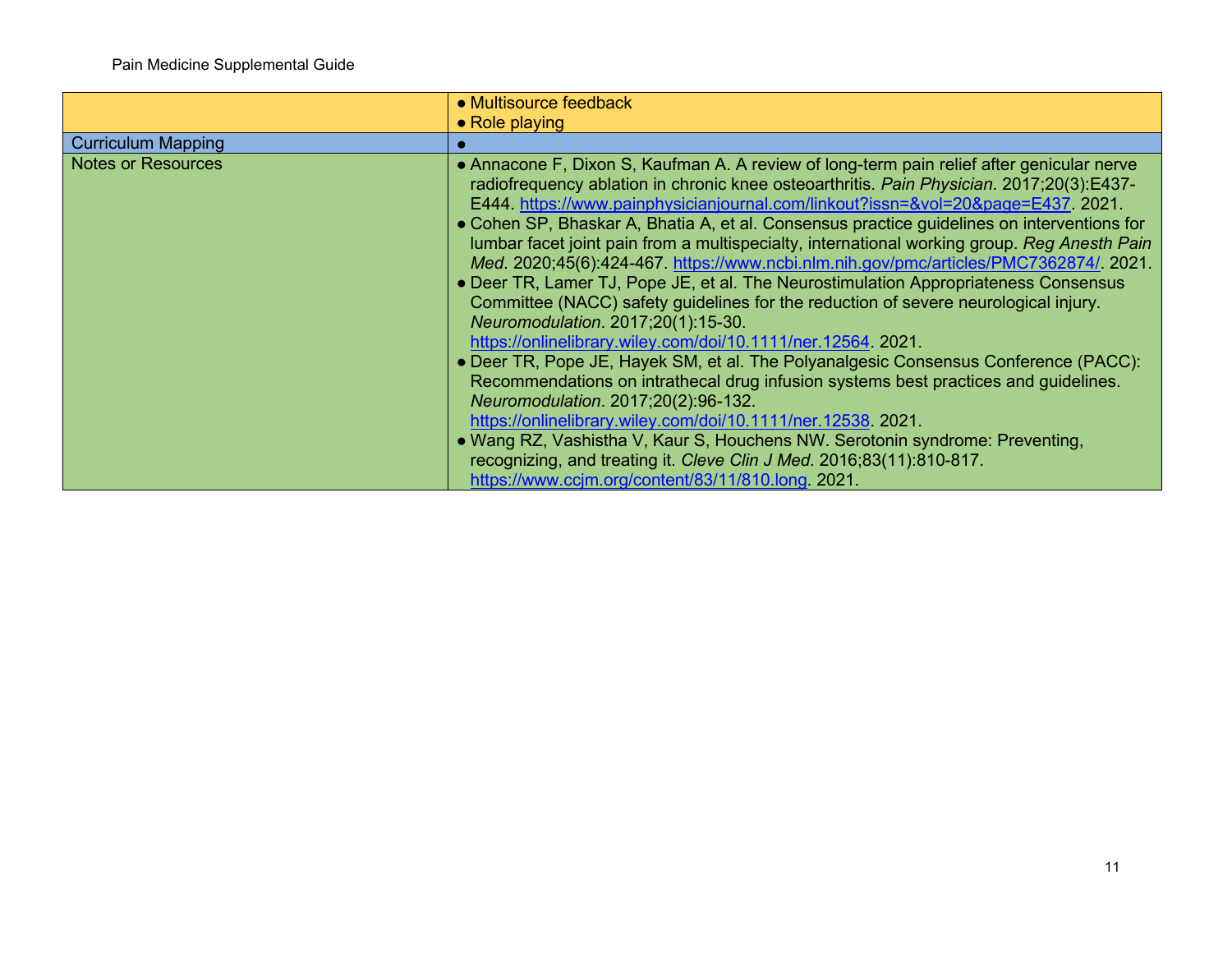| Patient Care 5: Demonstrates Skill in Performing Interventions                                                                                      |                                                                                                                                                                                                                                                                                                                       |
|-----------------------------------------------------------------------------------------------------------------------------------------------------|-----------------------------------------------------------------------------------------------------------------------------------------------------------------------------------------------------------------------------------------------------------------------------------------------------------------------|
| Overall Intent: To understand appropriate patient selection, risks and benefits, and safe procedure technique for interventional pain<br>procedures |                                                                                                                                                                                                                                                                                                                       |
|                                                                                                                                                     | <b>Examples</b>                                                                                                                                                                                                                                                                                                       |
| Level 1 Performs straightforward interventions,<br>ensuring patient safety and comfort, with<br>supervision                                         | • Positions patient prone with lumbar support; uses appropriate sterile technique; obtains<br>satisfactory fluoroscopic images, explains intervention to patient as it is being performed<br>(e.g., saying "you will now feel a pinch and burn," when administering local anesthetic,<br>with guidance from attending |
| Recognizes and manages complications in<br>patients with common comorbidities, with<br>supervision                                                  | • Recognizes "wet tap" and informs patient of treatment options with help of attending                                                                                                                                                                                                                                |
| Level 2 Independently performs straightforward<br>interventions, ensuring patient safety and<br>comfort                                             | • Positions patient prone with lumbar support; uses appropriate sterile technique; obtains<br>satisfactory fluoroscopic images; explains intervention to patients as it is being performed<br>(e.g., saying "you will now feel a pinch and burn," when administering local anesthetic<br>independently                |
| Independently recognizes and manages<br>complications in patients with common<br>comorbidities                                                      | • Recognizes "wet tap" and can inform patient of treatment options independently                                                                                                                                                                                                                                      |
| Level 3 Performs complex interventions,<br>ensuring patient safety and comfort,<br>with supervision                                                 | • Performs spinal cord stimulator trial with attending supervision                                                                                                                                                                                                                                                    |
| Recognizes and manages complications in<br>patients with complex comorbidities, with<br>supervision                                                 | • Recognizes and treats signs and symptoms of serotonin syndrome in patient with history<br>of depression on multiple antidepressants who was recently started on cyclobenzaprine<br>with help from attending                                                                                                         |
| Level 4 Independently performs complex<br>interventions, ensuring patient safety and<br>comfort                                                     | • Independently performs spinal cord stimulator trial                                                                                                                                                                                                                                                                 |
| Independently recognizes and manages<br>complications in patients with complex<br>comorbidities                                                     | • Recognizes and independently treats signs and symptoms of serotonin syndrome in<br>patient with history of depression on multiple antidepressants, who was recently started<br>on cyclobenzaprine                                                                                                                   |
| Level 5 Independently performs complex<br>interventions for a patient with complex                                                                  | • Independently implants intrathecal pump in cancer patient with malnutrition and on<br>chronic anticoagulation therapy                                                                                                                                                                                               |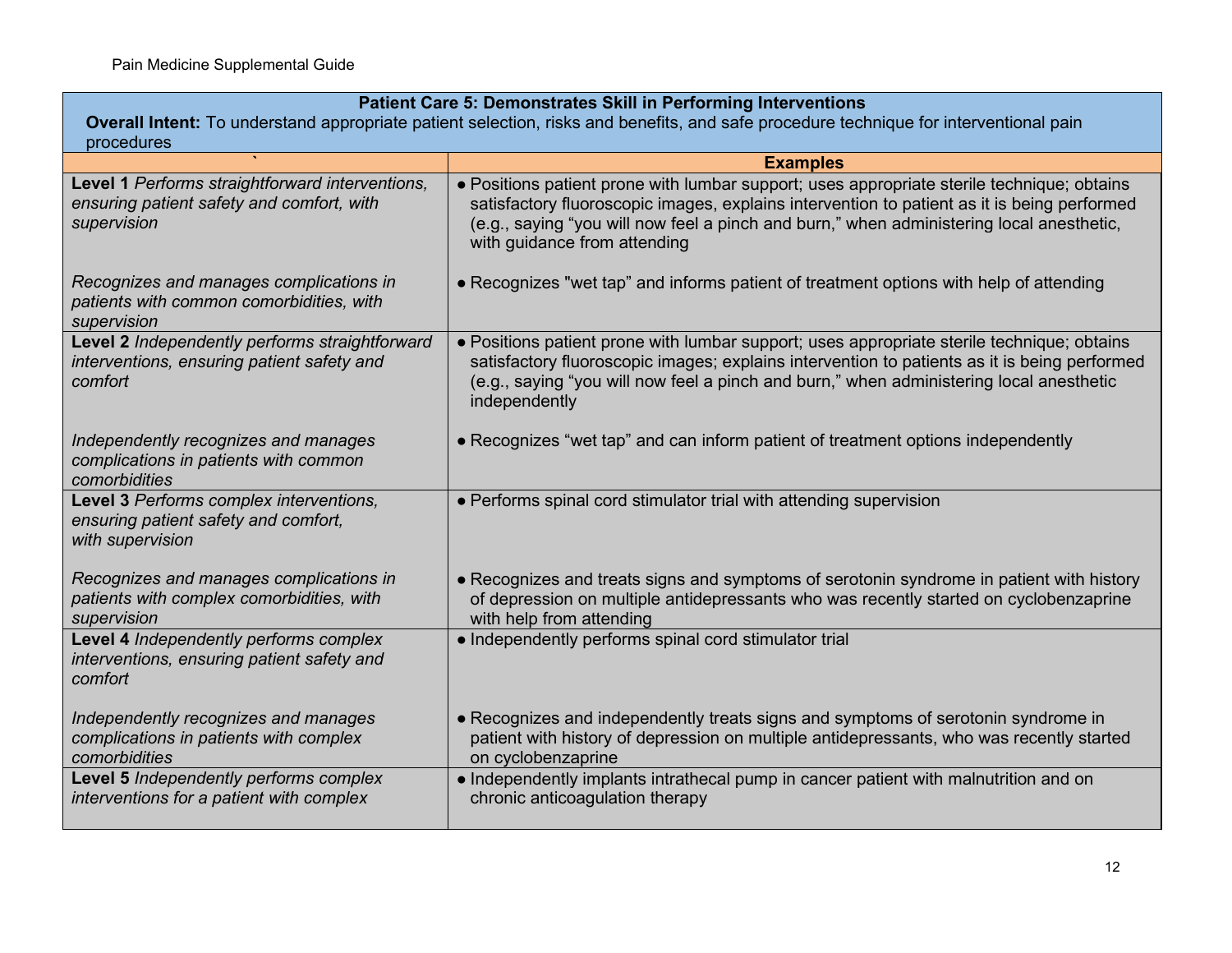| comorbidities, ensuring patient safety and<br>comfort<br>Demonstrates expertise to teach and supervise<br>others in the performance of invasive<br>procedures | • Teaches fellows or colleague how to implant a spinal cord stimulator                                                                                                                                                                                                                                                                                                                                                                                                                                                                                                                                                                                                                                                                                                                                                                                                                                                                                                                                                                                                                                                                                                                                                                                                                                                                               |
|---------------------------------------------------------------------------------------------------------------------------------------------------------------|------------------------------------------------------------------------------------------------------------------------------------------------------------------------------------------------------------------------------------------------------------------------------------------------------------------------------------------------------------------------------------------------------------------------------------------------------------------------------------------------------------------------------------------------------------------------------------------------------------------------------------------------------------------------------------------------------------------------------------------------------------------------------------------------------------------------------------------------------------------------------------------------------------------------------------------------------------------------------------------------------------------------------------------------------------------------------------------------------------------------------------------------------------------------------------------------------------------------------------------------------------------------------------------------------------------------------------------------------|
| <b>Assessment Models or Tools</b>                                                                                                                             | • Direct observation<br>$\bullet$ Role playing                                                                                                                                                                                                                                                                                                                                                                                                                                                                                                                                                                                                                                                                                                                                                                                                                                                                                                                                                                                                                                                                                                                                                                                                                                                                                                       |
| <b>Curriculum Mapping</b>                                                                                                                                     |                                                                                                                                                                                                                                                                                                                                                                                                                                                                                                                                                                                                                                                                                                                                                                                                                                                                                                                                                                                                                                                                                                                                                                                                                                                                                                                                                      |
| <b>Notes or Resources</b>                                                                                                                                     | • Annacone F, Dixon S, Kaufman A. A review of long-term pain relief after genicular nerve<br>radiofrequency ablation in chronic knee osteoarthritis. Pain Physician. 2017;20(3):E437-<br>E444. https://www.painphysicianjournal.com/linkout?issn=&vol=20&page=E437. 2021.<br>• Cohen SP, Bhaskar A, Bhatia A, et al. Consensus practice guidelines on interventions for<br>lumbar facet joint pain from a multispecialty, international working group. Reg Anesth Pain<br>Med. 2020;45(6):424-467 https://www.ncbi.nlm.nih.gov/pmc/articles/PMC7362874/ 2021.<br>• Deer TR, Lamer TJ, Pope JE, et al. The Neurostimulation Appropriateness Consensus<br>Committee (NACC) safety guidelines for the reduction of severe neurological injury.<br>Neuromodulation. 2017;20(1):15-30.<br>https://onlinelibrary.wiley.com/doi/10.1111/ner.12564. 2021.<br>• Deer TR, Pope JE, Hayek SM, et al. The Polyanalgesic Consensus Conference (PACC):<br>Recommendations on intrathecal drug infusion systems best practices and guidelines.<br>Neuromodulation. 2017;20(2):96-132.<br>https://onlinelibrary.wiley.com/doi/10.1111/ner.12538. 2021.<br>• Wang RZ, Vashistha V, Kaur S, Houchens NW. Serotonin syndrome: Preventing,<br>recognizing, and treating it. Cleve Clin J Med. 2016;83(11):810-817.<br>https://www.ccjm.org/content/83/11/810.long. 2021. |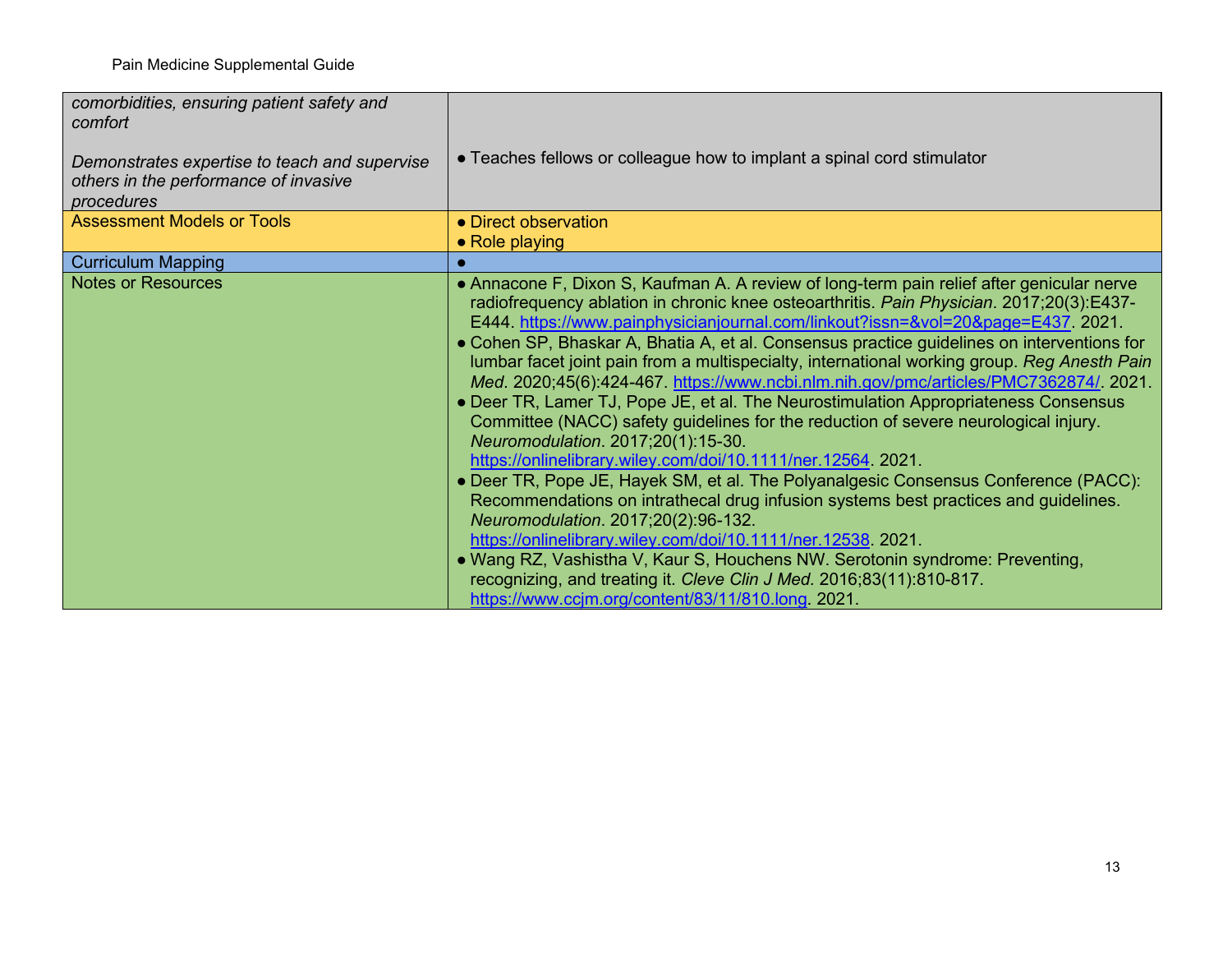| <b>Patient Care 6: Provides Consultative Care</b>                                                                                                                   |                                                                                                                                                                                                                                                                                                                           |
|---------------------------------------------------------------------------------------------------------------------------------------------------------------------|---------------------------------------------------------------------------------------------------------------------------------------------------------------------------------------------------------------------------------------------------------------------------------------------------------------------------|
| Overall Intent: To provide timely, meaningful consults in a manner that maximizes multidisciplinary patient care management and is                                  |                                                                                                                                                                                                                                                                                                                           |
| respectful of system-based practice issues                                                                                                                          |                                                                                                                                                                                                                                                                                                                           |
| <b>Milestones</b>                                                                                                                                                   | <b>Examples</b>                                                                                                                                                                                                                                                                                                           |
| Level 1 Respectfully receives and provides a<br>timely response to consultation request                                                                             | • Consistently responds to page requesting an inpatient pain consult within an hour (or<br>institutionally required timeframe)                                                                                                                                                                                            |
| Recognizes the need for timely consultation<br>based on disease acuity with supervision                                                                             |                                                                                                                                                                                                                                                                                                                           |
| Level 2 Clarifies the consultative question after<br>gathering data about a patient with a basic pain<br>condition, with supervision                                | • After discussion with the attending pain physician, calls the primary care provider to clarify<br>which pain issue(s) the consult is for and the urgency for a patient with several pain<br>complaints                                                                                                                  |
| Independently recognizes the need for timely<br>consultation based on disease acuity                                                                                |                                                                                                                                                                                                                                                                                                                           |
| Level 3 Communicates the redefined problem<br>with the referring team when a recommendation<br>differs from the original consultation question,<br>with supervision | . With the attending pain physician, determines it would be inappropriate to do an epidural<br>steroid injection to a patient with primarily axial pain, and that a median branch block is<br>indicated instead, along with the attending physician, calls the primary care provider to<br>explain the rationale for this |
| Prioritizes management steps                                                                                                                                        | • Under supervision of attending pain physician, determines the patient consulted for a<br>blood patch for a post-dural puncture headache has signs and symptoms consistent with<br>increased intracranial pressure and requires imaging prior to proceeding                                                              |
| Level 4 Independently communicates the<br>redefined problem with the referring team when<br>a recommendation differs from the original<br>consultation question     | • In scenario in Level 3, independently calls the primary care provider                                                                                                                                                                                                                                                   |
| Recognizes the economic impact and role of<br>medical team dynamics when making<br>recommendations to the referring team                                            | • In a patient with managed care health insurance, calls the case manager to obtain prior<br>authorization for a procedure and explains the rationale for it                                                                                                                                                              |
| <b>Level 5</b> Is identified as a role model for<br>consultative care across the spectrum of<br>disease complexity and social determinants of<br>health             | • If two consultants/teams have differing opinions, provides clarity on best course of action<br>for a patient with complex problems                                                                                                                                                                                      |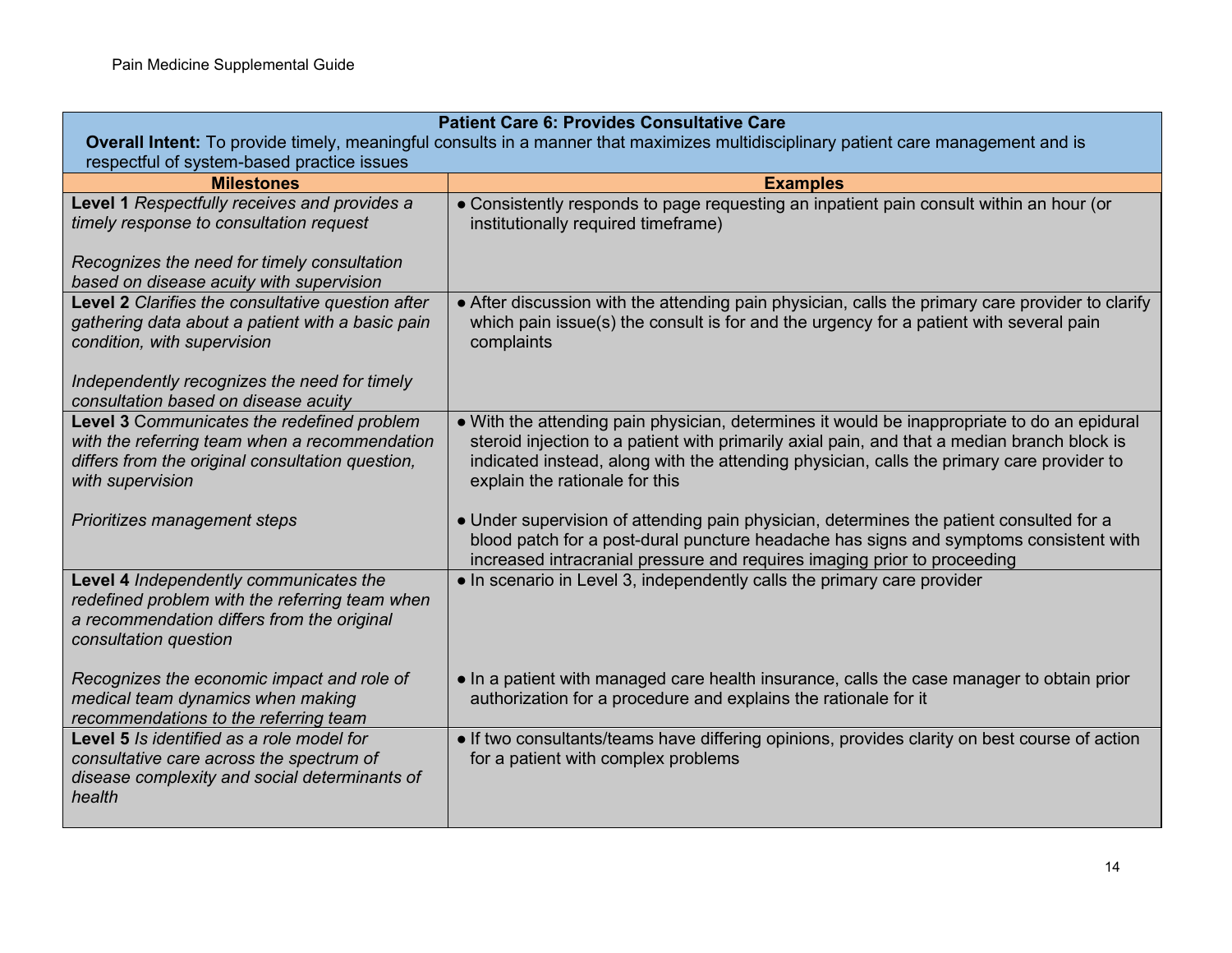| Leads the multidisciplinary team to evaluate and<br>integrate divergent recommendations to<br>formulate a unified plan | Scenario: A patient with post-laminectomy syndrome has had chronic pain for two years<br>following a L4-5 fusion. There is a herniated disc at L3-4, which has not responded to<br>medications, epidural steroid injection, and physical therapy.<br>• Convenes a phone conference with the spine surgeon to discuss whether spine fusion<br>revision versus spinal cord stimulation would be the next appropriate step. |
|------------------------------------------------------------------------------------------------------------------------|--------------------------------------------------------------------------------------------------------------------------------------------------------------------------------------------------------------------------------------------------------------------------------------------------------------------------------------------------------------------------------------------------------------------------|
| <b>Assessment Models or Tools</b>                                                                                      | • Chart review<br>• Direct observation                                                                                                                                                                                                                                                                                                                                                                                   |
|                                                                                                                        | • 360-degree evaluations                                                                                                                                                                                                                                                                                                                                                                                                 |
| <b>Curriculum Mapping</b>                                                                                              |                                                                                                                                                                                                                                                                                                                                                                                                                          |
| <b>Notes or Resources</b>                                                                                              | • Chang D, Gabriel E. 10 tips for hospitalists to achieve an effective medical consult. The<br>Hospitalist. 2015;7. https://www.the-hospitalist.org/hospitalist/article/122225/10-tips-<br>hospitalists-achieve-effective-medical-consult 2021.                                                                                                                                                                          |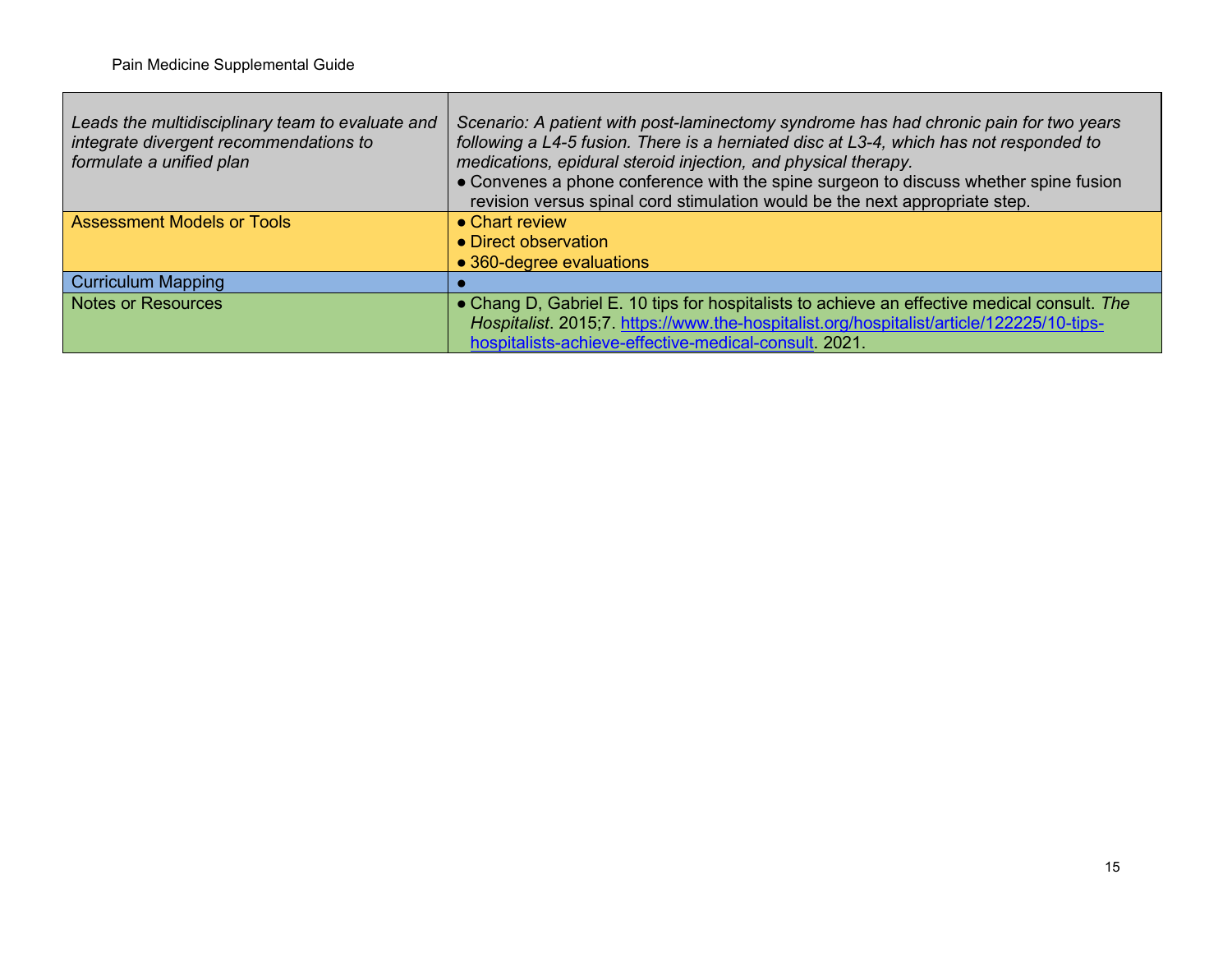| Medical Knowledge 1: Possesses Clinical Knowledge                                                                                        |                                                                                                                                                                                         |
|------------------------------------------------------------------------------------------------------------------------------------------|-----------------------------------------------------------------------------------------------------------------------------------------------------------------------------------------|
| Overall Intent: To demonstrate and apply basic science and clinical knowledge to provide optimal care to patients presenting with a wide |                                                                                                                                                                                         |
| range of pain symptoms                                                                                                                   |                                                                                                                                                                                         |
| <b>Milestones</b>                                                                                                                        | <b>Examples</b>                                                                                                                                                                         |
| Level 1 Possesses basic knowledge of the                                                                                                 | • Lists classes of medications and their primary molecular target<br>• Lists common medication side effects related to class of medications                                             |
| anatomy, physiology, and pharmacology of pain<br>for common pain conditions                                                              |                                                                                                                                                                                         |
| Possesses basic knowledge of pain assessment<br>and treatment modalities for common pain<br>conditions                                   | • Describes common pain assessment tools (e.g., Visual Analog Scale)                                                                                                                    |
| Possesses basic knowledge of common<br>interventional strategies to treat pain                                                           | · Lists common procedures use in pain management (e., Trigger point injections, peripheral<br>joint injections, epidural steroid injections)                                            |
| Level 2 Possesses knowledge of the anatomy,                                                                                              | · Identifies relevant spine anatomy and key physical landmarks                                                                                                                          |
| physiology, and pharmacology of pain for<br>common pain conditions                                                                       | • Describes mechanisms of action for non-steroidal anti-inflammatory drugs (NSAIDs),<br>opioid pain medications, antidepressant and neuromodulating medications                         |
| Possesses knowledge of pain assessment and<br>treatment modalities for common pain conditions                                            | • Identifies pertinent anatomic structures involved in pain generation<br>• Describes anatomy, indications, and risks for common pain procedures such as epidural<br>steroid injections |
| Possesses knowledge of common interventional<br>strategies to treat pain                                                                 | • Discusses limitations of common pain assessment tools                                                                                                                                 |
| Level 3 Possesses knowledge of the anatomy,                                                                                              | • Identifies biopsychosocial factors involved in pain syndromes                                                                                                                         |
| physiology, biopsychosocial factors, and<br>pharmacology of pain for comprehensive pain<br>care                                          | • Describes assessment tools for depression and anxiety                                                                                                                                 |
| Possesses knowledge of pain assessment and                                                                                               | • Outlines indications for pain psychology consultation and treatment approaches                                                                                                        |
| treatment modalities for comprehensive pain<br>care                                                                                      | • Describes specific pain interventions for cancer related pain syndromes                                                                                                               |
| Possesses knowledge of interventional                                                                                                    | • Describes appropriate glucose and anticoagulation management strategies for                                                                                                           |
| strategies to treat pain, including knowledge of                                                                                         | interventional procedures in patients with comorbid conditions                                                                                                                          |
| non-standard cases                                                                                                                       | • Understands pharmacology of ziconotide and its role in chronic pain management                                                                                                        |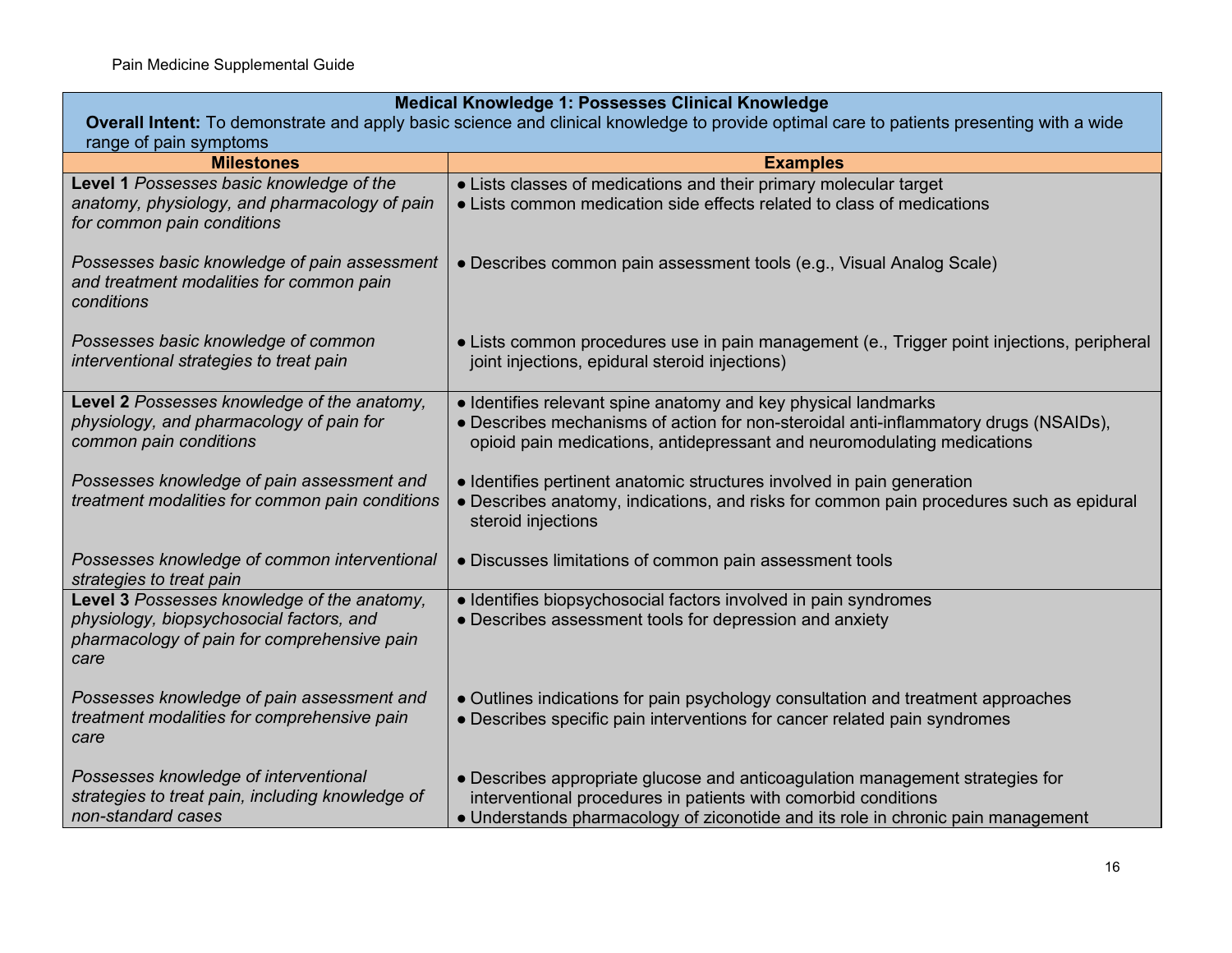| Level 4 Possesses knowledge of the anatomy,<br>physiology, biopsychosocial factors, and<br>pharmacology of pain for comprehensive pain<br>care of complex cases                                  | • Outlines patient specific pain treatment options for patients with substance use disorders<br>and chronic kidney disease and/ or liver disease                                                                                                                                                                                                     |
|--------------------------------------------------------------------------------------------------------------------------------------------------------------------------------------------------|------------------------------------------------------------------------------------------------------------------------------------------------------------------------------------------------------------------------------------------------------------------------------------------------------------------------------------------------------|
| Possesses knowledge of pain assessment and<br>treatment modalities for comprehensive pain<br>care of complex cases                                                                               | • Demonstrates knowledge of appropriate weaning of opioids in a post-operative patient to<br>avoid withdrawal                                                                                                                                                                                                                                        |
| Possesses knowledge of less commonly used<br>interventional strategies to treat pain                                                                                                             | • Describes indications, contraindications, procedural risks/ benefits and demonstrates<br>skills required for implantation of spinal cord stimulators                                                                                                                                                                                               |
| Level 5 Possesses knowledge of the anatomy,<br>physiology, biopsychosocial factors, and<br>pharmacology of pain for comprehensive pain<br>care of rare or diagnostically ambiguous pain<br>cases | • Outlines multiple comorbidities impacting pain treatment recommendations<br>• Leads comprehensive pain interdisciplinary conferences                                                                                                                                                                                                               |
| Possesses knowledge of pain assessment and<br>treatment modalities for comprehensive pain<br>care of rare or diagnostically ambiguous pain<br>cases                                              | • Engages in clinical translational research projects to target novel pain interventions                                                                                                                                                                                                                                                             |
| Possesses knowledge to develop and postulate<br>new interventional targets and methods to treat<br>pain                                                                                          | • Demonstrates ability to use medications to treat pain conditions without approved Food<br>and Drug Administration (FDA) medications (atypical facial pain, erythromelalgia)                                                                                                                                                                        |
| <b>Assessment Models or Tools</b>                                                                                                                                                                | • Direct observation<br>• E-module multiple choice tests<br>• Multisource feedback<br>• Portfolio<br>• Reflection<br>• Simulation                                                                                                                                                                                                                    |
| <b>Curriculum Mapping</b>                                                                                                                                                                        |                                                                                                                                                                                                                                                                                                                                                      |
| <b>Notes or Resources</b>                                                                                                                                                                        | • The American Board of Anesthesiology (ABA). Pain Medicine Examination.<br>https://theaba.org/pdfs/PM Content Outline.pdf 2021.<br>. International Association for the Study of Pain (IASP). ISAP Curriculum Outline on Pain<br>for Medicine. https://www.iasp-pain.org/education/curricula/iasp-curriculum-outline-on-<br>pain-for-medicine/ 2021. |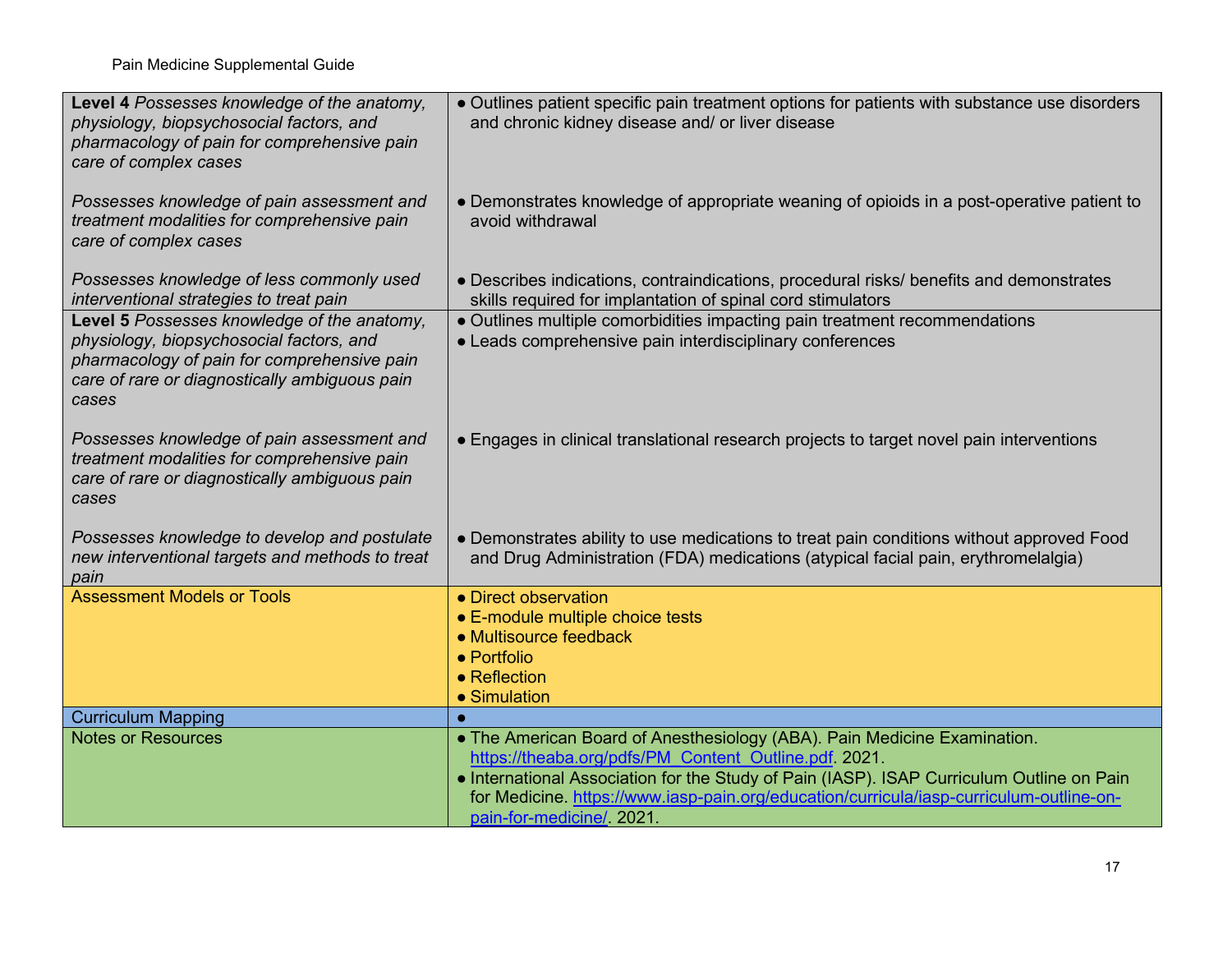# **Medical Knowledge 2: Diagnostic Testing and Imaging (e.g., Electrodiagnostics, Radiology, Laboratory)**

**Overall Intent:** To demonstrate knowledge of appropriate diagnostic tools in the work-up and management of a wide range of pain conditions

| <b>Milestones</b>                                                                                                                                                       | <b>Examples</b>                                                                                                                                                                                                                                                                               |
|-------------------------------------------------------------------------------------------------------------------------------------------------------------------------|-----------------------------------------------------------------------------------------------------------------------------------------------------------------------------------------------------------------------------------------------------------------------------------------------|
| Level 1 Discusses a general diagnostic<br>approach appropriate to the clinical presentation                                                                             | • Educates patient on importance of trialing physical therapy and oral medication trial first<br>for new onset acute low back pain without red flag symptoms or neurologic deficits prior to<br>proceeding with advanced imaging                                                              |
| Interprets common diagnostic tests, with<br>supervision                                                                                                                 | • Verbalizes presence of dynamic spine instability on flexion extension xrays when<br>prompted to look at the region of pathology                                                                                                                                                             |
| Level 2 Considers diagnostic testing based on<br>cost effectiveness and likelihood that results will<br>influence clinical management                                   | • Explains the rationale to defer advanced MR spine imaging for a patient presenting with<br>new onset low back pain without red flag symptoms                                                                                                                                                |
| Consistently interprets common diagnostic tests                                                                                                                         | • Independently interprets MR findings of left sided L4-L5 foraminal disc protrusion that is<br>consistent with exam findings                                                                                                                                                                 |
| Level 3 Prioritizes the sequence and urgency of<br>diagnostic studies                                                                                                   | • Explains the reason to defer electrodiagnostic testing until at least three weeks from injury<br>in a patient presenting with radicular upper extremity pain                                                                                                                                |
| Consistently interprets results of complex<br>diagnostic tests accurately while accounting for<br>sensitivity and specificity                                           | • Identifies the presence and duration of median nerve injury that is superimposed on a<br>chronic C7 radiculopathy based on electrodiagnostic study                                                                                                                                          |
| Level 4 Correlates diagnostic testing with the<br>clinical presentation                                                                                                 | • Discusses electrodiagnostic findings of and the likely prognosis of deep peroneal nerve<br>axonotmesis that is contributing to foot weakness and paresthesia<br>• Explains the reason to defer MRI testing in a patient with acute radicular symptoms who<br>does not demonstrate red flags |
| Anticipates and accounts for subtle nuances of<br>interpreting diagnostic tests                                                                                         | • Understands that endocrine lab work to assess for secondary adrenal insufficiency from<br>frequent steroid injections may be influenced by patient's comorbidities and alternative<br>medications.<br>• Evaluates MRI findings for central, lateral recess, and foramina stenosis           |
| Level 5 Acts as a role model and teaches the<br>effective use of multimodal diagnostic studies<br>efficiently to identify and treat multiple complex<br>pain conditions | • Educates others on the utility of laboratory work, bone scans, x-rays, and sympathetic<br>blocks in the workup and management of complex regional pain syndrome                                                                                                                             |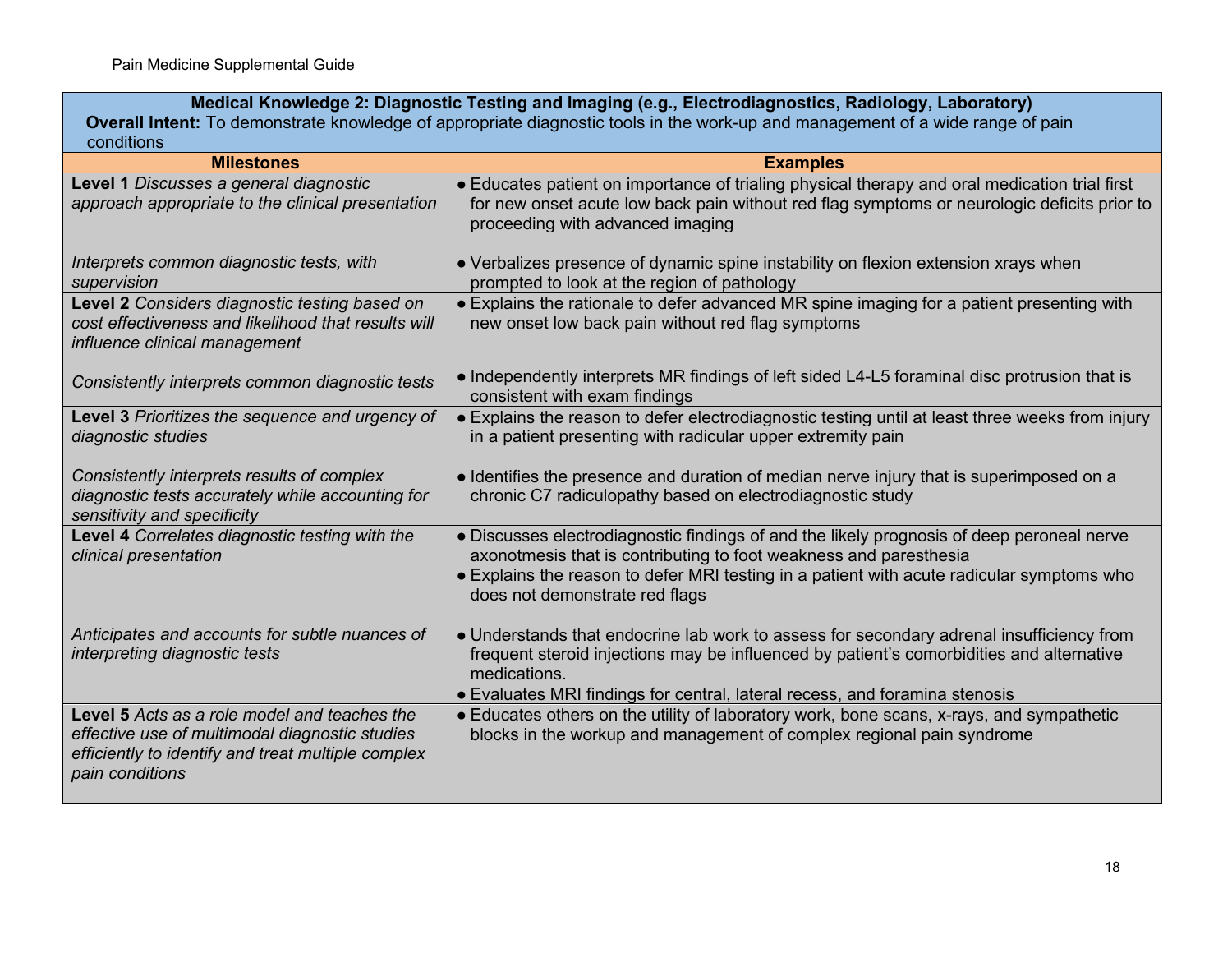| Pursues knowledge of new and emerging | • Actively participates in relevant scientific meetings to learn new and emerging diagnostic |
|---------------------------------------|----------------------------------------------------------------------------------------------|
| diagnostic tests                      | tests                                                                                        |
|                                       | • Leads research into the pharmacogenomics of specific pain disorders                        |
| <b>Assessment Models or Tools</b>     | • Direct observation                                                                         |
|                                       | • Multisource feedback                                                                       |
|                                       | $\bullet$ Portfolio                                                                          |
|                                       | $\bullet$ Reflection                                                                         |
|                                       | • Simulation                                                                                 |
| <b>Curriculum Mapping</b>             |                                                                                              |
| <b>Notes or Resources</b>             | • The American Board of Anesthesiology (ABA). Pain Medicine Examination.                     |
|                                       | https://theaba.org/pdfs/PM Content Outline.pdf 2021.                                         |
|                                       | • International Association for the Study of Pain (IASP). ISAP Curriculum Outline on Pain    |
|                                       | for Medicine. https://www.iasp-pain.org/education/curricula/iasp-curriculum-outline-on-      |
|                                       | pain-for-medicine/. 2021.                                                                    |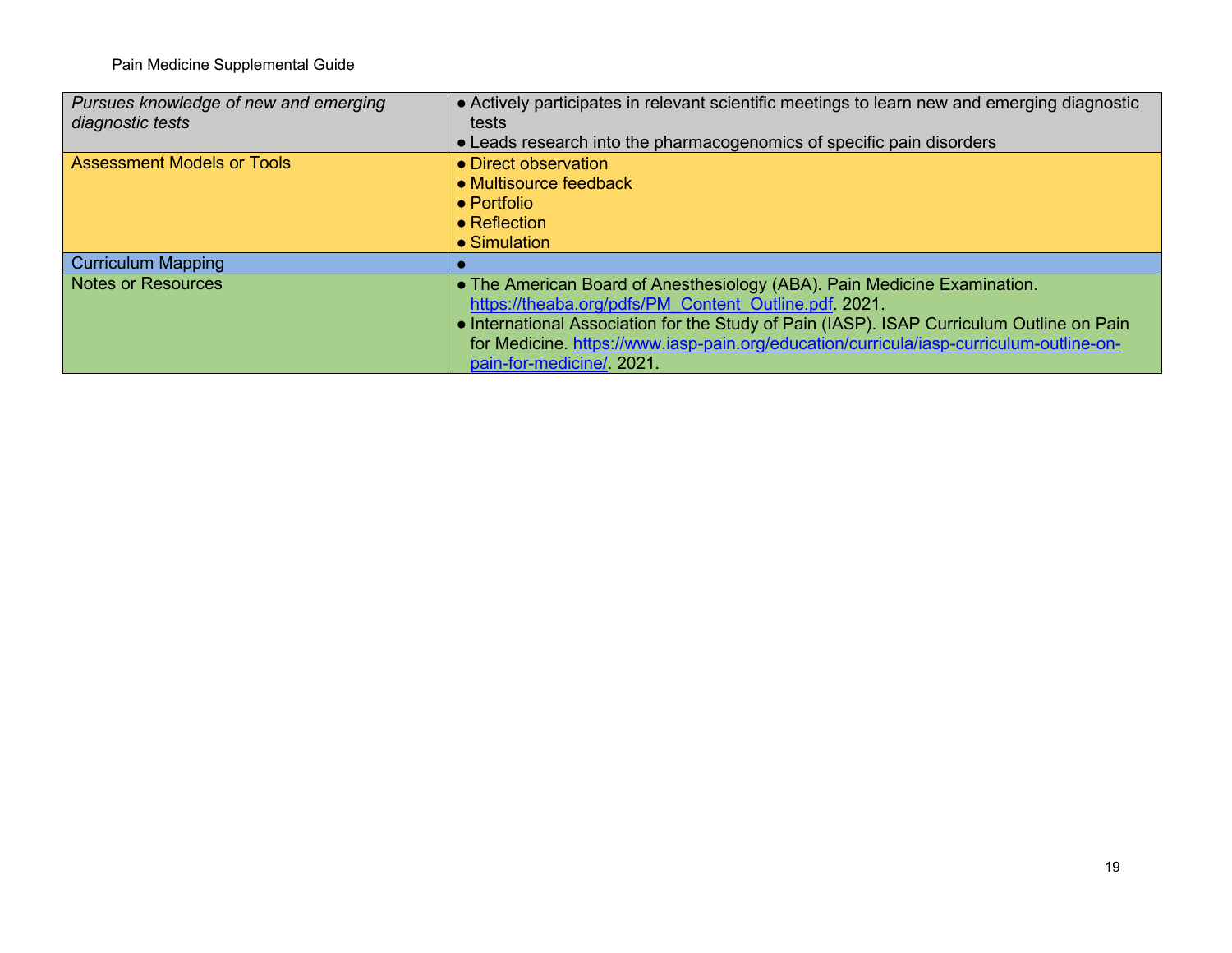| Systems-Based Practice 1: Patient Safety and Quality Improvement (QI)                                                              |                                                                                                                   |
|------------------------------------------------------------------------------------------------------------------------------------|-------------------------------------------------------------------------------------------------------------------|
| Overall Intent: To engage in the analysis and management of patient safety events, including relevant communication with patients, |                                                                                                                   |
| families, and health care professionals; to conduct a QI project                                                                   |                                                                                                                   |
| <b>Milestones</b>                                                                                                                  | <b>Examples</b>                                                                                                   |
| Level 1 Demonstrates knowledge of common<br>events that impact patient safety                                                      | • Identifies patient misidentification or medication errors as common patient safety events                       |
| Demonstrates knowledge of how to report<br>patient safety events                                                                   | • Explains how to report errors in own health system                                                              |
| Demonstrates knowledge of basic quality<br>improvement methodologies and metrics                                                   | • Describes fishbone tool                                                                                         |
| Level 2 Identifies system factors that lead to                                                                                     | • Identifies the time out protocol is not being followed                                                          |
| patient safety events                                                                                                              | · Identifies that a consent form does not include laterality                                                      |
| Reports patient safety events through<br>institutional reporting systems (simulated or<br>actual)                                  | • Reports lack of compliance with risk analysis for prescriptions of opioid medications                           |
| Describes departmental quality improvement<br>initiatives                                                                          | • Summarizes protocols for safe opioid prescription practices                                                     |
| Level 3 Participates in analysis of patient safety<br>events (simulated or actual)                                                 | • Assimilates patient data, evaluates the root cause, and presents the findings of a patient<br>safety event      |
| Participates in disclosure of patient safety<br>events to patients and their families (simulated<br>or actual)                     | • Through simulation or role play, communicates with patients/families about a medication<br>administration error |
| Participates in department quality improvement<br>initiatives                                                                      | • Participates in development of a departmental policy on safe opioid prescribing                                 |
| Level 4 Conducts analysis of patient safety<br>events and offers error prevention strategies<br>(simulated or actual)              | • Collaborates with a team to conduct a root cause analysis of a patient safety event                             |
| Discloses patient safety events to patients and<br>their families (simulated or actual)                                            | • Discusses with patient (family) an inadvertent dural puncture during an epidural steroid<br>injection           |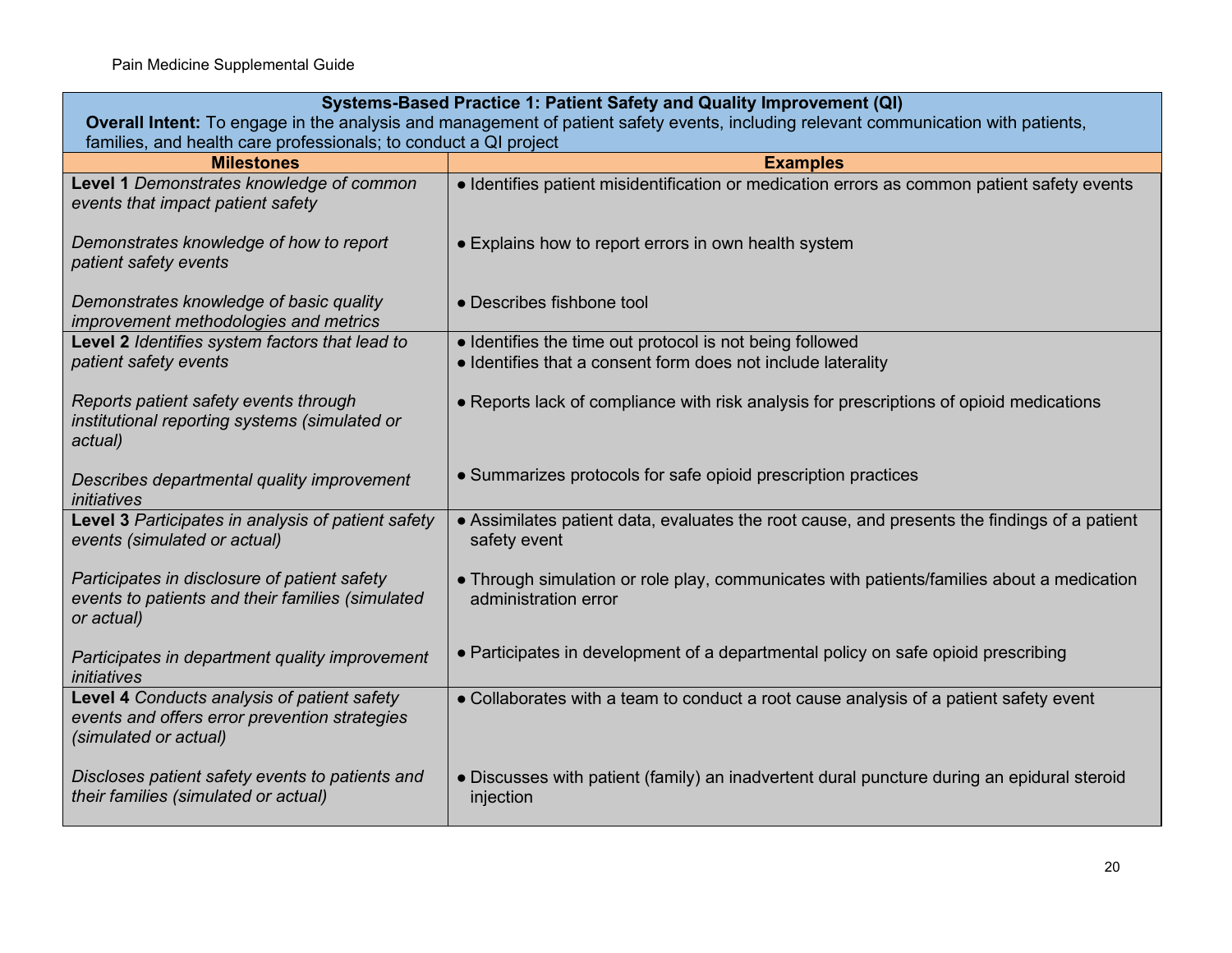| Demonstrates the skills required to identify,<br>develop, implement, and analyze a quality<br><i>improvement project</i> | • Initiates and develops a fellow-level quality improvement project on increasing efficiency<br>of patient flow through the clinic                      |
|--------------------------------------------------------------------------------------------------------------------------|---------------------------------------------------------------------------------------------------------------------------------------------------------|
| <b>Level 5</b> Actively engages teams and processes<br>to modify systems to prevent patient safety<br>events             | • Assumes a leadership role at the departmental or institutional level for patient safety                                                               |
| Role models or mentors others in the disclosure<br>of patient safety events                                              | • Conducts a simulation for disclosing patient safety events                                                                                            |
| Creates, implements, and assesses quality<br>improvement initiatives at the institutional level<br>or above              | • Initiates and completes a QI project to improve disclosure of serious adverse events to<br>patients and families and shares results with stakeholders |
| <b>Assessment Models or Tools</b>                                                                                        | • Direct observation<br>• E-module multiple choice tests<br>• Multisource feedback<br>$\bullet$ Portfolio<br>• Reflection<br>• Simulation               |
| <b>Curriculum Mapping</b>                                                                                                |                                                                                                                                                         |
| <b>Notes or Resources</b>                                                                                                | • Anesthesia Quality Institute. https://www.aqihq.org/. 2021.<br>• Institute of Healthcare Improvement. http://www.ihi.org/Pages/default.aspx. 2021.    |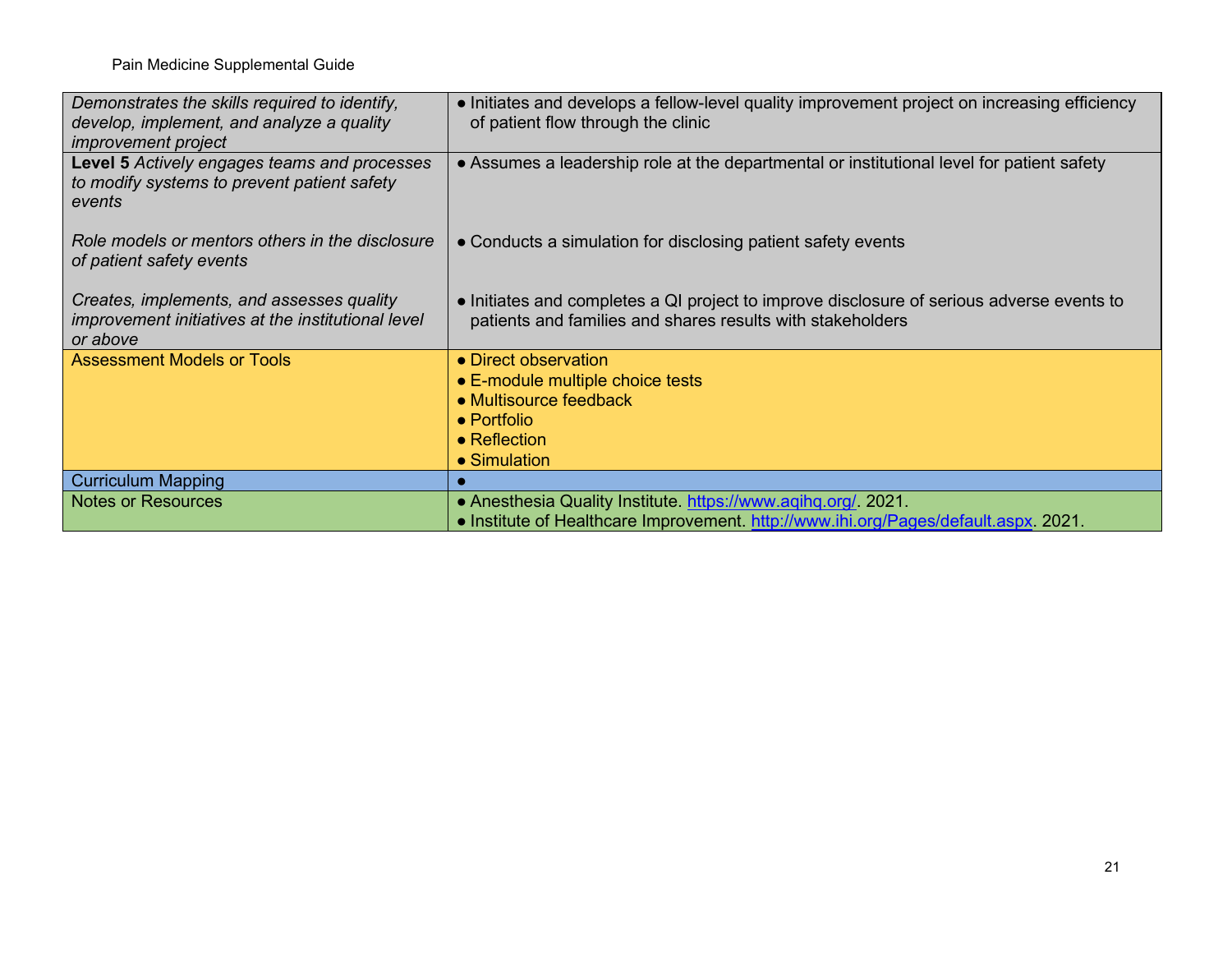**Level 3** *Coordinates care of patients in complex clinical situations effectively collaborating with* 

*members of the interprofessional team* 

|                                                                                                                                                                                                                          | Systems-Based Practice 2: System Navigation for Patient-Centered Care                                                                                                                                                                                                                                                                |  |
|--------------------------------------------------------------------------------------------------------------------------------------------------------------------------------------------------------------------------|--------------------------------------------------------------------------------------------------------------------------------------------------------------------------------------------------------------------------------------------------------------------------------------------------------------------------------------|--|
| Overall Intent: To effectively navigate the health care system, including the interdisciplinary team and other care providers, to adapt care to<br>a specific patient population to ensure high-quality patient outcomes |                                                                                                                                                                                                                                                                                                                                      |  |
| <b>Milestones</b>                                                                                                                                                                                                        | <b>Examples</b>                                                                                                                                                                                                                                                                                                                      |  |
| Level 1 Demonstrates knowledge of care<br>coordination                                                                                                                                                                   | · Identifies the members of the interprofessional/interdisciplinary team, including other<br>specialty physicians, psychologists, physical therapists, nurses, consultants, social<br>workers, and case managers, and describes their roles, but is not yet routinely using team<br>members or accessing all available resources     |  |
| Identifies key elements for safe and effective<br>transitions of care and hand-offs                                                                                                                                      | • Lists the essential components of a note that allow for transition of care to a referring<br>provider<br>• Lists key pieces of recommendation that should be included for management of diabetic                                                                                                                                   |  |
|                                                                                                                                                                                                                          | neuropathy                                                                                                                                                                                                                                                                                                                           |  |
| Demonstrates knowledge of population and<br>community health needs and inequities                                                                                                                                        | • Identifies components of social determinants of health and how they impact the delivery of<br>patient care<br>• Identifies that gender, race, and other components of patient identify impact patient's<br>experience of pain management                                                                                           |  |
| Level 2 Coordinates care of patients in routine<br>clinical situations effectively using the roles of<br>interprofessional team members                                                                                  | • Coordinates with interprofessional team members for routine cases, but requires<br>supervision to ensure all necessary referrals and testing are made<br>• Coordinates pain psychology evaluation for spinal cord stimulator trial but needs reminder<br>to get updated MRI imaging for thoracic spine                             |  |
| Performs safe and effective transitions of<br>care/hand-offs in routine clinical situations                                                                                                                              | • Performs a routine case sign-out but still needs direct supervision to identify and<br>appropriately triage cases or calls (priority versus non-priority case or call) and<br>anticipatory guidance<br>• Gives appropriate sign out for epidurals but does not prioritize sign out for epidural that<br>resulted in dural puncture |  |
| Identifies specific population and community<br>health needs and inequities for the local<br>population                                                                                                                  | • Knows which patients are at high risk for specific health outcomes related to health<br>literacy concerns, cost of testing or therapy, LGBTQ status, socioeconomic status,<br>religion, culture, and family support<br>• Differentiates that psychological services are different between Medicaid versus private                  |  |

insurance for local area

● Develops a comprehensive treatment plan in coordination with consultants from other

medical specialties, physical therapists, pain psychologists ● Synthesizes recommendations from a multidisciplinary conference

22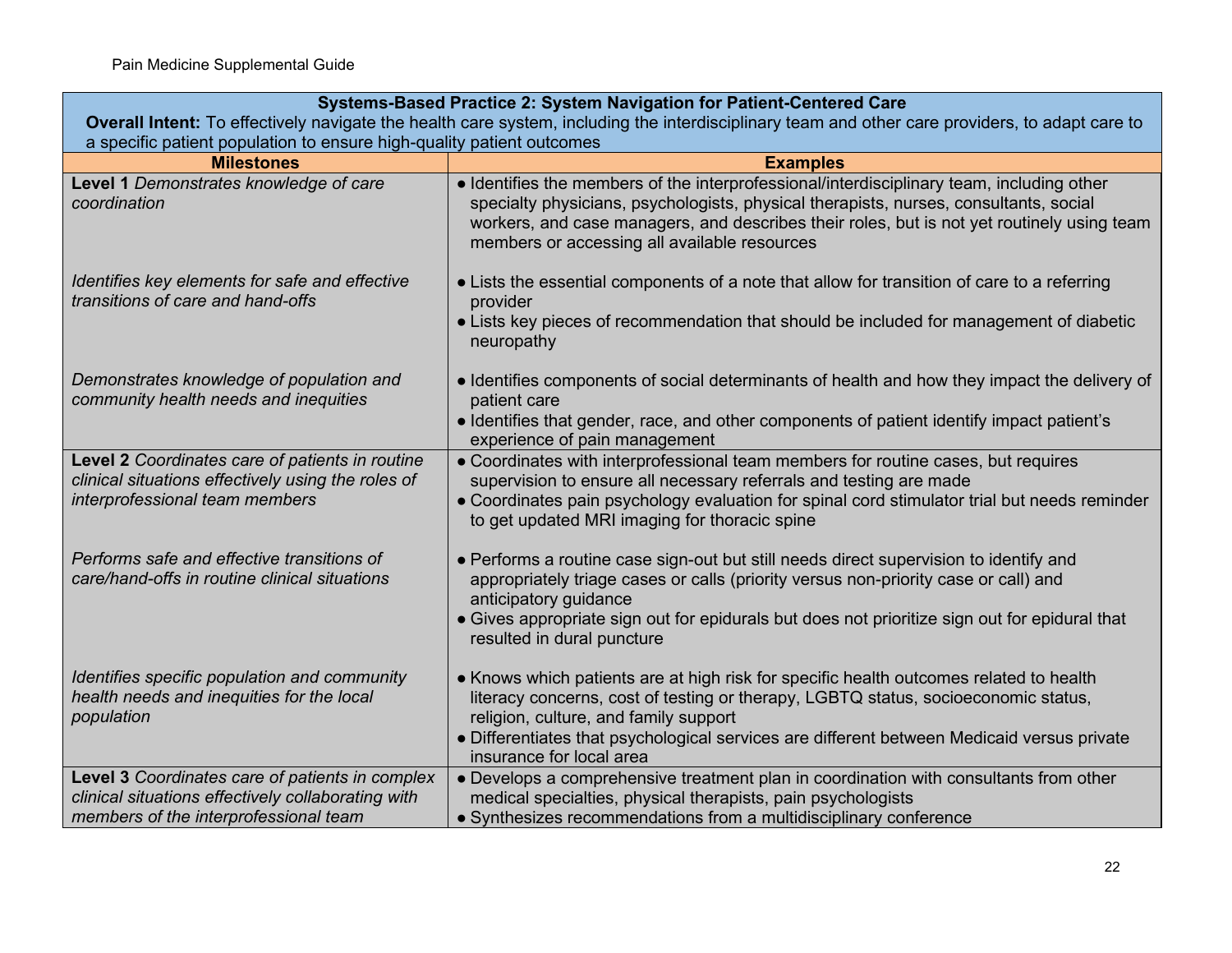Г

| Performs safe and effective transitions of<br>care/hand-offs in complex clinical situations                                                      | • Coordinates a complex discharge from clinic to emergency room for development of new<br>neurological signs after neuraxial procedure and coordinates emergent care/imaging and<br>evaluation                                                                                         |
|--------------------------------------------------------------------------------------------------------------------------------------------------|----------------------------------------------------------------------------------------------------------------------------------------------------------------------------------------------------------------------------------------------------------------------------------------|
| Uses local resources effectively to meet the<br>needs of a patient population and community<br>while minimizing health care inequities           | • Identifies a discount pharmacy close to where the patient lives                                                                                                                                                                                                                      |
| Level 4 Role models effective coordination of<br>patient-centered care among different<br>professions and specialties                            | • Role models and educates students and more junior team members regarding the<br>engagement of appropriate interprofessional team members, as needed for each patient<br>and/or case, and ensures the necessary resources have been arranged for<br>multidisciplinary pain management |
| Role models and advocates for safe and<br>effective transitions of care/hand-offs within and<br>across health care delivery systems and settings | • Models efficient hand-offs to the surgical teams or inpatient teams, and coordinates and<br>prioritizes consultant input for a specific diagnosis to ensure the patient gets appropriate<br>follow-up                                                                                |
|                                                                                                                                                  | • Directs patient to rheumatological consultant given appropriate presentation for<br>inflammatory arthritis and integrate recommendations for disease modifying therapy into<br>care                                                                                                  |
| Participates in changing and adapting practice<br>to provide for the needs of specific populations                                               | • Identifies patient populations at high risk for poor health care outcomes due to health<br>disparities and inequities, and implements strategies to improve care                                                                                                                     |
| Level 5 Analyzes the process of care<br>coordination and leads in the design and<br><i>implementation of improvements</i>                        | • Works with hospital or ambulatory site team members or leadership to analyze care<br>coordination in that setting, and takes a leadership role in designing and implementing<br>changes to improve the care coordination                                                             |
| Improves quality of transitions of care within and<br>across health care delivery systems to optimize<br>patient outcomes                        | • Develops a validated tool to improve safe and effective transitions of care                                                                                                                                                                                                          |
| Leads innovations and advocacy in partnership<br>with populations and communities experiencing<br>health care inequities                         | • Designs a social determinants of health curriculum to help others learn to identify local<br>resources and barriers to care                                                                                                                                                          |
| <b>Assessment Models or Tools</b>                                                                                                                | • Case management quality metrics and goals mined from EHR<br>• Chart review                                                                                                                                                                                                           |
|                                                                                                                                                  | • Direct observation (including discussion during rounds, case workup and case<br>presentations)                                                                                                                                                                                       |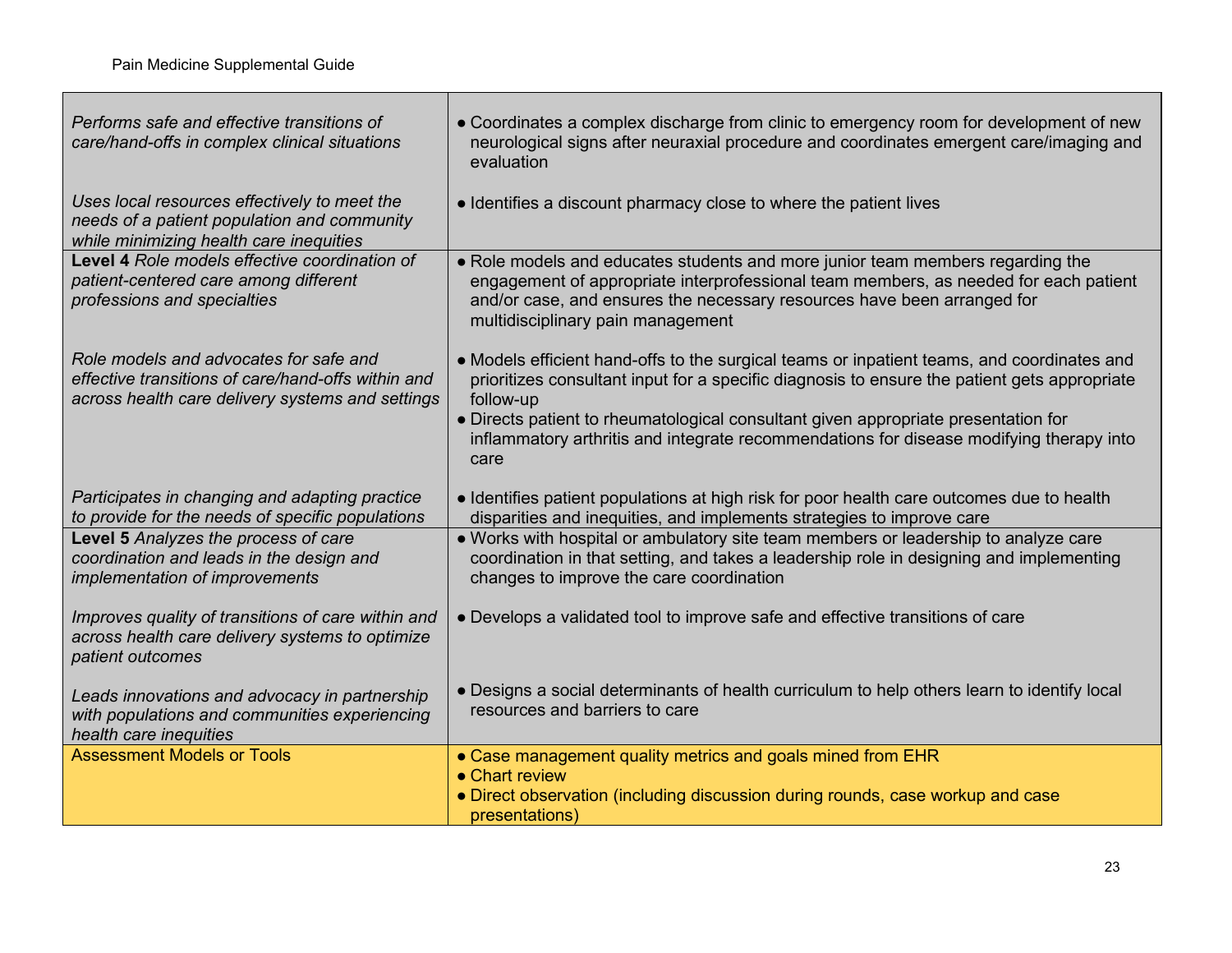|                           | • Lectures/workshops on social determinants of health or population health with<br>identification of local resources<br>• Multisource feedback |
|---------------------------|------------------------------------------------------------------------------------------------------------------------------------------------|
|                           | • Review of sign-out tools, use and review of checklist                                                                                        |
| <b>Curriculum Mapping</b> |                                                                                                                                                |
| Notes or Resources        | • Centers for Disease Control (CDC). Population Health Training.                                                                               |
|                           | https://www.cdc.gov/pophealthtraining/whatis.html. 2021.                                                                                       |
|                           | • Skochelak SE, Hammoud MM, Lomis KD, et al. AMA Education Consortium: Health                                                                  |
|                           | Systems Science. 2nd ed. Elsevier; 2021. ISBN:9780323694629.                                                                                   |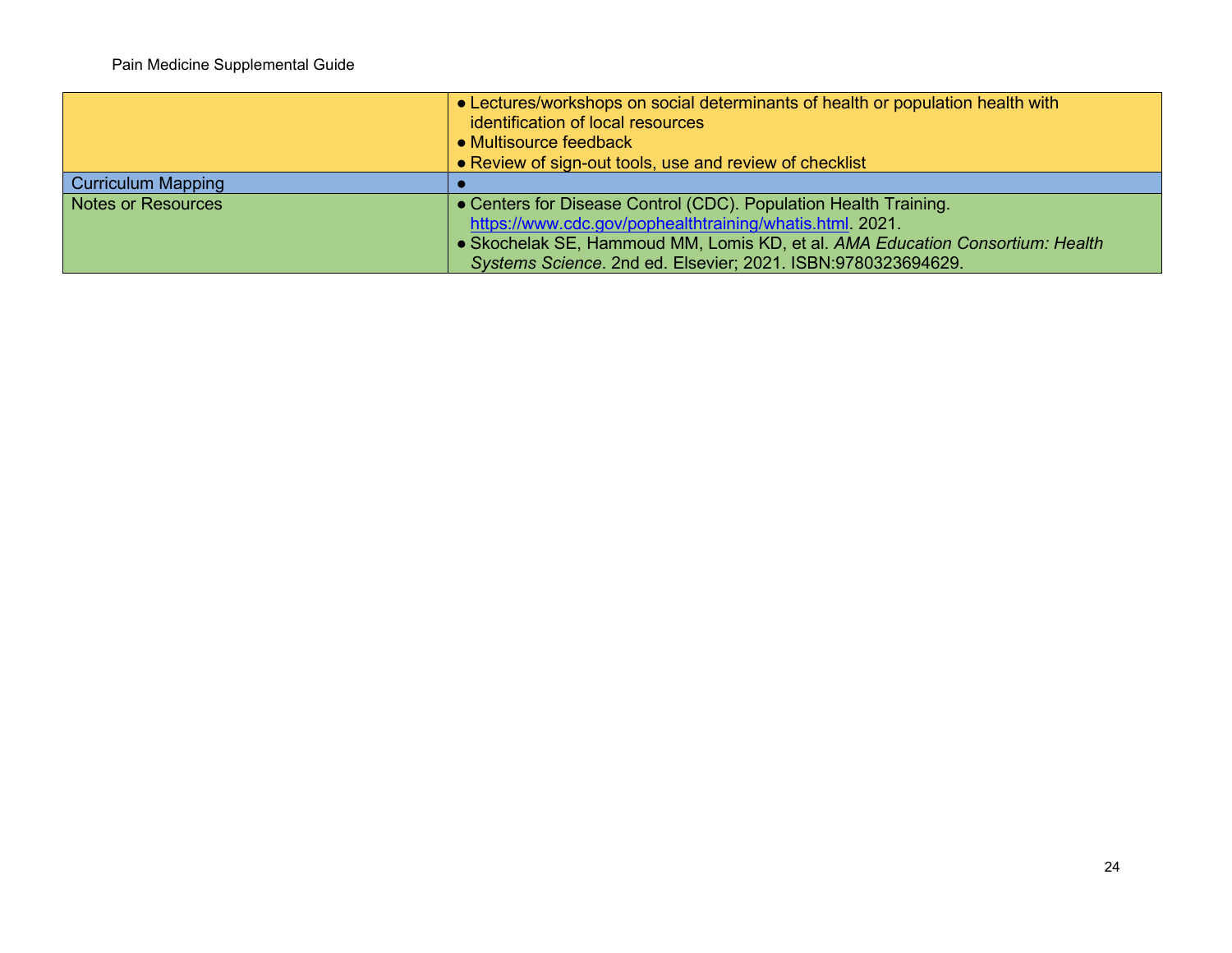### **Systems-based Practice 3: Physician Role in Health Care Systems**

| <b>Overall Intent:</b> To understand the physician's role in the complex health care system and how to optimize the system to improve patient care<br>and the health system's performance |                                                                                                                                                                                                                                                                              |  |
|-------------------------------------------------------------------------------------------------------------------------------------------------------------------------------------------|------------------------------------------------------------------------------------------------------------------------------------------------------------------------------------------------------------------------------------------------------------------------------|--|
| <b>Milestones</b>                                                                                                                                                                         | <b>Examples</b>                                                                                                                                                                                                                                                              |  |
| Level 1 Describes basic health payment<br>systems (e.g., government, private, public,<br>uninsured care) and practice models                                                              | • Identifies appropriate patients for outpatient clinic, procedural suites, operating rooms,<br>and inpatient perioperative spaces<br>• Names systems and providers involved in pain management care and delivery, including<br>government pay models and private insurances |  |
| Identifies basic knowledge domains for effective<br>transition to practice (e.g., information<br>technology, legal, billing and coding, financial,<br>personnel)                          | • Recognizes that Medicare, Medicaid, the VA, and commercial third-party payors are<br>different payment systems<br>• Recognizes role of billing/coding in payment structure for pain management                                                                             |  |
| Level 2 Describes how components of a<br>complex health care system are interrelated,<br>and how this impacts delivery of pain<br>management                                              | • Understands how improving patient satisfaction improves patient adherence and<br>remuneration to the health system; beginning to think through clinical redesign to improve<br>quality and modifying personal practice to enhance outcomes                                 |  |
| Delivers care with consideration of each<br>patient's payment model (e.g., insurance type)                                                                                                | • Applies knowledge of health plan features, including formularies and network<br>requirements in patient care situations, including coverage of types of MRIs or procedure<br>when making recommendation and plan                                                           |  |
| Demonstrates use of information technology<br>required for medical practice (e.g., electronic<br>health record, documentation required for billing<br>and coding)                         | • Uses hospital EHR to write note meeting basic requirements for billing and coverage<br>• Documents minimum requirements to get MRI or procedure covered for patient)                                                                                                       |  |
| Level 3 Practices pain management in the<br>context of a complex health care system to<br>deliver effective care                                                                          | • Understands potential problems with delays in therapy and/or access to other services<br>embedded within the comprehensive treatment plan                                                                                                                                  |  |
| Engages with patients in shared decision<br>making, informed by each patient's payment<br>model                                                                                           | • Uses shared decision making and adapts the choice of the most cost-effective testing<br>depending on the relevant clinical needs<br>• Discusses with patient potential issues of coverage with certain modalities of treatment<br>and options for patients to move forward |  |
| Describes core administrative knowledge<br>needed for transition to practice (e.g., contract                                                                                              | • Understands state law concerning requirements for medical practice and consequences<br>for noncompliance                                                                                                                                                                   |  |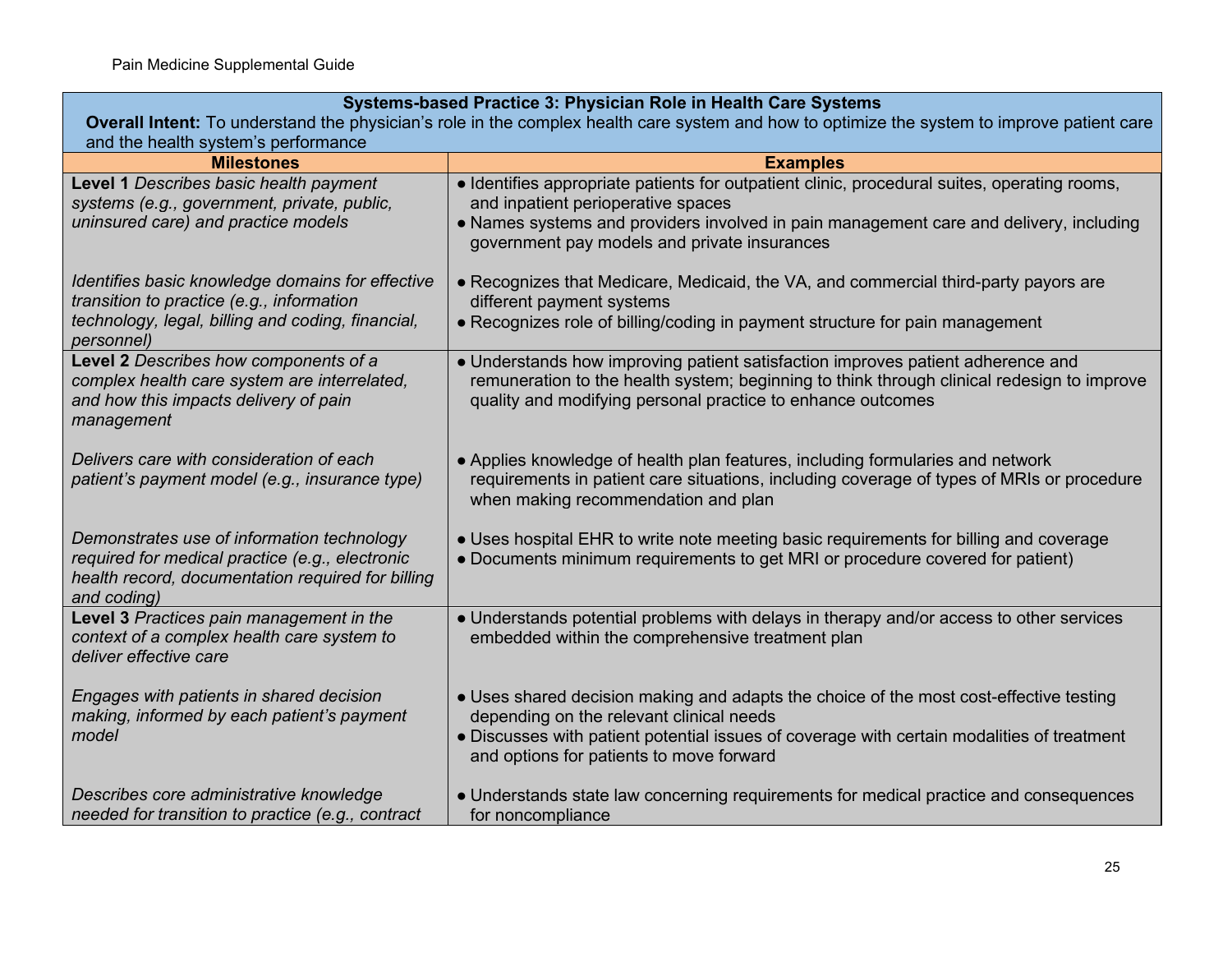| negotiations, malpractice insurance, government<br>regulation, compliance)                                                                                                |                                                                                                                                                                                                                                                                                                                                                                                                                                                                                                                                                                                                       |
|---------------------------------------------------------------------------------------------------------------------------------------------------------------------------|-------------------------------------------------------------------------------------------------------------------------------------------------------------------------------------------------------------------------------------------------------------------------------------------------------------------------------------------------------------------------------------------------------------------------------------------------------------------------------------------------------------------------------------------------------------------------------------------------------|
| Level 4 Navigates the various components of<br>the complex health care system to provide<br>efficient and effective patient care and<br>transitions of care               | • Works collaboratively with other services to identify patient assistance resources and<br>advocates within the healthcare system for pain patients and education of services<br>involved                                                                                                                                                                                                                                                                                                                                                                                                            |
| Advocates for patient care needs (e.g.,<br>community resources, patient assistance<br>resources) with consideration of the limitations<br>of each patient's payment model | • Advocates for alternative community resources                                                                                                                                                                                                                                                                                                                                                                                                                                                                                                                                                       |
| Analyzes individual practice patterns and<br>professional requirements in preparation for<br>independent practice                                                         | • Recognizes the need in practice to provide appropriate resources to evaluate the variable<br>presentations and conditions of pain patients                                                                                                                                                                                                                                                                                                                                                                                                                                                          |
| Level 5 Advocates for or leads systems change<br>that enhances high-value, efficient, and effective<br>patient care                                                       | . Works with organization leadership to develop pathways for timely care delivery for pain<br>patients                                                                                                                                                                                                                                                                                                                                                                                                                                                                                                |
| Participates in health policy advocacy activities                                                                                                                         | • Develops processes for appropriate and safe opioid prescribing for clinical services                                                                                                                                                                                                                                                                                                                                                                                                                                                                                                                |
| Educates others to prepare them for transition to<br>practice                                                                                                             | • Discusses experiences within different models of practice                                                                                                                                                                                                                                                                                                                                                                                                                                                                                                                                           |
| <b>Assessment Models or Tools</b>                                                                                                                                         | • Direct observation<br>• Medical record (Chart) review<br>• Patient satisfaction data                                                                                                                                                                                                                                                                                                                                                                                                                                                                                                                |
| <b>Curriculum Mapping</b>                                                                                                                                                 |                                                                                                                                                                                                                                                                                                                                                                                                                                                                                                                                                                                                       |
| <b>Notes or Resources</b>                                                                                                                                                 | • AHRQ. Measuring the Quality of Physician Care.<br>https://www.ahrq.gov/professionals/quality-patient-<br>safety/talkingquality/create/physician/challenges.html. 2021.<br>. Dzau VJ, McClellan MB, McGinnis JM, et al. Vital directions for health and health care:<br>Priorities from a National Academy of Medicine initiative. JAMA. 2017;317(14):1461-1470.<br>https://nam.edu/vital-directions-for-health-health-care-priorities-from-a-national-academy-<br>of-medicine-initiative/ 2021.<br>. The Kaiser Family Foundation. Health Reform. https://www.kff.org/topic/health-reform/<br>2021. |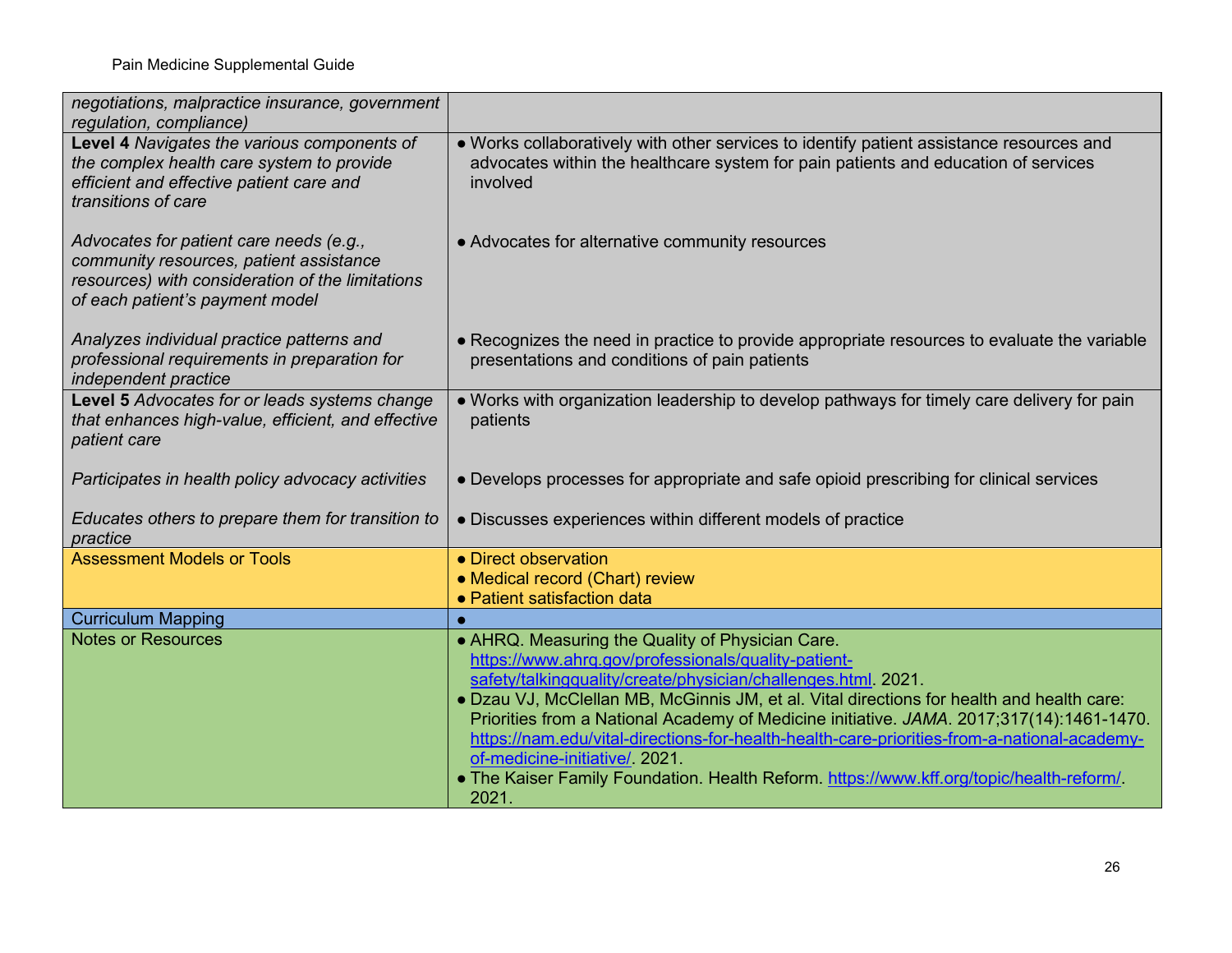| Practice-Based Learning and Improvement 1: Evidence-Based and Informed Practice                                                                                       |                                                                                                                                                                                                                                                                                                                                                                                                                                                          |
|-----------------------------------------------------------------------------------------------------------------------------------------------------------------------|----------------------------------------------------------------------------------------------------------------------------------------------------------------------------------------------------------------------------------------------------------------------------------------------------------------------------------------------------------------------------------------------------------------------------------------------------------|
| <b>Overall Intent:</b> To incorporate evidence and patient values into clinical practice                                                                              |                                                                                                                                                                                                                                                                                                                                                                                                                                                          |
| <b>Milestones</b>                                                                                                                                                     | <b>Examples</b>                                                                                                                                                                                                                                                                                                                                                                                                                                          |
| <b>Level 1</b> Demonstrates how to access and use<br>available evidence                                                                                               | • Identifies the clinical problem and obtains the appropriate evidence-based guideline for<br>the patient<br>• Identifies and uses anticoagulation guidelines before a procedure                                                                                                                                                                                                                                                                         |
| Level 2 Locates and applies the best available<br>evidence, integrated with patients' preferences,<br>to the care of straightforward patients                         | • Asks the appropriate questions of the patient in order to elicit preferences for<br>management/treatment of low back pain                                                                                                                                                                                                                                                                                                                              |
| Level 3 Locates and applies the best available<br>evidence, integrated with patients' preferences,<br>to the care of complex patients                                 | • Obtains and applies evidence in the care of patients with advanced complex regional pain<br>syndromes                                                                                                                                                                                                                                                                                                                                                  |
| Level 4 Critically appraises and applies<br>evidence even in the face of uncertainty and<br>conflicting evidence to guide care, tailored to the<br>individual patient | • Assesses the primary literature to answer a very specific clinical question for epidural<br>steroids for treatment of lumbar radicular pain with spinal stenosis<br>• Assesses the primary literature to address a unique patient when the evidence is unclear<br>or emerging<br>• Is aware of novel therapeutic techniques or new evidence that challenges current<br>guidelines and demonstrates the ability to appropriately apply this information |
| Level 5 Coaches others to critically appraise<br>and apply evidence for complex patients, and/or<br>participates in the development of guidelines                     | • Formally teaches others how to find and apply best practice or develops, independently or<br>as a part of a team, thoughtful clinical guidelines                                                                                                                                                                                                                                                                                                       |
| <b>Assessment Models or Tools</b>                                                                                                                                     | • Case based assessment<br>• Direct observation<br><b>.</b> Journal Club<br>• Oral or written examination<br>• Research portfolio                                                                                                                                                                                                                                                                                                                        |
| <b>Curriculum Mapping</b>                                                                                                                                             | Ō                                                                                                                                                                                                                                                                                                                                                                                                                                                        |
| <b>Notes or Resources</b>                                                                                                                                             | . National Institutes of Health. Write Your Application. https://grants.nih.gov/grants/how-to-<br>apply-application-guide/format-and-write/write-your-application.htm. 2021.<br>. U.S. National Library of Medicine. PubMed Online Training.<br>https://www.nlm.nih.gov/bsd/disted/pubmedtutorial/cover.html. 2021.<br>• Institutional IRB guidelines<br>• Various journal submission guidelines                                                         |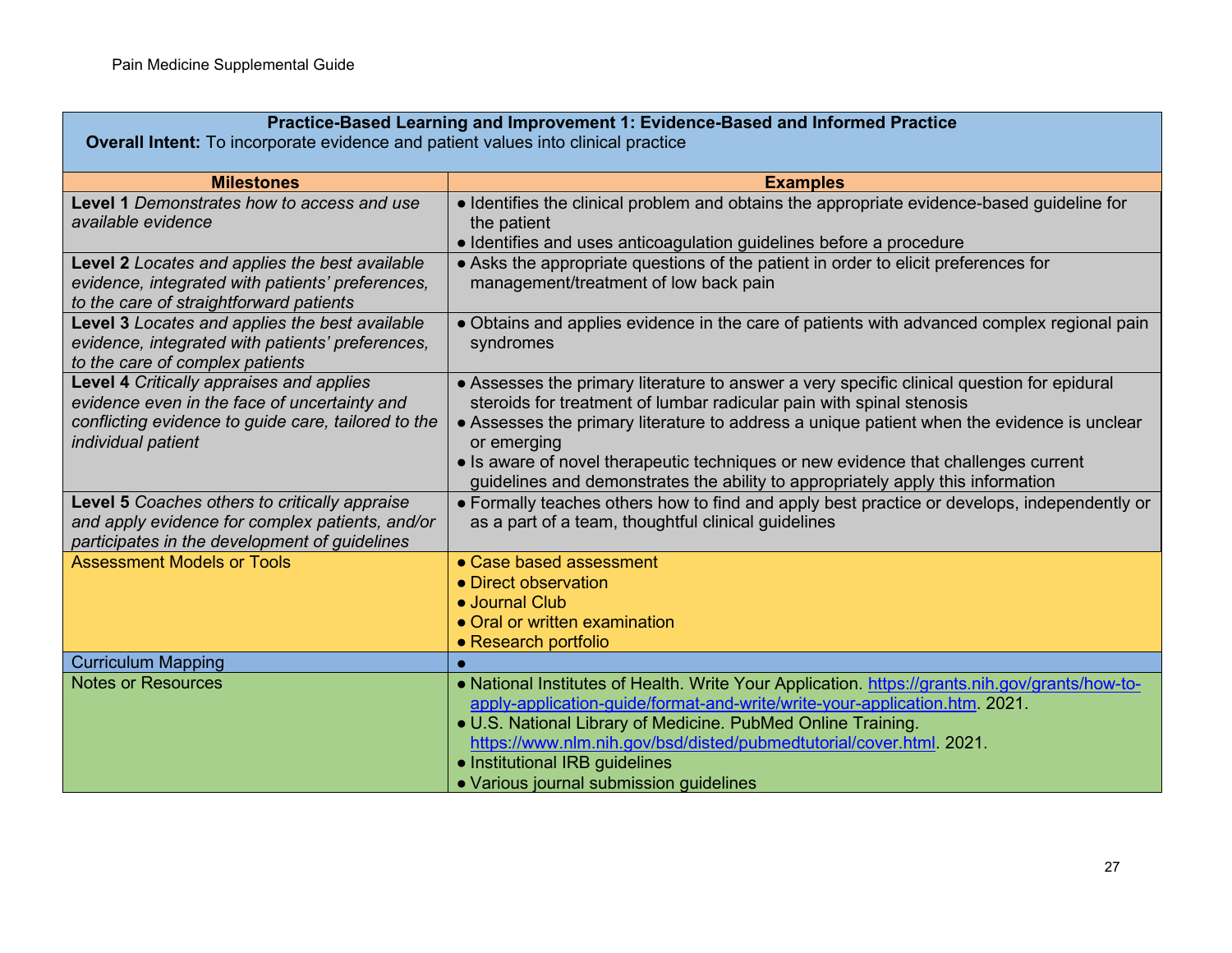| Practice-Based Learning and Improvement 2: Reflective Practice and Commitment to Personal Growth                                             |                                                                                                                                                                                                                                          |
|----------------------------------------------------------------------------------------------------------------------------------------------|------------------------------------------------------------------------------------------------------------------------------------------------------------------------------------------------------------------------------------------|
| Overall Intent: To seek clinical performance information with the intent to improve care; to reflect on all domains of practice, personal    |                                                                                                                                                                                                                                          |
| interactions, and behaviors, and their impact on colleagues and patients (reflective mindfulness); to develop clear objectives and goals for |                                                                                                                                                                                                                                          |
| improvement in some form of a learning plan                                                                                                  |                                                                                                                                                                                                                                          |
| <b>Milestones</b>                                                                                                                            | <b>Examples</b>                                                                                                                                                                                                                          |
| Level 1 Accepts responsibility for personal and<br>professional development by establishing goals                                            | • Completes self-reflective goals prior to meeting with the program director                                                                                                                                                             |
| Identifies the factors that contribute to<br>performance gaps                                                                                | • Identifies gaps in knowledge of mechanisms of drug action of gabapentin and pregabalin<br>· Identifies that fatigue, stressors, mental health/health problems, and perceived life-work<br>imbalance contribute to performance deficits |
| Actively seeks opportunities to improve<br>knowledge and skills                                                                              | • Asks for feedback from patients, families, and patient care team members<br>· Uses institutional provided resources to balance personal/professional commitments and<br>obligations                                                    |
| Level 2 Demonstrates openness to performance<br>data (feedback and other input) to form goals                                                | • Integrates feedback to adjust medication management of patients with chronic renal<br>disease                                                                                                                                          |
| Analyzes and acknowledges the factors that<br>contribute to performance gaps                                                                 | • Assesses time management skills and how they impact clinical efficiency                                                                                                                                                                |
| Designs and implements a learning plan, with<br>prompting                                                                                    | • When prompted, develops individual education plan to improve their evaluation of patients<br>with a history of chronic liver disease                                                                                                   |
| Level 3 Seeks performance data episodically,<br>with adaptability and humility                                                               | • Obtains chart data to determine prescription errors in own patients                                                                                                                                                                    |
| Institutes behavioral change(s) to improve<br>performance                                                                                    | • Completes focused literature review before selecting an appropriate procedure for a rare<br>condition<br>• Maintains good sleep hygiene                                                                                                |
| Independently creates and implements a<br>learning plan                                                                                      | • Implements strategies that improve behaviors such as trust, interdependence,<br>genuineness, empathy, risk, team building, and success                                                                                                 |
| Level 4 Intentionally seeks performance data<br>consistently, with adaptability and humility                                                 | • Obtains a quarterly chart audit to determine controlled substance agreement is up-to-date<br>and signed for own patients                                                                                                               |
| Considers alternatives to improve performance                                                                                                | • After complication in radiofrequency denervation, alters technique<br>• Attempts a different approach to fluoroscopic imaging                                                                                                          |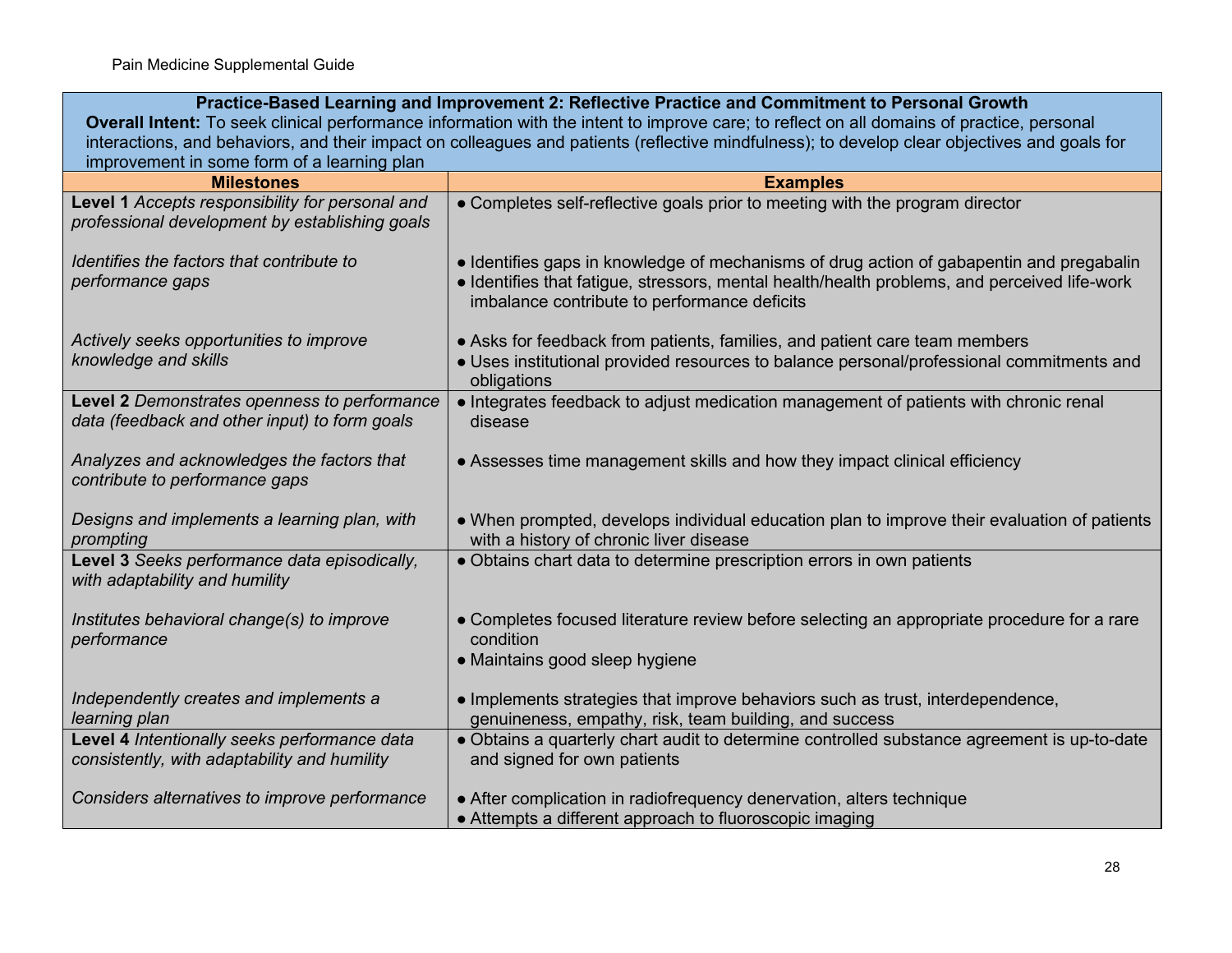| Integrates performance data to adapt the<br>learning plan                                    | • Based on audit of incidence of allergic reaction to contrast, identifies knowledge gaps and<br>reads current practice guidelines to improve care                                                                                                                                                                                                                                                                                                                                                                                                                                                                                                                                                                                                                                                                                                                                                                                                                                                                                                                        |
|----------------------------------------------------------------------------------------------|---------------------------------------------------------------------------------------------------------------------------------------------------------------------------------------------------------------------------------------------------------------------------------------------------------------------------------------------------------------------------------------------------------------------------------------------------------------------------------------------------------------------------------------------------------------------------------------------------------------------------------------------------------------------------------------------------------------------------------------------------------------------------------------------------------------------------------------------------------------------------------------------------------------------------------------------------------------------------------------------------------------------------------------------------------------------------|
| Level 5 Role models consistently seeking<br>performance data, with adaptability and humility | • Shares own performance gaps and adapted plan with other learners                                                                                                                                                                                                                                                                                                                                                                                                                                                                                                                                                                                                                                                                                                                                                                                                                                                                                                                                                                                                        |
| Models reflective practice                                                                   | • Identifies and shares strategies to improve spinal cord stimulator placement based on<br>previously received feedback                                                                                                                                                                                                                                                                                                                                                                                                                                                                                                                                                                                                                                                                                                                                                                                                                                                                                                                                                   |
| Facilitates the design and implementation of<br>learning plans for others                    | • Assists more junior learners in developing their individualized learning plans                                                                                                                                                                                                                                                                                                                                                                                                                                                                                                                                                                                                                                                                                                                                                                                                                                                                                                                                                                                          |
| <b>Assessment Models or Tools</b>                                                            | • Direct observation<br>• Review of learning plan                                                                                                                                                                                                                                                                                                                                                                                                                                                                                                                                                                                                                                                                                                                                                                                                                                                                                                                                                                                                                         |
| <b>Curriculum Mapping</b>                                                                    |                                                                                                                                                                                                                                                                                                                                                                                                                                                                                                                                                                                                                                                                                                                                                                                                                                                                                                                                                                                                                                                                           |
| <b>Notes or Resources</b>                                                                    | • Burke AE, Benson B, Englander R, Carraccio C, Hicks PJ. Domain of competence:<br>Practice-based learning and improvement. Acad Pediatr. 2014;14(2 Suppl):S38-S54.<br>https://www.academicpedsjnl.net/article/S1876-2859(13)00333-1/fulltext. 2021.<br>• Hojat M, Veloski JJ, Gonnella JS. Measurement and correlates of physicians' lifelong<br>learning. Acad Med. 2009;84(8):1066-74.<br>https://insights.ovid.com/crossref?an=00001888-200908000-00021. 2021.<br>• Lockspeiser TM, Schmitter PA, Lane JL, Hanson JL, Rosenberg AA, Park YS. Assessing<br>residents' written learning goals and goal writing skill: Validity evidence for the learning<br>goal scoring rubric. Acad Med. 2013;88(10):1558-1563.<br>https://insights.ovid.com/article/00001888-201310000-00039. 2021.<br>• Reed S, Lockspeiser TM, Burke A, et al. Practical suggestions for the creation and use of<br>meaningful learning goals in graduate medical education. Academic Pediatrics.<br>2016;16(1):20-24. https://www.academicpedsjnl.net/article/S1876-2859(15)00333-2/pdf.<br>2021. |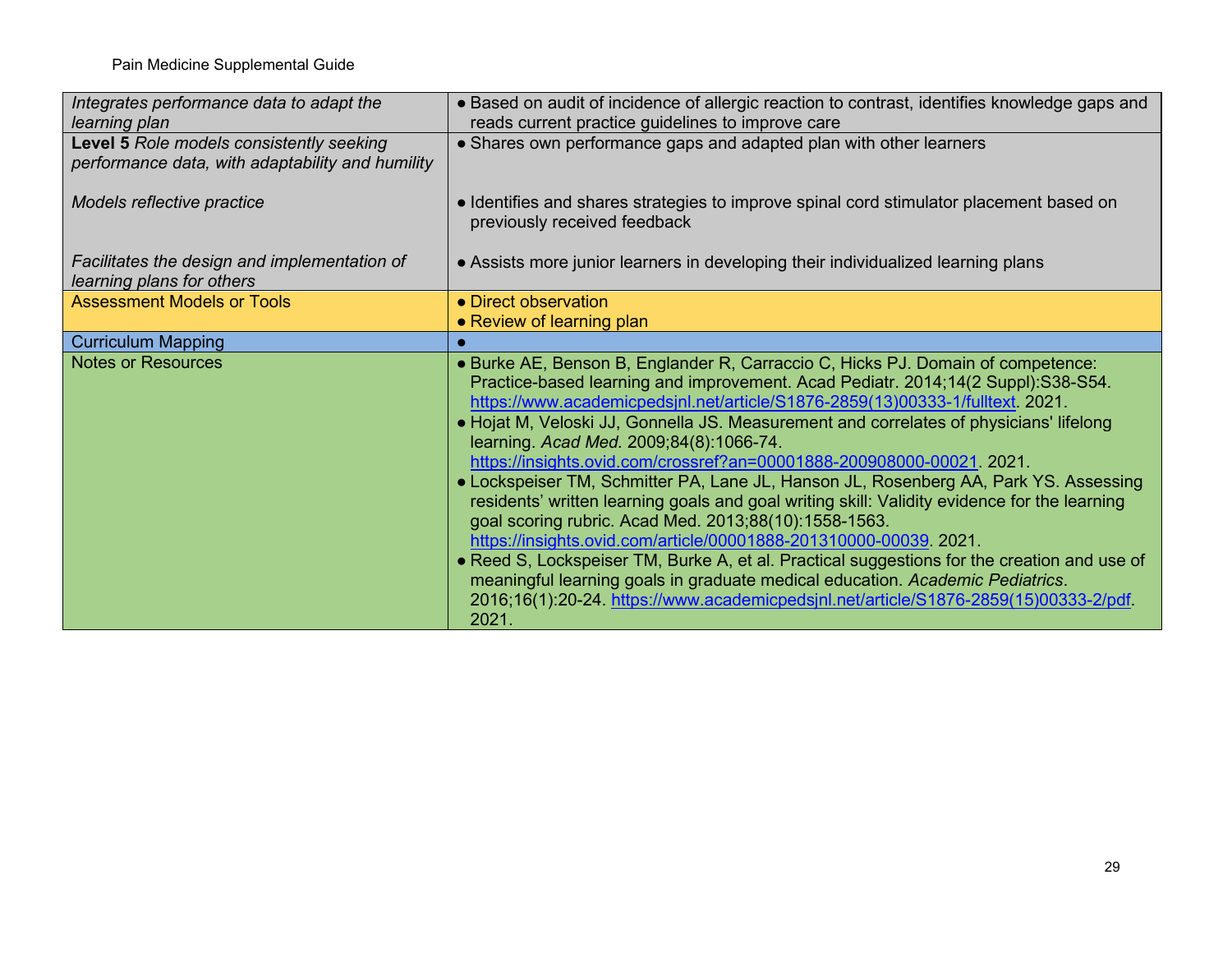| Practice-Based Learning and Improvement 3: Participates in Scholarship (Foundation, Investigation, Analysis, and Dissemination)<br><b>Overall Intent:</b> To actively engage in scholarly activity, dissemination of knowledge, manuscript review, and/or publications |                                                                                                                                                                                                                                                                                                                     |
|------------------------------------------------------------------------------------------------------------------------------------------------------------------------------------------------------------------------------------------------------------------------|---------------------------------------------------------------------------------------------------------------------------------------------------------------------------------------------------------------------------------------------------------------------------------------------------------------------|
| <b>Milestones</b>                                                                                                                                                                                                                                                      | <b>Examples</b>                                                                                                                                                                                                                                                                                                     |
| Level 1 Identifies a topic for a scholarly project<br>and a mentor                                                                                                                                                                                                     | • Identifies the role of exercise after epidural steroid injection as a topic of interest<br>• Approaches mentor with request for collaboration<br>• Selects a topic for grand round presentation                                                                                                                   |
| Communicates and/or disseminates knowledge<br>in the field of pain medicine during<br>straightforward clinical care                                                                                                                                                    | • Cites papers that demonstrate efficacy of epidural steroid injection in lumbar radiculopathy                                                                                                                                                                                                                      |
| Level 2 Develops a research question for the<br>scholarly project                                                                                                                                                                                                      | • To determine patients' compliance with recommendations for exercise after epidural<br>steroid injection<br>. Writes learning objectives for grand rounds presentation                                                                                                                                             |
| Communicates scientific literature as applied to<br>more complex clinical situations                                                                                                                                                                                   | • Discusses controversies of epidural steroid injection in chronic lumbar stenosis                                                                                                                                                                                                                                  |
| Level 3 Develops a research plan and timeline<br>for completion of the scholarly project with one's<br>mentor                                                                                                                                                          | • Prepares Institutional Review Board (IRB) submission for exemption (such as expedite<br>approval for retrospective chart review or similar), type of data and timeline for data<br>collection, statistical plan for data analysis with guidance of mentor<br>• Does literature review and outlines a book chapter |
| Presents at journal club, quality improvement<br>meetings, or clinical conferences, and/or<br>effectively describes and discusses one's own<br>scholarly work or research                                                                                              | • Presents at grand rounds controversies in the use of epidural stenosis for treatment of<br>spinal stenosis                                                                                                                                                                                                        |
| Level 4 Completes a scholarly project                                                                                                                                                                                                                                  | • Does data collection, data analysis and prepares manuscript of the patients' compliance<br>with exercise after epidural steroid injection                                                                                                                                                                         |
| Presents scholarly project at local or regional<br>meetings, and/or submits an abstract<br>summarizing the scholarly work to<br>regional/state/ national meetings, and/or<br>publishes non-peer- reviewed manuscript(s)<br>(reviews, book chapters)                    | • Poster presentation with the study results at regional meeting                                                                                                                                                                                                                                                    |
| Level 5 Leads or provides mentorship for a<br>scholarly project                                                                                                                                                                                                        | • Publishes paper in peer review journal about patients' compliance with exercise after<br>epidural steroid injection                                                                                                                                                                                               |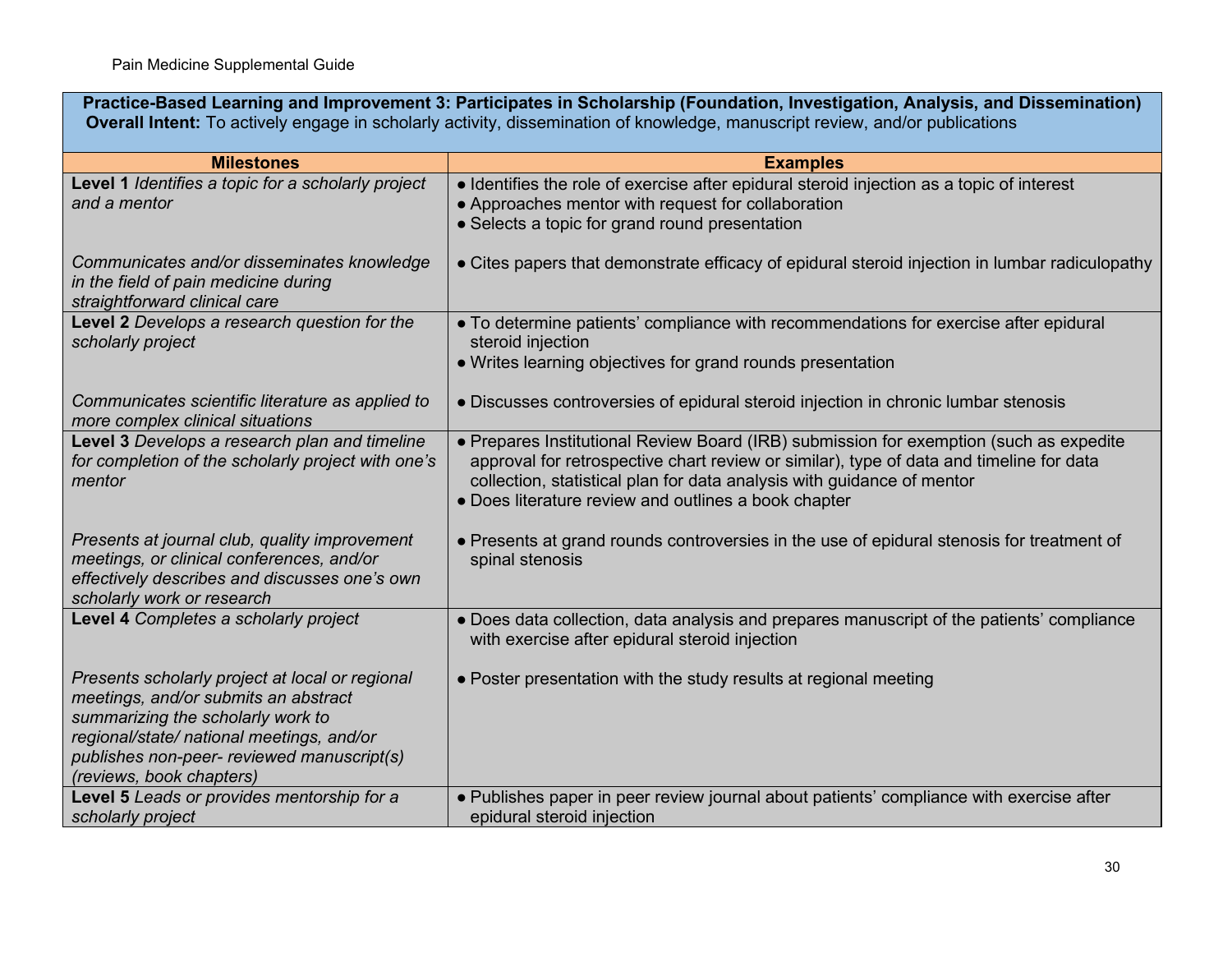| Presents scholarly work at national and<br>international meetings or publishes peer-<br>reviewed manuscript(s) containing scholarly<br>work (clinical practice, quality improvement,<br>patient safety, education, or research) or obtains<br>research funding | • Facilitates a workshop on controversies of epidural steroids at national meeting                                                                                                                          |
|----------------------------------------------------------------------------------------------------------------------------------------------------------------------------------------------------------------------------------------------------------------|-------------------------------------------------------------------------------------------------------------------------------------------------------------------------------------------------------------|
| <b>Assessment Models or Tools</b>                                                                                                                                                                                                                              | • Documentation of research processes or outcomes<br>• Peer-reviewed scholarly work<br>• Presentation evaluation<br>• Research mentor and research staff member evaluation<br>• Review of research progress |
| <b>Curriculum Mapping</b>                                                                                                                                                                                                                                      |                                                                                                                                                                                                             |
| <b>Notes or Resources</b>                                                                                                                                                                                                                                      | $\bullet$ Textbooks<br>• Workshops<br>• Online resources<br>$\bullet$ Mentorship<br>• Human Subject Protection Certification Course (e.g., CITI)<br>• Local IRB                                             |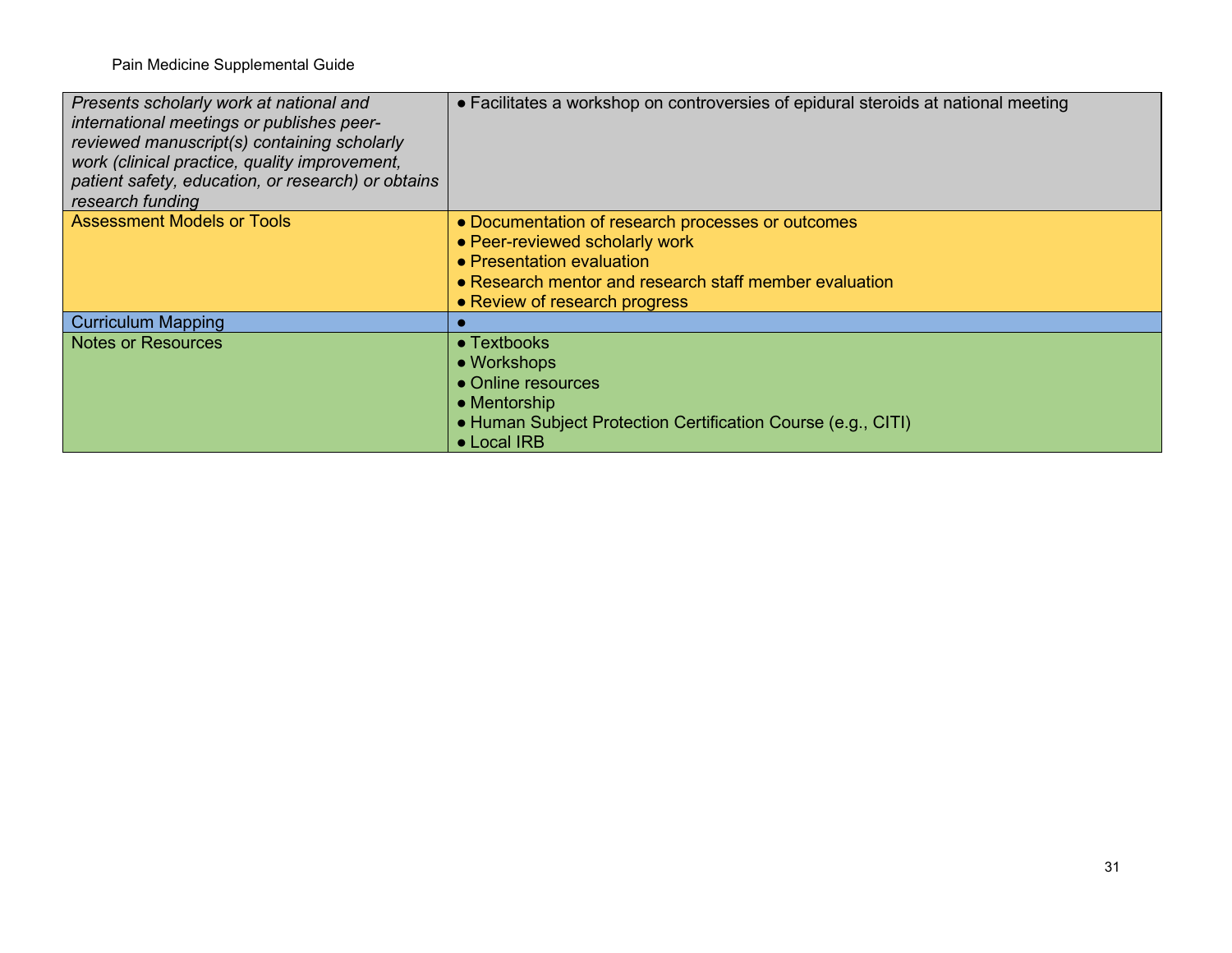| Professionalism 1: Professional Behavior and Ethical Principles                                                                            |                                                                                                                                                                                                                                                |  |
|--------------------------------------------------------------------------------------------------------------------------------------------|------------------------------------------------------------------------------------------------------------------------------------------------------------------------------------------------------------------------------------------------|--|
| Overall Intent: To recognize and address lapses in ethical and professional behavior, demonstrates ethical and professional behaviors, and |                                                                                                                                                                                                                                                |  |
|                                                                                                                                            | use appropriate resources for managing ethical and professional dilemmas                                                                                                                                                                       |  |
| <b>Milestones</b>                                                                                                                          | <b>Examples</b>                                                                                                                                                                                                                                |  |
| Level 1 Identifies potential triggers for                                                                                                  | • Recognizes the impact of fatigue on clinical performance                                                                                                                                                                                     |  |
| professionalism lapses                                                                                                                     | • Recognizes that personal "bias" may interfere with professionalism                                                                                                                                                                           |  |
| Describes when and how to report lapses in<br>professionalism                                                                              | • Uses institutional reporting system for medical errors                                                                                                                                                                                       |  |
| Demonstrates knowledge of the ethical<br>principles underlying patient care                                                                | • Articulates how the principle of "do no harm" applies to a patient who may not need an<br>intervention even though the learning opportunity exists<br>• Discusses the basic principles underlying ethics (e.g., beneficence, nonmaleficence, |  |
|                                                                                                                                            | justice, autonomy) and professionalism (e.g., professional values and commitments), and<br>how they apply in various situations (e.g., informed consent process)<br>• Maintains patient confidentiality in public situations                   |  |
| Level 2 Demonstrates insight into professional<br>behavior in routine situations                                                           | • Respectfully approaches a learner who is late to clinic about the importance of being on<br>time                                                                                                                                             |  |
| Takes responsibility for one's own<br>professionalism lapses                                                                               | • Notifies appropriate supervisor in a timely way when unable to fulfill a responsibility                                                                                                                                                      |  |
| Analyzes straightforward situations using ethical<br>principles                                                                            | • Identifies and applies ethical principles involved in informed consent when the learner is<br>unclear of all the risks<br>• Identifies surrogate for impaired patients                                                                       |  |
| Level 3 Demonstrates professional behavior in<br>complex or stressful situations                                                           | • Appropriately responds to a family member, following a post-procedure complication                                                                                                                                                           |  |
| Recognizes need to seek help in managing and<br>resolving complex interpersonal situations                                                 | • After noticing a colleague's inappropriate social media post, reviews policies related to<br>posting of content and seeks guidance                                                                                                           |  |
| Analyzes complex situations using ethical<br>principles                                                                                    | • Offers treatment options for a terminally ill patient, free of bias, while recognizing own<br>limitations, and consistently honoring the patient's choice                                                                                    |  |
| Level 4 Recognizes situations that may trigger<br>professionalism lapses and intervenes to<br>prevent lapses in oneself                    | • Actively solicits the perspectives of others<br>• Models respect for patients and promotes the same from colleagues, when a patient has<br>been waiting an excessively long time for their appointment                                       |  |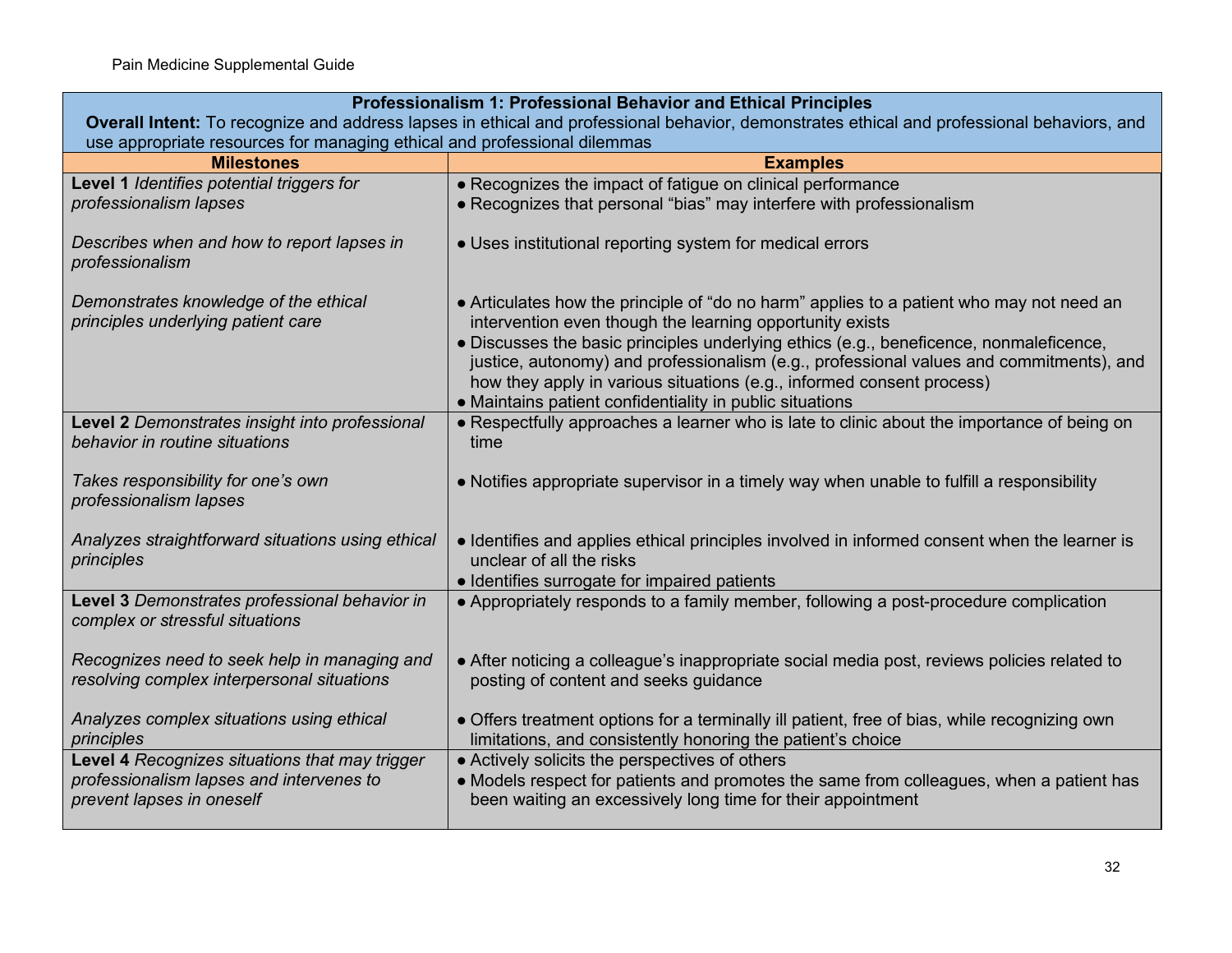| Implements recommendations to resolve                                | • Recognizes and uses ethics consults, literature, risk-management/legal counsel to resolve                                                                                   |
|----------------------------------------------------------------------|-------------------------------------------------------------------------------------------------------------------------------------------------------------------------------|
| complex interpersonal situations                                     | ethical dilemmas                                                                                                                                                              |
| Recognizes and utilizes resources for managing                       | • Recognizes and manages situations of medical futility                                                                                                                       |
| and resolving ethical dilemmas                                       |                                                                                                                                                                               |
| Level 5 Coaches others when their behavior                           | • Coaches others when their behavior fails to meet professional expectations and creates a                                                                                    |
| fails to meet professional expectations                              | performance improvement plan to prevent recurrence                                                                                                                            |
| Participates in committees that works to<br>promote ethical behavior | • Identifies and seeks to address system-wide factors or barriers to promoting a culture of                                                                                   |
|                                                                      | ethical behavior through participation in a work group, committee, or taskforce, such as<br>ethics committee or an ethics subcommittee, risk management committee, root cause |
|                                                                      | analysis review, patient safety or satisfaction committee, professionalism work group, IRB,                                                                                   |
|                                                                      | or learner grievance committee                                                                                                                                                |
| <b>Assessment Models or Tools</b>                                    | • Direct observation                                                                                                                                                          |
|                                                                      | • Global evaluation                                                                                                                                                           |
|                                                                      | • Multisource feedback                                                                                                                                                        |
|                                                                      | • Oral or written self-reflection                                                                                                                                             |
|                                                                      | • Objective Structured Clinical Exam (OSCE)                                                                                                                                   |
|                                                                      |                                                                                                                                                                               |
|                                                                      | • Simulation                                                                                                                                                                  |
| <b>Curriculum Mapping</b>                                            |                                                                                                                                                                               |
| <b>Notes or Resources</b>                                            | • American Sociological Association (ASA). ASA Code of Ethics.                                                                                                                |
|                                                                      | https://www.asanet.org/code-ethics. 2021.                                                                                                                                     |
|                                                                      | • American Medical Association. Ethics. https://www.ama-assn.org/delivering-care/ama-                                                                                         |
|                                                                      | code-medical-ethics. 2021.                                                                                                                                                    |
|                                                                      | · Bynny RL, Paauw DS, Papadakis MA, Pfeil S. Medical Professionalism Best Practices:                                                                                          |
|                                                                      | Professionalism in the Modern Era. Aurora, CO: Alpha Omega Alpha Medical Society;<br>2017. Medical Professionalism Best Practices: Professionalism in the Modern Era.         |
|                                                                      |                                                                                                                                                                               |
|                                                                      | Aurora, CO: Alpha Omega Alpha Medical Society; 2017.<br>http://alphaomegaalpha.org/pdfs/Monograph2018.pdf. 2021.                                                              |
|                                                                      | • Domen RE, Johnson K, Conran RM, et al. Professionalism in pathology: A case-based                                                                                           |
|                                                                      | approach as a potential education tool. Arch Pathol Lab Med. 2017;141:215-219.                                                                                                |
|                                                                      | https://meridian.allenpress.com/aplm/article/141/2/215/132523/Professionalism-in-                                                                                             |
|                                                                      | Pathology-A-Case-Based-Approach. 2021.                                                                                                                                        |
|                                                                      | • Levinson W, Ginsburg S, Hafferty FW, Lucey CR. Understanding Medical                                                                                                        |
|                                                                      | Professionalism. 1st ed. New York, NY: McGraw-Hill Education; 2014. ISBN:978-<br>0071807432.                                                                                  |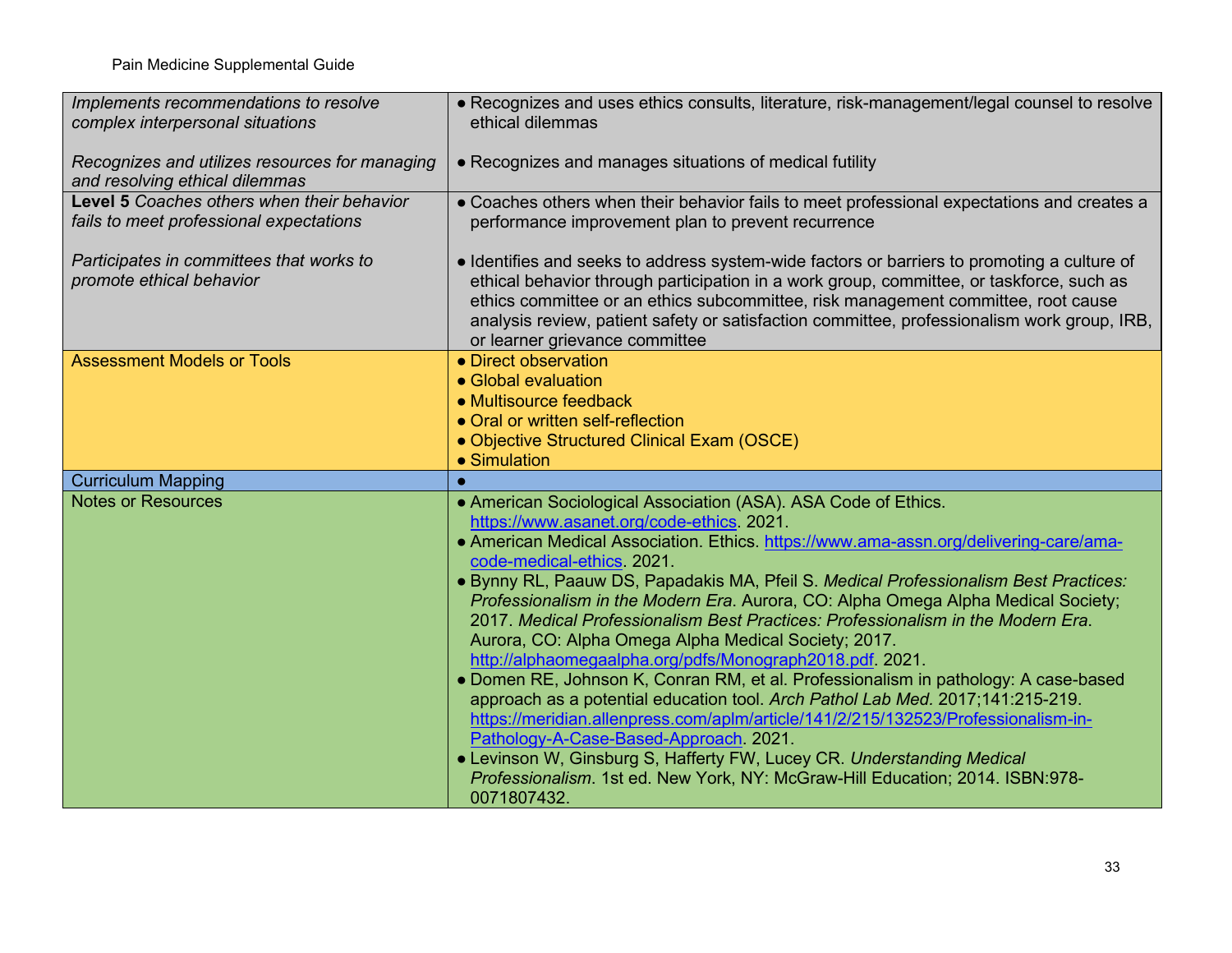| Professionalism 2: Accountability/Conscientiousness |  |
|-----------------------------------------------------|--|
|-----------------------------------------------------|--|

**Overall Intent:** To take responsibility for one's own actions and the impact on patients and other members of the health care team

| <b>Milestones</b>                                                           | <b>Examples</b>                                                                                                                                                           |
|-----------------------------------------------------------------------------|---------------------------------------------------------------------------------------------------------------------------------------------------------------------------|
| Level 1 Responds promptly to requests or                                    | • Responds promptly to reminders from program administrator to complete work hour logs                                                                                    |
| reminders to complete tasks                                                 | • Attends conferences and other educational activities on time                                                                                                            |
|                                                                             |                                                                                                                                                                           |
| Takes responsibility for failure to complete tasks                          | • Apologizes to team member(s) for unprofessional behavior without prompting                                                                                              |
| Level 2 Performs tasks and responsibilities in a<br>timely manner           | • Completes administrative tasks, documents safety modules, procedure review, and<br>licensing requirements by specified due date                                         |
|                                                                             |                                                                                                                                                                           |
| Recognizes situations that may impact one's                                 | • Before going out of town, completes tasks in anticipation of lack of computer access while                                                                              |
| own ability to complete tasks and responsibilities                          | traveling                                                                                                                                                                 |
| in a timely manner                                                          |                                                                                                                                                                           |
| Level 3 Performs tasks and responsibilities in a                            | • Notifies attending of multiple competing demands on call, appropriately triages tasks, and                                                                              |
| timely manner with appropriate attention to<br>detail in routine situations | asks for assistance from other residents or faculty members as needed<br>• Appropriately notifies residents and fellows on day service about overnight call events        |
|                                                                             | during transition of care or hand-off to avoid patient safety issues and compromise of                                                                                    |
|                                                                             | patient care                                                                                                                                                              |
|                                                                             |                                                                                                                                                                           |
| Takes responsibility for tasks not completed in a                           | • Apologizes to team member(s) for unprofessional behavior without prompting, offers                                                                                      |
| timely manner and identifies strategies to                                  | restitution if possible and through self-reflection identifies root cause of failure                                                                                      |
| prevent recurrence<br>Level 4 Prioritizes tasks and responsibilities in a   | • Follows through with tasks, closes the loop when gaps were encountered<br>• Takes responsibility for inadvertently omitting key patient information during hand-off and |
| timely manner with appropriate attention to                                 | professionally discusses with the patient, family, and interprofessional team                                                                                             |
| detail in complex or stressful situations                                   |                                                                                                                                                                           |
|                                                                             |                                                                                                                                                                           |
| Proactively implements strategies to ensure that                            | • Follows up with a patient who had a complicated epidural placement after being                                                                                          |
| the needs of patients, teams, and systems are                               | discharged from the hospital to evaluate for post-dural puncture headache                                                                                                 |
| met<br>Level 5 Designs and implements an institutional                      | • Coordinates a multidisciplinary team to facilitate intensive care unit (ICU) transfers                                                                                  |
| systems approach to ensure timely task                                      | throughout the institution                                                                                                                                                |
| completion and shared responsibility                                        | • Leads multidisciplinary team in post-procedure related root cause analysis to improve                                                                                   |
|                                                                             | system practices around infection control                                                                                                                                 |
| <b>Assessment Models or Tools</b>                                           | • Compliance with deadlines and timelines                                                                                                                                 |
|                                                                             | • Direct observation                                                                                                                                                      |
|                                                                             | • Global evaluations                                                                                                                                                      |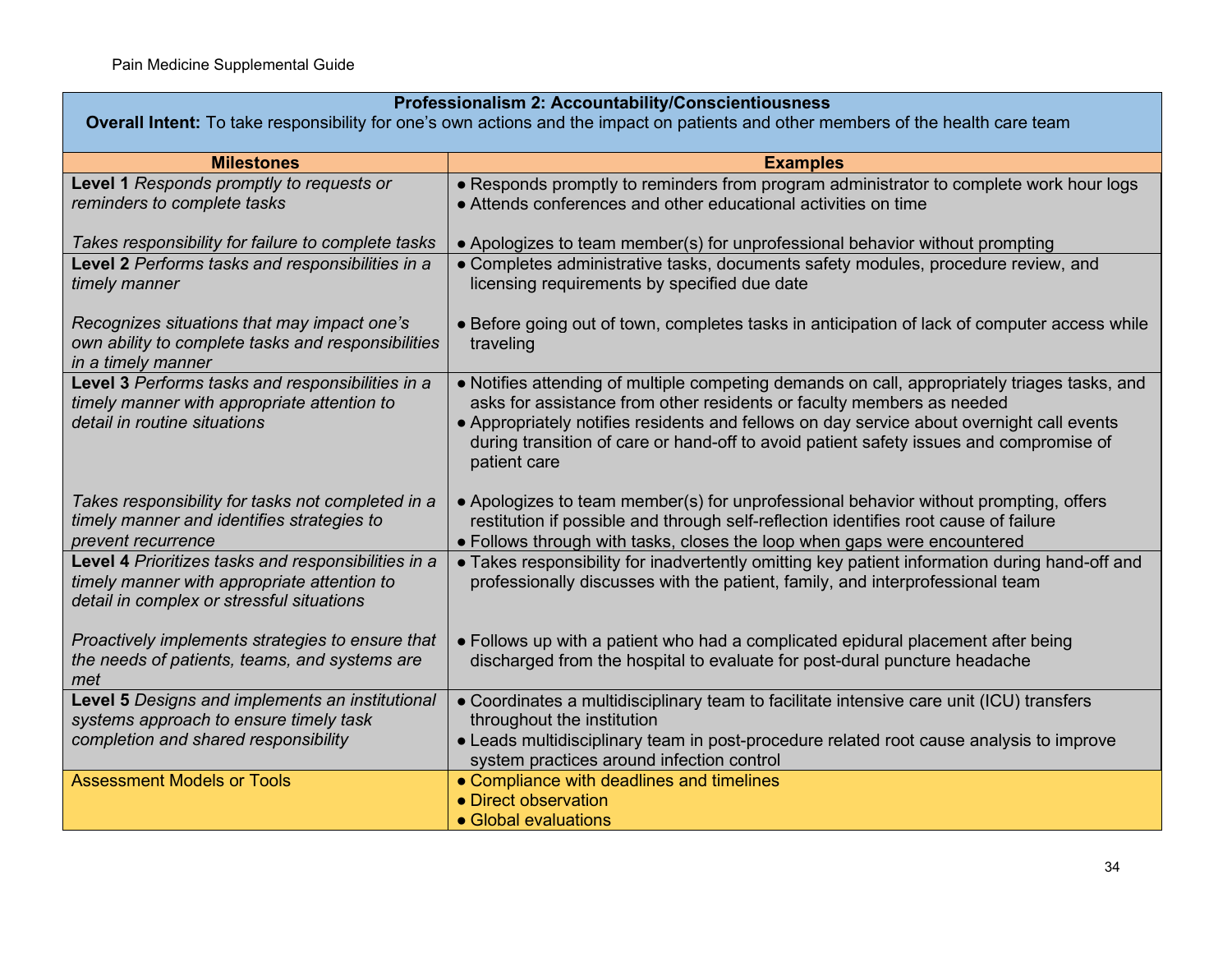|                           | $\bullet$ Multisource feedback<br>• Self-evaluations and reflective tools<br>$\bullet$ Simulation |
|---------------------------|---------------------------------------------------------------------------------------------------|
| Curriculum Mapping        |                                                                                                   |
| <b>Notes or Resources</b> | • ASA. ASA Code of Ethics. https://www.asanet.org/code-ethics. 2021.                              |
|                           | • Code of conduct from fellow/resident institutional manual                                       |
|                           | • Expectations of residency program regarding accountability and professionalism                  |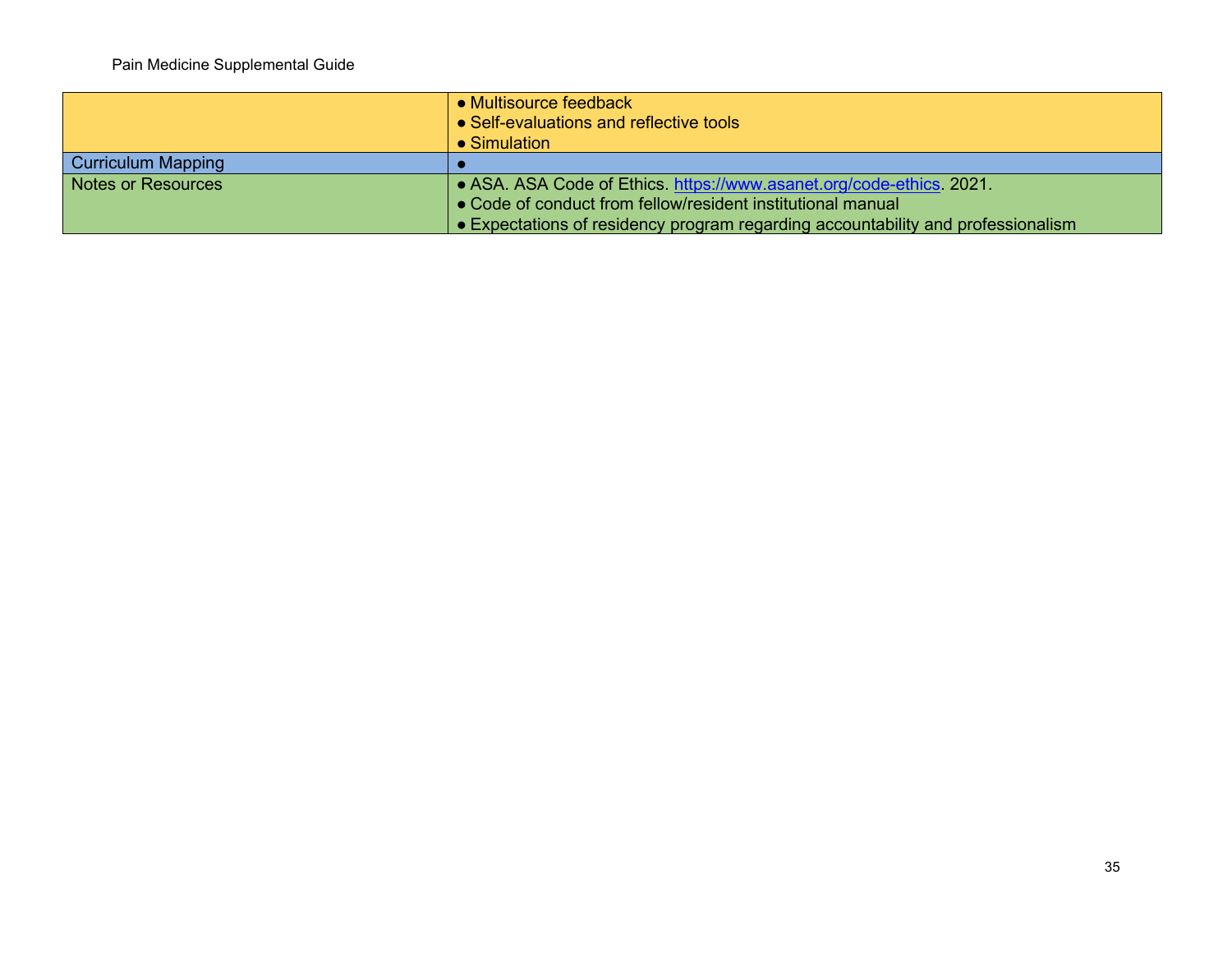### **Professionalism 3: Well-Being Overall Intent:** To identify, use, manage, improve, and seek help for personal and professional well-being for self and others **Milestones Examples Level 1** *Recognizes the importance of addressing personal and professional well-being being* ● Acknowledges own response to patient's fatal diagnosis • Is receptive to feedback on missed emotional cues after patient evaluation ● Communicates impact of family-related concerns, lack of sleep, or substance use on personal well-being • Discusses well-being concerns as they might affect performance **Level 2** *Lists available resources for addressing personal and professional well-being* ● Identifies institutionally sponsored wellness programs to promote individual well-being ● Identifies faculty members and facilities available to support well-being **Level 3** *With assistance, proposes a plan to promote personal and professional well-being* ● With the multidisciplinary team, develops a reflective response to deal with personal impact of difficult patient encounters and disclosures ● Participates in routine well-being programs offered by graduate medicate education **Level 4** *Independently develops a plan to promote personal and professional well-being*  ● Independently identifies ways to manage personal stress ● Regularly engages in a personalized physical or meditative exercise regimen **Level 5** *Serves as a well-being coach and leads a well-being initiative* ● Assists in organizational efforts to address clinician well-being after patient diagnosis/prognosis/death ● Works with multidisciplinary team to develop a feedback framework for learners around family meetings ● Establishes a mindfulness program open to all employees Assessment Models or Tools **Assessment Models of Tools Assessment Models** or Tools • Group interview or discussions for team activities ● Individual interview ● Institutional online training modules • Self-assessment and personal learning plan Curriculum Mapping Notes or Resources **All and This subcompetency** is not intended to evaluate a fellow's well-being, but to ensure each fellow has the fundamental knowledge of factors that impact well-being, the mechanisms by which those factors impact well-being, and available resources and tools to improve well-being. ● ACGME. Tools and Resources. [https://www.acgme.org/What-We-Do/Initiatives/Physician-](https://www.acgme.org/What-We-Do/Initiatives/Physician-Well-Being/Resources)[Well-Being/Resources.](https://www.acgme.org/What-We-Do/Initiatives/Physician-Well-Being/Resources) 2021. ● Hicks PJ, Schumacher D, Guralnick S, Carraccio C, Burke AE. Domain of competence: Personal and professional development. *Acad Pediatr*. 2014;14(2 Suppl):S80-97. [https://linkinghub.elsevier.com/retrieve/pii/S1876-2859\(13\)00332-X.](https://linkinghub.elsevier.com/retrieve/pii/S1876-2859(13)00332-X) 2021. ● Local resources, including Employee Assistance Plan (EAP)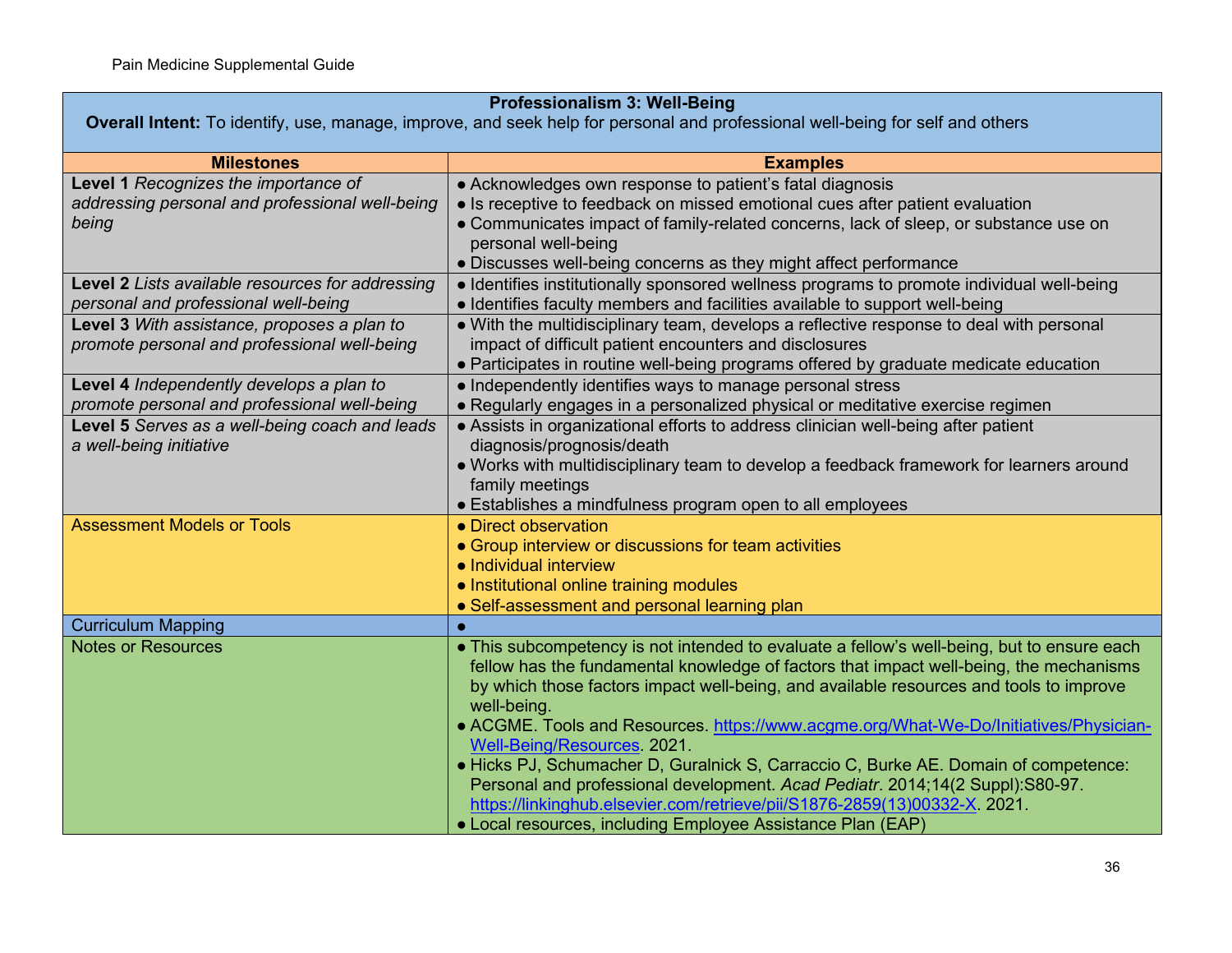### **Professionalism 4: Patient-Centered Care/Cultural Competency**

**Overall Intent:** To attend to the comfort and dignity of all patients regardless of impairment or disability, race, ethnicity, socioeconomic status, or age

| <b>Milestones</b>                               | <b>Examples</b>                                                                               |
|-------------------------------------------------|-----------------------------------------------------------------------------------------------|
| Level 1 Recognizes the need to respect the      | • Understands that all patients should be treated with respect, with due attention to their   |
| dignity of patients of all backgrounds          | comfort and dignity, regardless of disability or pain behaviors                               |
| Level 2 Demonstrates specific elements of       | • Sits at the level of a wheelchair user or pediatric patient for conversation                |
| verbal and physical communication that reflect  | • Talks directly to a person with disability, not through a caregiver or companion            |
| respect for patients                            | • Talks directly to a patient requiring interpreter services, with pauses in between a few    |
|                                                 | sentences for accurate interpretation and allowing adequate time for patients to respond      |
|                                                 | • Uses language that emphasizes the individual person and not just the disability when        |
|                                                 | referring to the patient ("a person with paraplegia", not "a paraplegic")                     |
|                                                 | • Identifies self and makes the patient aware verbally before making physical contact with a  |
|                                                 | patient who is blind                                                                          |
|                                                 | • Communicates respectfully with an individual with a substance use or opioid use disorder    |
| Level 3 Recognizes the impact of a patient's    | • Takes care to avoid causing additional discomfort to the patient while testing active range |
| background on delivery of care                  | of motion of an inflamed knee joint                                                           |
|                                                 | . Understands the need to adapt certain physical examination maneuvers for a patient who      |
|                                                 | is unable to lay supine due to underlying respiratory dysfunction                             |
| Level 4 Integrates a patient's background into  | • Communicates realistic goals from the proposed treatment plan based on socioeconomic        |
| the care one provides                           | or cultural background                                                                        |
|                                                 | . Prints out home therapy exercises for a patient who does not have internet access or        |
|                                                 | cannot afford co-payments to attend therapy sessions                                          |
| Level 5 Serves as a role model and resource for | • Is recognized as a role model for demonstrating pain etiquette in clinical interactions and |
| others by coaching them in behaviors and        | selected to teach a workshop on optimal techniques to examine patients with different         |
| actions that optimize the comfort, dignity, and | painful conditions                                                                            |
| respect of patients of all backgrounds          |                                                                                               |
| <b>Assessment Models or Tools</b>               | • Direct observation                                                                          |
|                                                 | • Global evaluation                                                                           |
|                                                 | • Mentor and program director observations                                                    |
|                                                 | • Multisource feedback                                                                        |
|                                                 | • Oral or written self-reflection                                                             |
|                                                 | • Simulation                                                                                  |
| <b>Curriculum Mapping</b>                       |                                                                                               |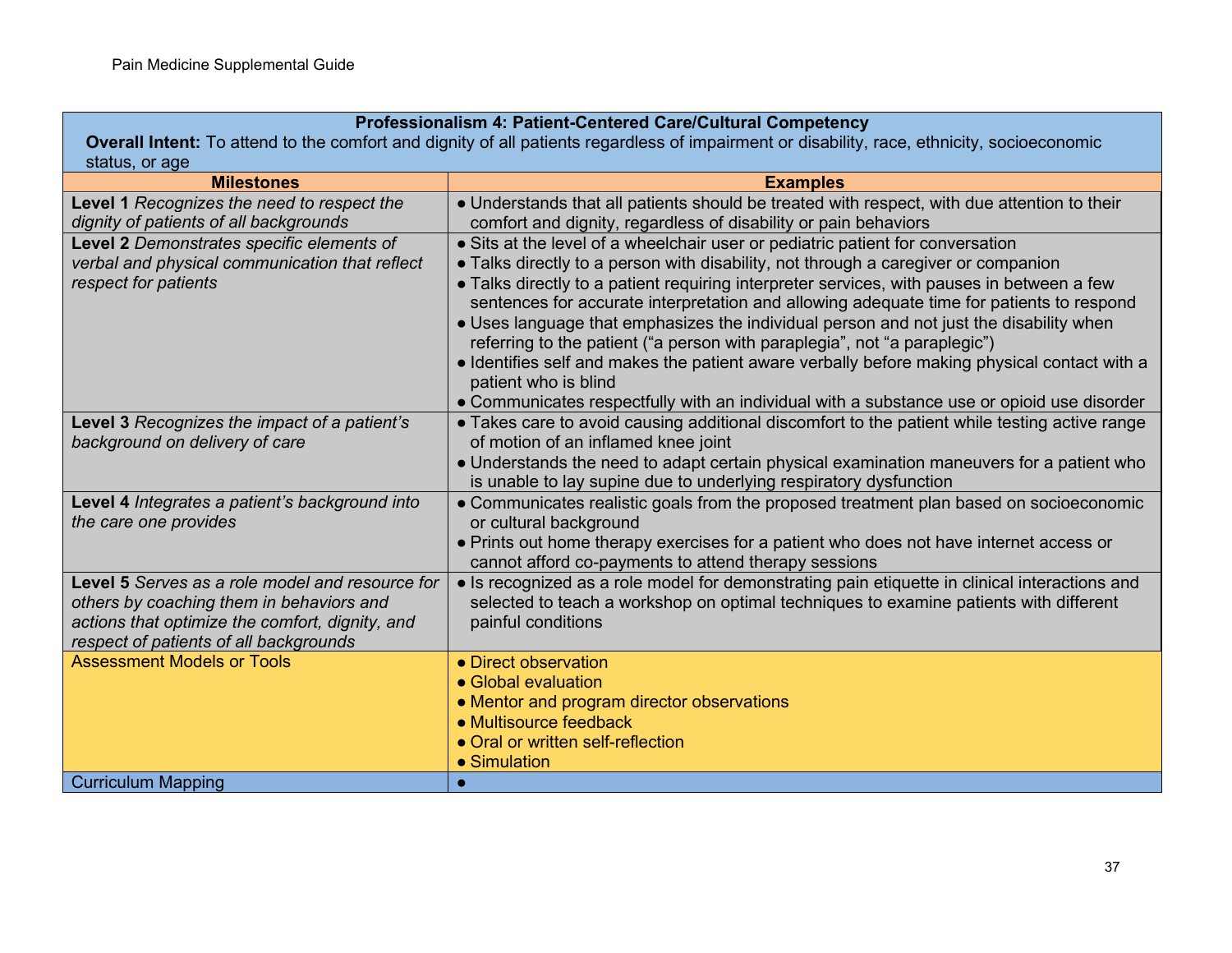| Notes or Resources | • United Spinal Association. Disability Etiquette: Tips on Interacting with People with   |
|--------------------|-------------------------------------------------------------------------------------------|
|                    | Disabilities. New York, NY: United Spinal Association.                                    |
|                    | https://www.unitedspinal.org/pdf/DisabilityEtiquette.pdf. 2021.                           |
|                    | • Sabharwal S. Assessment of competency in positioning and movement of physically         |
|                    | disabled patients. Acad Med. 2000;75(5):525.                                              |
|                    | https://journals.lww.com/academicmedicine/Fulltext/2000/05000/Assessment of Compet        |
|                    | ency in Positioning and 47 aspx 2021.                                                     |
|                    | • Sabharwal S. Objective assessment and structured teaching of disability etiquette. Acad |
|                    | Med. 2001;76(5):509.                                                                      |
|                    | https://journals.lww.com/academicmedicine/Fulltext/2001/05000/Objective Assessment a      |
|                    | nd Structured Teaching of.38.aspx#pdf-link. 2021.                                         |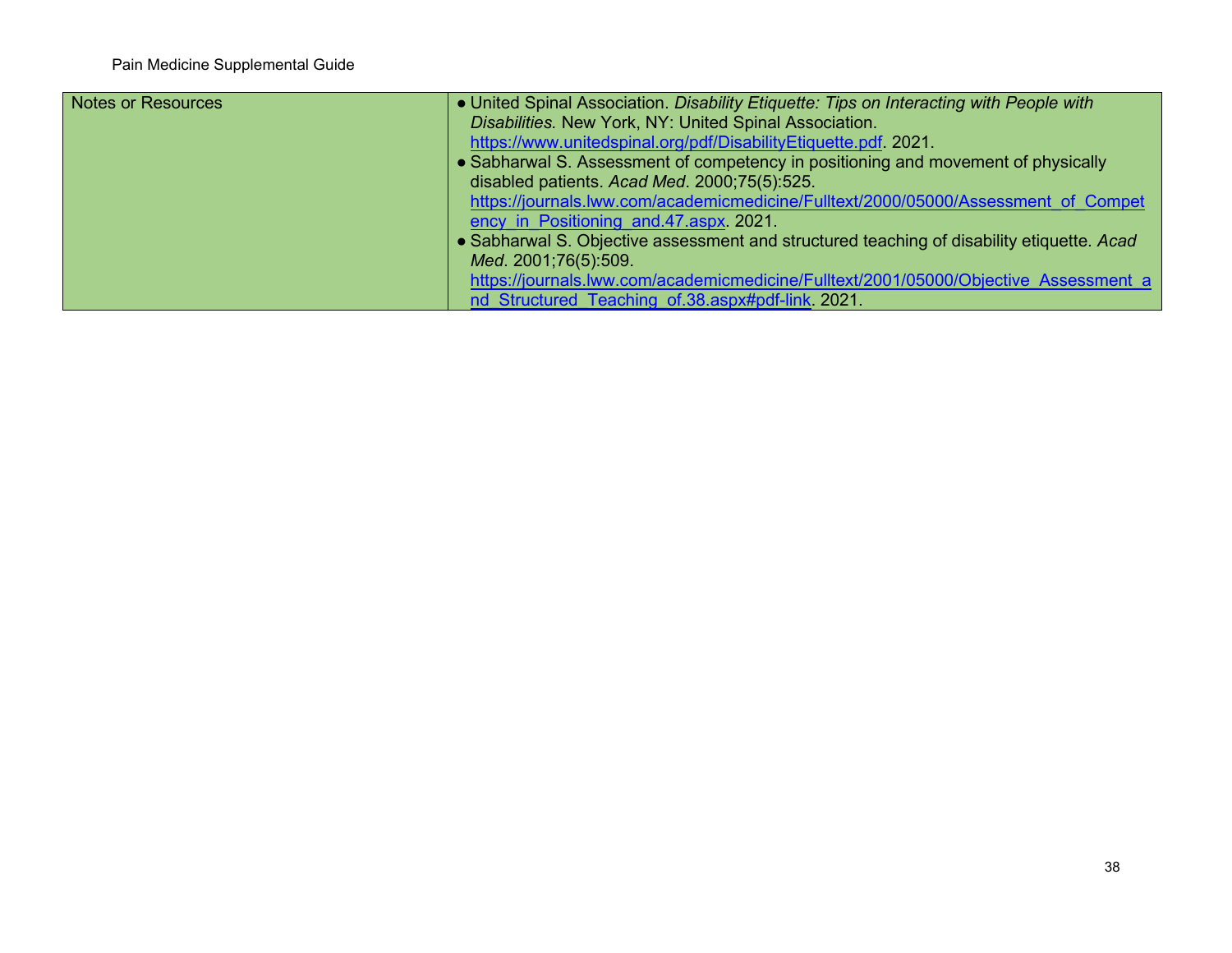| Interpersonal and Communication Skills 1: Patient- and Family-Centered Communication                                                        |                                                                                              |  |
|---------------------------------------------------------------------------------------------------------------------------------------------|----------------------------------------------------------------------------------------------|--|
| Overall Intent: To deliberately use language and behaviors to form constructive relationships with the patient and others (e.g., family and |                                                                                              |  |
| caregivers), identify communication barriers including self-reflection on personal biases, and minimize them in the doctor-patient          |                                                                                              |  |
| relationships; to organize and lead communication around shared decision making                                                             |                                                                                              |  |
| <b>Milestones</b>                                                                                                                           | <b>Examples</b>                                                                              |  |
| Level 1 Uses language and non-verbal behavior                                                                                               | • Self-monitors tone and non-verbal responses                                                |  |
| to demonstrate respect and establish rapport                                                                                                | • Asks questions to invite patient/family/caregiver participation                            |  |
|                                                                                                                                             | • During a clinic visit, ensures that all participants can see and hear one another          |  |
|                                                                                                                                             |                                                                                              |  |
| Identifies common barriers to effective                                                                                                     | • Uses interpretation services and picture boards as needed                                  |  |
| communication (e.g., language, disability)                                                                                                  | • Begins to tailor language to the needs of the patient and family                           |  |
|                                                                                                                                             |                                                                                              |  |
| Accurately communicates one's own role within                                                                                               | • Introduces themselves and their role as a fellow to patients/families/caregivers           |  |
| the health care system                                                                                                                      |                                                                                              |  |
| Level 2 Establishes a therapeutic relationship in                                                                                           | • Engages in active listening, pays attention to affect, and asks questions that explore the |  |
| straightforward encounters using active listening                                                                                           | optimal approach to daily tasks                                                              |  |
| and clear language                                                                                                                          |                                                                                              |  |
|                                                                                                                                             |                                                                                              |  |
| Identifies complex barriers to effective                                                                                                    | • Avoids medical jargon and communicates at a level understandable to patient and family     |  |
| communication (e.g., health literacy, cultural                                                                                              | members, using interpretation services as needed                                             |  |
| differences)                                                                                                                                |                                                                                              |  |
|                                                                                                                                             |                                                                                              |  |
| Organizes and initiates communication with a                                                                                                | • Effectively leads patient/family/caregiver discussions in straightforward cases, with      |  |
| patient/patient's family by clarifying expectations                                                                                         | attending guidance                                                                           |  |
| and verifying understanding of the clinical                                                                                                 |                                                                                              |  |
| situation                                                                                                                                   |                                                                                              |  |
| Level 3 Establishes a therapeutic relationship in                                                                                           | • Successfully establishes rapport with challenging patients                                 |  |
| challenging patient encounters                                                                                                              | • Maintains and repairs a therapeutic relationship through times of conflict                 |  |
|                                                                                                                                             |                                                                                              |  |
| When prompted, reflects on personal biases                                                                                                  | • During feedback, recognizes implicit bias in communication and identifies ways to mitigate |  |
| while attempting to minimize communication                                                                                                  | communication barriers                                                                       |  |
| barriers                                                                                                                                    |                                                                                              |  |
|                                                                                                                                             |                                                                                              |  |
| With guidance, uses shared decision making to                                                                                               | . Provides written concise and tailored post clinic visit information to meet the needs of   |  |
| align a patient's/patient's family's values, goals,                                                                                         | patient/family/caregivers                                                                    |  |
| and preferences with treatment options to make                                                                                              | • Elicits what is most important to the patient/family/caregivers                            |  |
| a personalized care plan                                                                                                                    | • Acknowledges uncertainty in medical complexity and prognosis                               |  |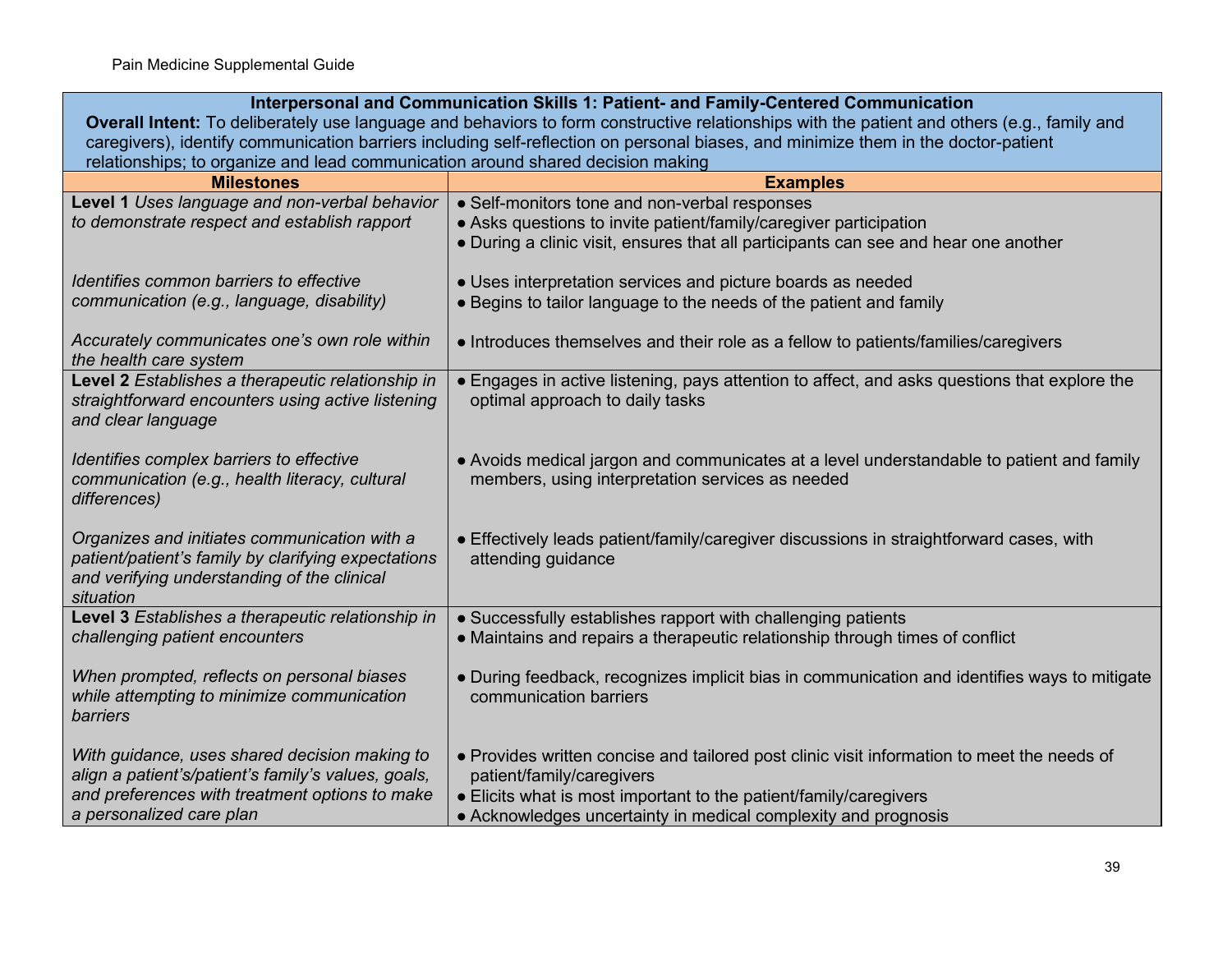| Level 4 Easily establishes therapeutic<br>relationships, with attention to a<br>patient's/patient's family's concerns and context,                                                | • Patient and family verbalize their trust in the fellow; can explain that what the family wants<br>for the patient may not be what is best for the patient                                                                                                                               |
|-----------------------------------------------------------------------------------------------------------------------------------------------------------------------------------|-------------------------------------------------------------------------------------------------------------------------------------------------------------------------------------------------------------------------------------------------------------------------------------------|
| regardless of complexity                                                                                                                                                          |                                                                                                                                                                                                                                                                                           |
| Independently recognizes personal biases while<br>proactively minimizing communication barriers                                                                                   | • Recognizes the fellow did not ask others in the room about their relationship to the patient<br>• Anticipates and proactively addresses communication barriers, acknowledging past<br>experiences and preferences of patients/families/caregivers<br>• Recognition of own implicit bias |
| Independently uses shared decision making to<br>align a patient's/patient's family's values, goals,<br>and preferences with treatment options to make<br>a personalized care plan | • Engages in shared decision making process with the patient and family, including a<br>recommended plan to align patient's unique goals with treatment options; e.g., plan to<br>return to work                                                                                          |
| Level 5 Mentors others in developing positive<br>therapeutic relationships                                                                                                        | • Role models and supports colleagues in self-awareness and reflection to improve<br>therapeutic relationships with patients                                                                                                                                                              |
| Role models self-awareness practice while<br>teaching a contextual approach to minimize<br>communication barriers                                                                 | • Is an example to others of leading shared decision making with clear recommendations to<br>patients and families even in more complex clinical situations                                                                                                                               |
| Role models shared decision-making in<br>patient/family communication, including in<br>situations with a high degree of<br>uncertainty/conflict                                   |                                                                                                                                                                                                                                                                                           |
| <b>Assessment Models or Tools</b>                                                                                                                                                 | • Direct observation                                                                                                                                                                                                                                                                      |
|                                                                                                                                                                                   | • Kalamazoo Essential Elements Communication Checklist (Adapted)                                                                                                                                                                                                                          |
|                                                                                                                                                                                   | • Multisource feedback<br>• Self-assessment including self-reflection exercises                                                                                                                                                                                                           |
|                                                                                                                                                                                   | • Skills needed to Set the state, Elicit information, Give information, Understand the patient,<br>and End the encounter (SEGUE)                                                                                                                                                          |
|                                                                                                                                                                                   | • Standardized patients or structured case discussions                                                                                                                                                                                                                                    |
| <b>Curriculum Mapping</b>                                                                                                                                                         |                                                                                                                                                                                                                                                                                           |
| <b>Notes or Resources</b>                                                                                                                                                         | . Laidlaw A, Hart J. Communication skills: An essential component of medical curricula.<br>Part I: Assessment of clinical communication: AMEE Guide No. 51. Med Teach.<br>2011;33(1):6-8.                                                                                                 |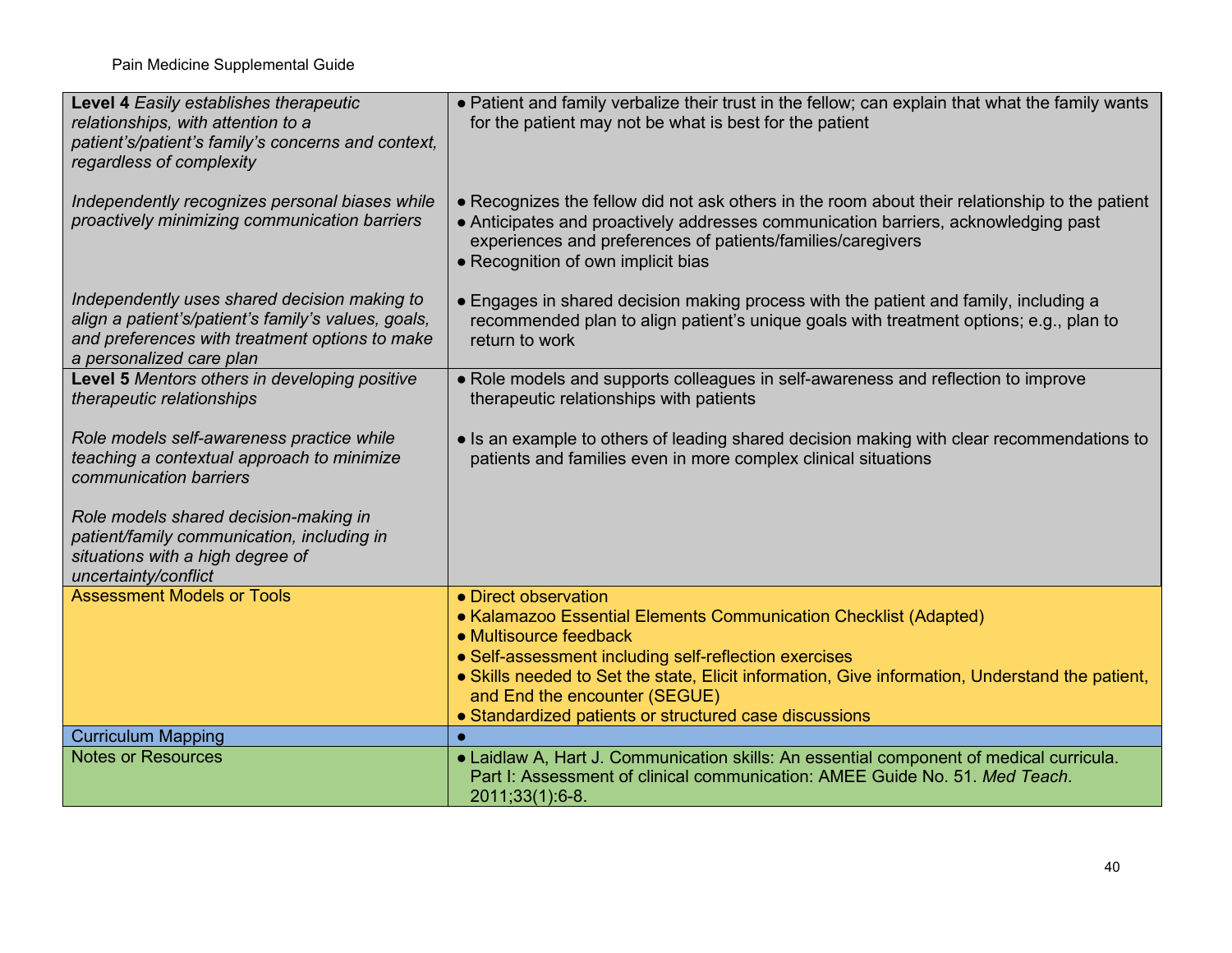| https://www.tandfonline.com/doi/abs/10.3109/0142159X.2011.531170?journalCode=imte2                                                                                                                                                     |
|----------------------------------------------------------------------------------------------------------------------------------------------------------------------------------------------------------------------------------------|
| 0.2021.                                                                                                                                                                                                                                |
| • Makoul G. Essential elements of communication in medical encounters: the Kalamazoo                                                                                                                                                   |
| consensus statement. Acad Med. 2001;76(4):390-393.                                                                                                                                                                                     |
| https://journals.lww.com/academicmedicine/Fulltext/2001/04000/Essential Elements of                                                                                                                                                    |
| Communication in Medical.21.aspx. 2021.                                                                                                                                                                                                |
| • Makoul G. The SEGUE Framework for teaching and assessing communication skills.                                                                                                                                                       |
| Patient Educ Couns. 2001;45(1):23-34.                                                                                                                                                                                                  |
| https://www.sciencedirect.com/science/article/abs/pii/S0738399101001367?via%3Dihub.                                                                                                                                                    |
| 2021.                                                                                                                                                                                                                                  |
| • Symons AB, Swanson A, McGuigan D, Orrange S, Akl EA. A tool for self-assessment of<br>communication skills and professionalism in residents. BMC Med Educ. 2009; 9:1.<br>https://www.ncbi.nlm.nih.gov/pmc/articles/PMC2631014/.2021. |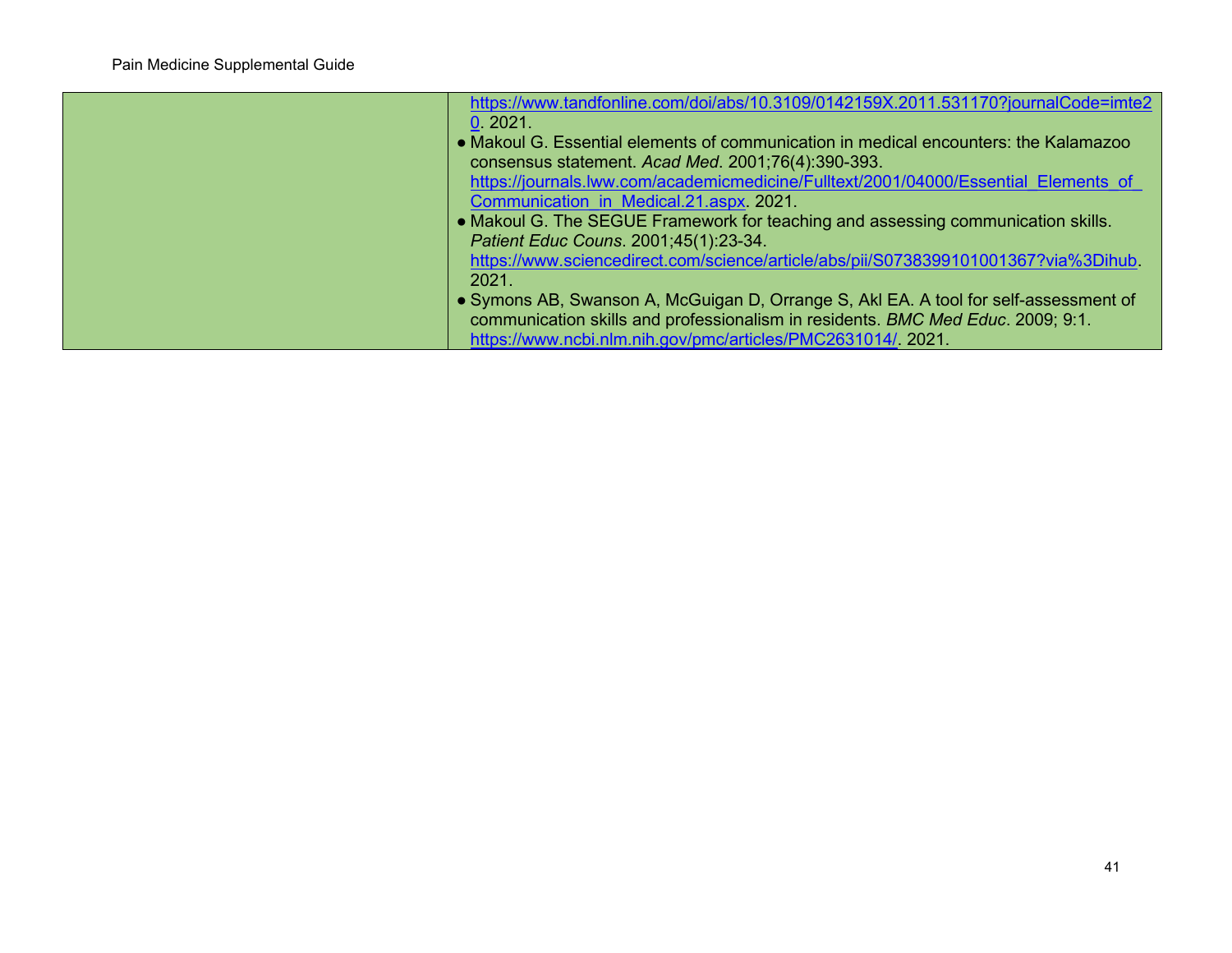## **Interpersonal and Communication Skills 2: Interprofessional and Team Communication**

**Overall Intent:** To effectively communicate with the health care team, including consultants, in both straightforward and complex situations

| <b>Milestones</b>                                                                                                 | <b>Examples</b>                                                                                                                                                                                                           |
|-------------------------------------------------------------------------------------------------------------------|---------------------------------------------------------------------------------------------------------------------------------------------------------------------------------------------------------------------------|
| Level 1 Respectfully requests or receives<br>consultations                                                        | • Respectfully consults a spine surgeon for a patient with myelopathic signs and symptoms                                                                                                                                 |
| Uses language that values all members of the<br>health care team                                                  | • Receives an acute pain consult request, asks clarifying questions politely, and expresses<br>appreciation for the motivation behind the consult request                                                                 |
| Respectfully receives feedback from health care<br>team members                                                   | • Acknowledges the contribution of each member of the patient care team to the patient                                                                                                                                    |
| Level 2 Clearly, concisely, and promptly<br>requests or responds to a consultation                                | • Communicates pain regimen recommendations with the attending physician for an<br>inpatient consultation concisely in a timely manner                                                                                    |
| Communicates information effectively with all<br>health care team members                                         | • Effectively communicates pertinent concerns for performance of complex interventional<br>pain procedures, such as neuromodulation, vertebral augmentation, to the operating room<br>team and attending anesthesiologist |
| Solicits feedback on performance as a member<br>of the health care team                                           | • Conducts post-procedural follow-up communication and discusses patient complications<br>with supervising attending while reflecting on personal role in the patient's care                                              |
| Level 3 Uses closed-loop communication to<br>verify understanding                                                 | • Recognizes a procedural adverse event and ensures team members understand their<br>roles in care                                                                                                                        |
| Adapts communication style to fit team needs                                                                      | • When receiving treatment recommendations from an attending physician, repeats back<br>the plan to ensure understanding                                                                                                  |
| Communicates concerns and provides feedback<br>to peers and learners                                              | • Provides constructive feedback to a medical student during history and physical<br>examination                                                                                                                          |
| Level 4 Coordinates recommendations from<br>different members of the health care team to<br>optimize patient care | • Collaborates with surgical colleagues to plan for post-operative analgesia in a patient on<br>buprenorphine                                                                                                             |
| Manages communication among team members<br>in complex patient situations                                         | • Explains rationale for changes in medications for patients with a complex medical history<br>involving polypharmacy                                                                                                     |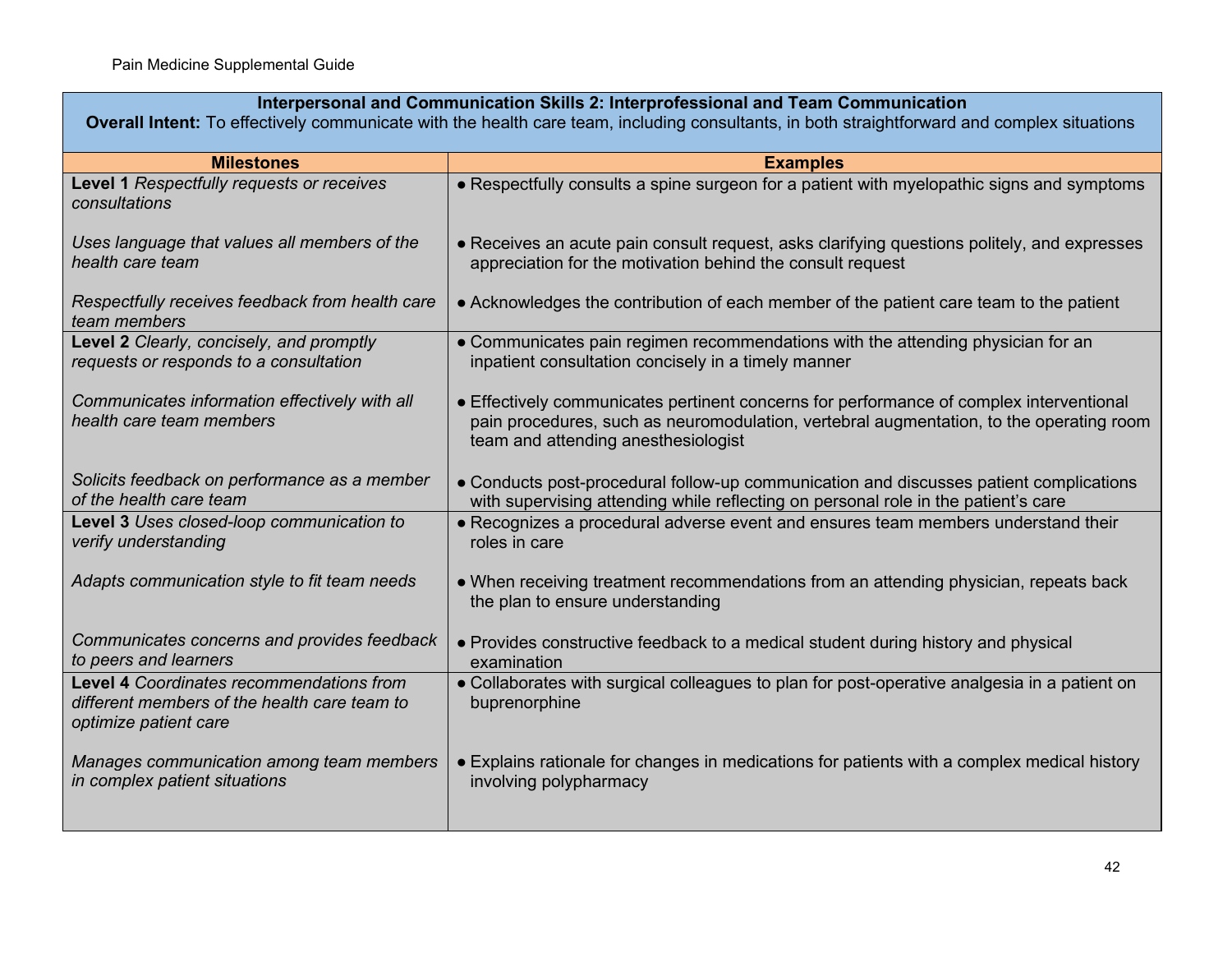| Communicates constructive feedback to faculty                                                                                                  | • Alerts to a breech in sterility for spinal cord stimulator placement by a faculty member                                                                                                                                                                                                                                                                                                                                                                                                                                                                                                                                                                                                                                                                                                                                                                                                                                                                                                                                                                                                                                                                                                                               |  |
|------------------------------------------------------------------------------------------------------------------------------------------------|--------------------------------------------------------------------------------------------------------------------------------------------------------------------------------------------------------------------------------------------------------------------------------------------------------------------------------------------------------------------------------------------------------------------------------------------------------------------------------------------------------------------------------------------------------------------------------------------------------------------------------------------------------------------------------------------------------------------------------------------------------------------------------------------------------------------------------------------------------------------------------------------------------------------------------------------------------------------------------------------------------------------------------------------------------------------------------------------------------------------------------------------------------------------------------------------------------------------------|--|
| members and supervisors                                                                                                                        | • Alerts faculty of possible wrong side/site injection                                                                                                                                                                                                                                                                                                                                                                                                                                                                                                                                                                                                                                                                                                                                                                                                                                                                                                                                                                                                                                                                                                                                                                   |  |
|                                                                                                                                                | • Cautions faculty member about an imminent prescription medication error                                                                                                                                                                                                                                                                                                                                                                                                                                                                                                                                                                                                                                                                                                                                                                                                                                                                                                                                                                                                                                                                                                                                                |  |
| Level 5 Role models flexible communication<br>strategies that value input from all health care<br>team members, resolving conflict when needed | • Mediates a conflict resolution between different members of the health care team                                                                                                                                                                                                                                                                                                                                                                                                                                                                                                                                                                                                                                                                                                                                                                                                                                                                                                                                                                                                                                                                                                                                       |  |
| Coaches others in managing communication<br>among team members in complex patient<br>situations                                                | • Leads an interdisciplinary care conference on a complex pain patient                                                                                                                                                                                                                                                                                                                                                                                                                                                                                                                                                                                                                                                                                                                                                                                                                                                                                                                                                                                                                                                                                                                                                   |  |
| Facilitates regular health care team-based<br>feedback in complex situations                                                                   | • Leading an adverse event analysis                                                                                                                                                                                                                                                                                                                                                                                                                                                                                                                                                                                                                                                                                                                                                                                                                                                                                                                                                                                                                                                                                                                                                                                      |  |
| <b>Assessment Models or Tools</b>                                                                                                              | • Assessment of root cause analysis presentation                                                                                                                                                                                                                                                                                                                                                                                                                                                                                                                                                                                                                                                                                                                                                                                                                                                                                                                                                                                                                                                                                                                                                                         |  |
|                                                                                                                                                | • Direct observation                                                                                                                                                                                                                                                                                                                                                                                                                                                                                                                                                                                                                                                                                                                                                                                                                                                                                                                                                                                                                                                                                                                                                                                                     |  |
|                                                                                                                                                | • Global assessment                                                                                                                                                                                                                                                                                                                                                                                                                                                                                                                                                                                                                                                                                                                                                                                                                                                                                                                                                                                                                                                                                                                                                                                                      |  |
|                                                                                                                                                | • Medical record (chart) audit<br>• Multisource feedback                                                                                                                                                                                                                                                                                                                                                                                                                                                                                                                                                                                                                                                                                                                                                                                                                                                                                                                                                                                                                                                                                                                                                                 |  |
|                                                                                                                                                | • Simulation                                                                                                                                                                                                                                                                                                                                                                                                                                                                                                                                                                                                                                                                                                                                                                                                                                                                                                                                                                                                                                                                                                                                                                                                             |  |
|                                                                                                                                                |                                                                                                                                                                                                                                                                                                                                                                                                                                                                                                                                                                                                                                                                                                                                                                                                                                                                                                                                                                                                                                                                                                                                                                                                                          |  |
| <b>Curriculum Mapping</b><br><b>Notes or Resources</b>                                                                                         | • AHRQ. Curriculum Materials. https://www.ahrq.gov/teamstepps/curriculum-materials.html.<br>2021.<br>• Tait AR, Teig MK, Voepel-Lewis T. Informed consent for anesthesia: A review of practice<br>and startegies for optimizing the consent process. Can J Anaesth. 2014;61(9):832-842.<br>https://pubmed.ncbi.nlm.nih.gov/24898765/. 2021.<br>• Dehon E, Simpson K, Fowler D, Jones A. Development of the faculty 360.<br>MedEdPORTAL. 2015;11:10174. https://www.mededportal.org/doi/10.15766/mep 2374-<br>8265.10174.2021.<br>• Green M, Parrott T, Cook G., Improving your communication skills. BMJ. 2012;344:e357.<br>https://www.bmj.com/content/344/bmj.e357.2021.<br>• Henry SG, Holmboe ES, Frankel RM. Evidence-based competencies for improving<br>communication skills in graduate medical education: A review with suggestions for<br>implementation. Med Teach. 2013;35(5):395-403.<br>https://www.tandfonline.com/doi/full/10.3109/0142159X.2013.769677. 2021.<br>. Roth CG, Eldin KW, Padmanabhan V, Freidman EM. Twelve tips for the introduction of<br>emotional intelligence in medical education. Med Teach. 2018:1-4.<br>https://www.tandfonline.com/doi/full/10.1080/0142159X.2018.1481499. 2021. |  |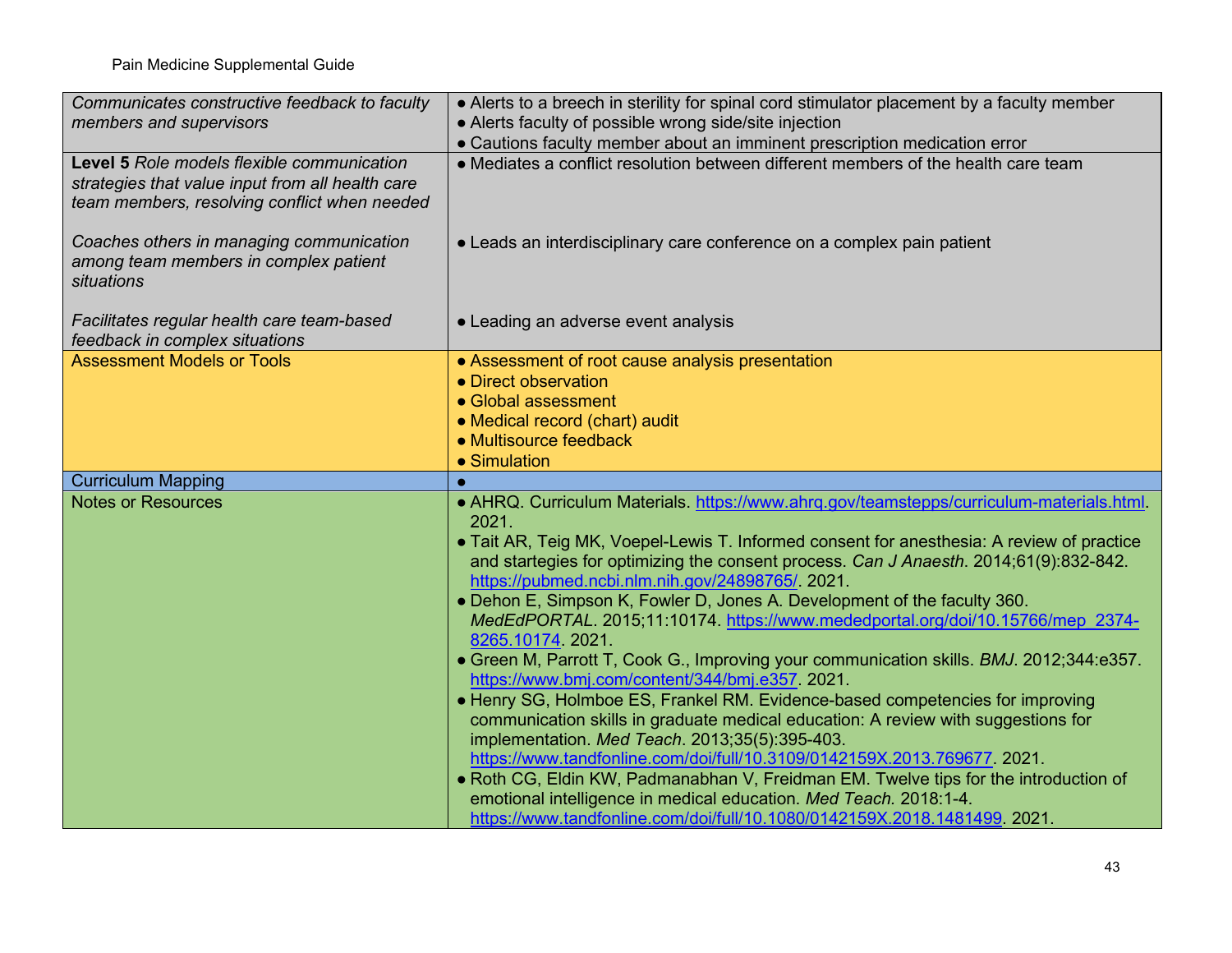# **Interpersonal and Communication Skills 3: Communication within Health Care Systems**

**Overall Intent:** To effectively communicate using a variety of methods

| <b>Milestones</b>                                                                                                                                                                                        | <b>Examples</b>                                                                                                                                                                      |
|----------------------------------------------------------------------------------------------------------------------------------------------------------------------------------------------------------|--------------------------------------------------------------------------------------------------------------------------------------------------------------------------------------|
| Level 1 Accurately records information in the<br>patient record while safeguarding patients'<br>personal health information                                                                              | • Notes are accurate but may include extraneous information and can be disorganized                                                                                                  |
| Demonstrates basic knowledge of appropriate<br>channels of communication within the institution<br>(e.g., pager callback, timely response to emails)                                                     | • Identifies institutional and departmental communication hierarchy for concerns and safety<br>issues<br>• Understands how to contact members of the interprofessional team          |
| Level 2 Demonstrates organized and complete<br>diagnostic and therapeutic reasoning through<br>notes in the patient record, including appropriate<br>modifications when using copy-and-paste<br>function | • Notes are organized and accurate but may still contain some extraneous information<br>• Assists with documentation of interdisciplinary team meeting                               |
| Communicates through appropriate channels as<br>required by institutional policy (e.g., patient<br>safety reports)                                                                                       | • Recognizes that a communication breakdown has happened and respectfully brings the<br>breakdown to the attention of the appropriate individual<br>• Reports a patient safety event |
| Level 3 Communicates clearly, concisely,<br>timely, and in an organized written form,<br>including anticipatory recommendations                                                                          | • Documentation is accurate, organized, concise, and includes anticipatory (if/then)<br>guidance                                                                                     |
| Appropriately selects direct (e.g., telephone, in-<br>person) and indirect (e.g., progress notes, text<br>messages) forms of communication based on<br>context                                           | • Immediately calls the attending to share results needing urgent attention                                                                                                          |
| Level 4 Provides feedback to improve others'<br>written communication                                                                                                                                    | • Provides feedback to colleagues who have insufficient documentation<br>• Talks directly to a colleague about breakdowns in communication to prevent recurrence                     |
| Produces written or verbal communication that<br>serves as an example for others to follow                                                                                                               | • Participates in efforts to improve communication within the local environment                                                                                                      |
| Level 5 Models feedback to improve others'<br>written communication                                                                                                                                      | • Leads a task force established by the department to develop a plan to improve house staff<br>hand-offs                                                                             |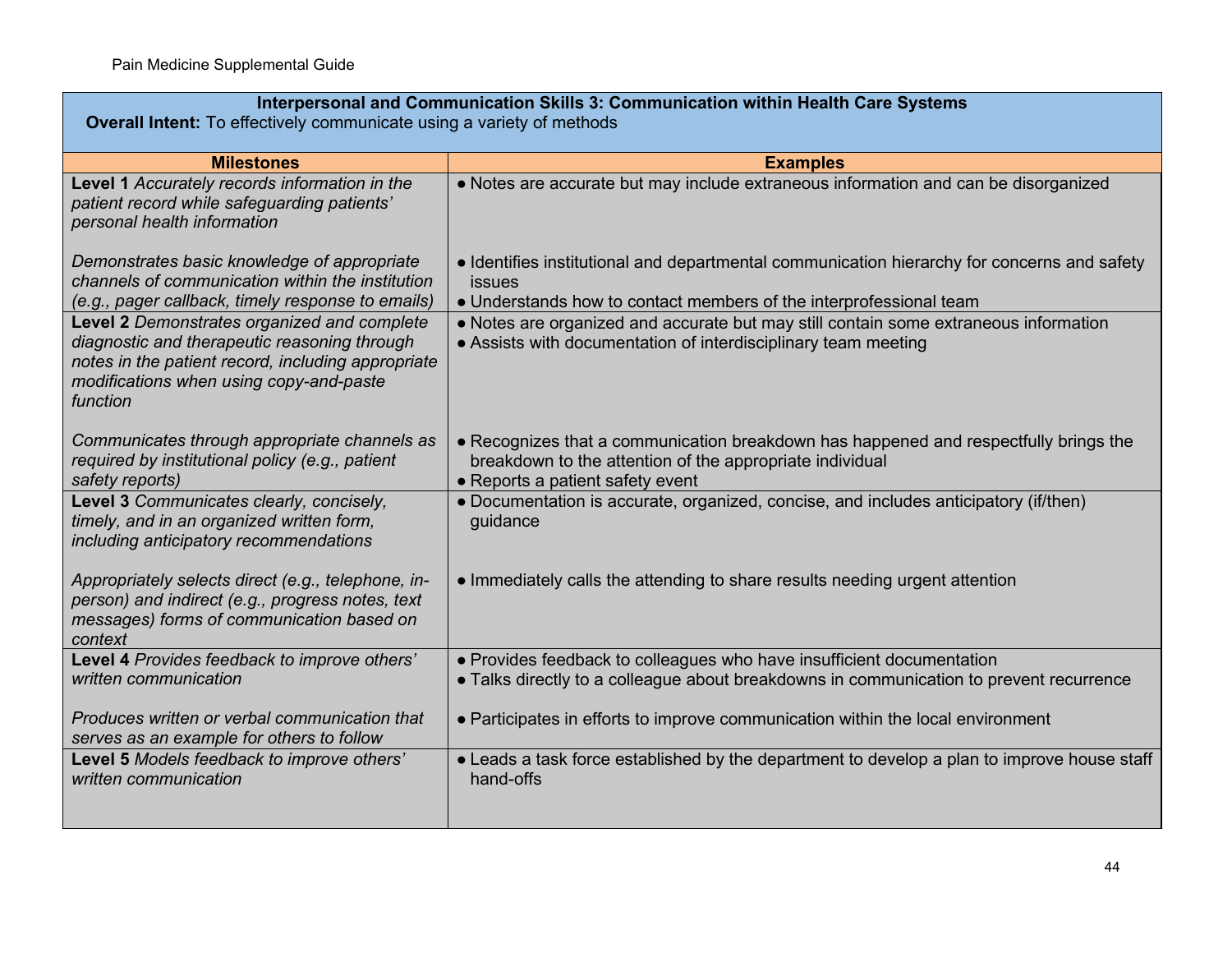| Guides departmental or institutional<br>communication around policies and procedures | • Teaches colleagues how to improve discharge summaries                                                                                                                                                                                                                                                                                                                                                                                                                                                                                                                                                                                                                                |
|--------------------------------------------------------------------------------------|----------------------------------------------------------------------------------------------------------------------------------------------------------------------------------------------------------------------------------------------------------------------------------------------------------------------------------------------------------------------------------------------------------------------------------------------------------------------------------------------------------------------------------------------------------------------------------------------------------------------------------------------------------------------------------------|
| <b>Assessment Models or Tools</b>                                                    | • Chart review for documented communications<br>• Multisource feedback                                                                                                                                                                                                                                                                                                                                                                                                                                                                                                                                                                                                                 |
|                                                                                      | • Observation of sign-outs, observation of requests for consultations                                                                                                                                                                                                                                                                                                                                                                                                                                                                                                                                                                                                                  |
| <b>Curriculum Mapping</b>                                                            |                                                                                                                                                                                                                                                                                                                                                                                                                                                                                                                                                                                                                                                                                        |
| <b>Notes or Resources</b>                                                            | • Bierman JA, Hufmeyer KK, Liss DT, Weaver AC, Heiman HL. Promoting responsible<br>electronic documentation: Validity evidence for a checklist to assess progress notes in the<br>electronic health record. Teach Learn Med. 2017;29(4):420-432.<br>https://www.tandfonline.com/doi/full/10.1080/10401334.2017.1303385. 2021.<br>• Haig KM, Sutton S, Whittington J. SBAR: A shared mental model for improving<br>communication between clinicians. Jt Comm J Qual Patient Saf. 2006;32(3):167-175.<br>https://www.jointcommissionjournal.com/article/S1553-7250(06)32022-3/fulltext. 2021.<br>• Starmer AJ, Spector ND, Srivastava R, et al. I-pass, a mnemonic to standardize verbal |
|                                                                                      | handoffs. Pediatrics. 2012;129.2:201-204.                                                                                                                                                                                                                                                                                                                                                                                                                                                                                                                                                                                                                                              |
|                                                                                      | https://pediatrics.aappublications.org/content/129/2/201.long?sso=1&sso redirect count=<br>1&nfstatus=401&nftoken=00000000-0000-0000-0000-                                                                                                                                                                                                                                                                                                                                                                                                                                                                                                                                             |
|                                                                                      | 000000000000&nfstatusdescription=ERROR%3a+No+local+token. 2021.                                                                                                                                                                                                                                                                                                                                                                                                                                                                                                                                                                                                                        |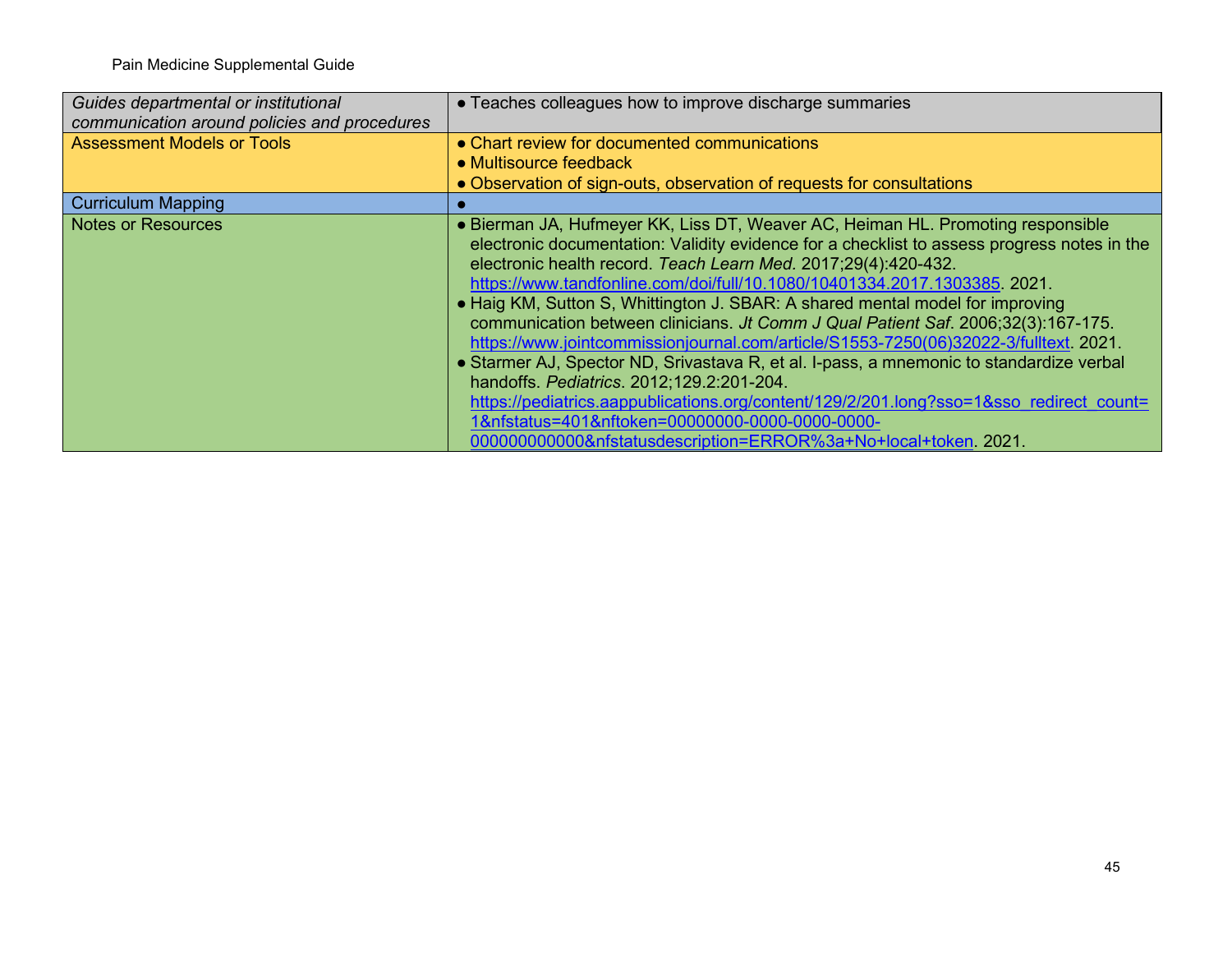To help programs transition to the new version of the Milestones, the ACGME has mapped the original Milestones 1.0 to the new Milestones 2.0. Indicated below are where the subcompetencies are similar between versions. These are not exact matches but are areas that include similar elements. Not all subcompetencies map between versions. Inclusion or exclusion of any subcompetency does not change the educational value or impact on curriculum or assessment.

| <b>Milestones 1.0</b>                                                                                           | <b>Milestones 2.0</b>                                              |
|-----------------------------------------------------------------------------------------------------------------|--------------------------------------------------------------------|
| PC1: Gathers and Synthesizes Essential and Accurate<br>Information to Define Each Patient's Clinical Problem(s) | PC1: Gathers and Synthesizes Essential and Accurate<br>Information |
| (Neurological)                                                                                                  |                                                                    |
| PC2: - Gathers and Synthesizes Essential and Accurate                                                           | PC1: Gathers and Synthesizes Essential and Accurate                |
| Information to Define Each Patient's Clinical Problem(s)                                                        | Information                                                        |
| (Musculoskeletal)                                                                                               |                                                                    |
| PC3: Gathers and Synthesizes Essential and Accurate                                                             | PC2: Gathers and Synthesizes Essential and Accurate                |
| Information to Define Each Patient's Clinical Problem(s)                                                        | Information - Psychiatric History                                  |
| (Psychiatric)                                                                                                   |                                                                    |
| PC4: In Collaboration with the Patient, Develops and                                                            | PC3: Develops and Achieves a Comprehensive Pain Treatment          |
| Achieves a Comprehensive Pain Treatment Plan for Each                                                           | <b>Plan for Each Patient</b>                                       |
| Patient                                                                                                         |                                                                    |
| PC5: Demonstrates Skill in Performing and Interpreting                                                          | PC4: Demonstrates Skill in Performing Interventions                |
| Diagnostic and Therapeutic Interventions                                                                        |                                                                    |
| PC6: Requests and Provides Consultative Care                                                                    | PC5: Provides Consultative Care                                    |
| MK1: Possesses Clinical Knowledge                                                                               | MK1: Possesses Clinical Knowledge                                  |
| MK2: Demonstrates Knowledge of Diagnostic Laboratory,                                                           | MK2: Diagnostic Testing and Imaging                                |
| Diagnostic Imaging and Neuro-diagnostic Testing and                                                             |                                                                    |
| Procedures                                                                                                      |                                                                    |
| MK3: Participates in Scholarship (Foundation,                                                                   | PBLI3: Participates in Scholarship                                 |
| Investigation, Analysis, and Dissemination                                                                      |                                                                    |
| SBP1: Works Effectively Within an Interprofessional Team                                                        | ICS2: Interprofessional and Team Communication                     |
| SBP2: Recognizes System-based Error and Advocates for                                                           | SBP1: Patient Safety and Quality Improvement                       |
| System Improvement                                                                                              |                                                                    |
| SBP3: - Identifies Forces that Impact the Cost of Health                                                        | SBP3: Physician Role in Health Care Systems                        |
| Care, and Advocates for and Practices Cost-effective                                                            |                                                                    |
| Care                                                                                                            |                                                                    |
| SBP4: Transitions Patients Effectively Within and Across                                                        | SBP2: System Navigation for Patient-Centered Care                  |
| <b>Health Delivery System</b>                                                                                   |                                                                    |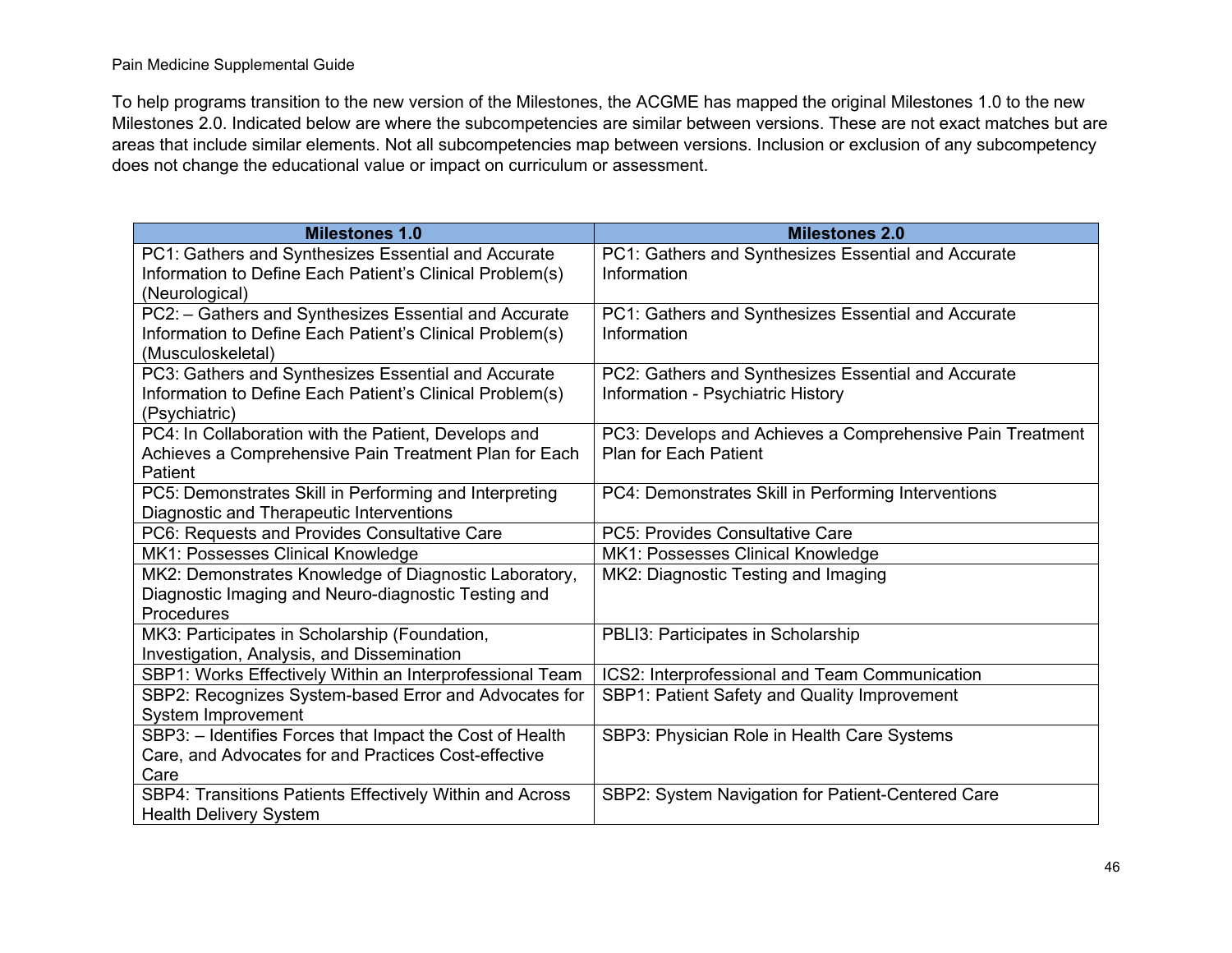| PBLI1: Monitors Practice with a Goal for Improvement     | PBLI2: Reflective Practice and Commitment to Personal Growth        |
|----------------------------------------------------------|---------------------------------------------------------------------|
| PBLI2: Learns and Improves via Performance Audit         | <b>PBLI2: Reflective Practice and Commitment to Personal Growth</b> |
| PBLI3: Learns and Improves via Feedback                  | PBLI2: Reflective Practice and Commitment to Personal Growth        |
| PBLI4: Learns and Improves at the Point of Care          | PBLI1: Evidence-Based and Informed Practice                         |
| PROF1: Has Professional and Respectful Interactions with | PROF1: Professional Behavior and Ethical Principles                 |
| Patients, Caregivers, and Members of the                 |                                                                     |
| Interprofessional Team                                   |                                                                     |
| PROF2: Accepts Responsibility and Follows through on     | PROF2: Accountability/Conscientiousness                             |
| Tasks                                                    |                                                                     |
| PROF3: Responds to each Patient's Unique                 | <b>PROF4: Patient-Centered Care/Cultural Competency</b>             |
| <b>Characteristics and Needs</b>                         |                                                                     |
| PROF4: Exhibits Integrity and Ethical Behavior in        | PROF1: Professional Behavior and Ethical Principles                 |
| <b>Professional Conduct</b>                              |                                                                     |
|                                                          | PROF3: Well-Being                                                   |
| ICS1: Communicates Effectively with Patients and         | ICS1: Patient- and Family-Centered Communication                    |
| Caregivers                                               |                                                                     |
| ICS2: Communicates Effectively in Interprofessional      | ICS2: Interprofessional and Team Communication                      |
| Teams                                                    |                                                                     |
| ICS3: Appropriately Utilizes and Completion of Health    | ICS3: Communication within Health Care Systems                      |
| <b>Records</b>                                           |                                                                     |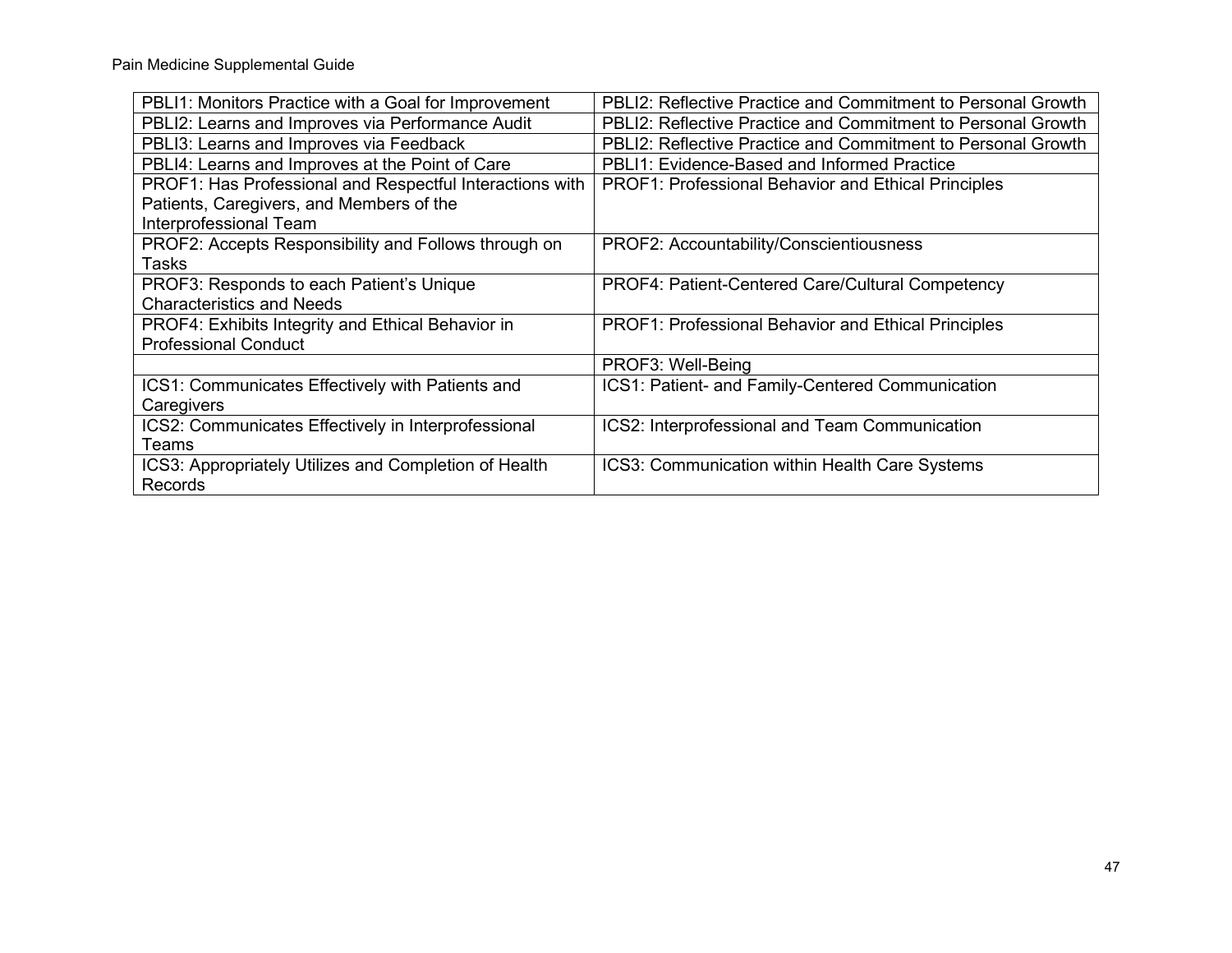### **Available Milestones Resources**

*Milestones 2.0: Assessment, Implementation, and Clinical Competency Committees Supplement,* new 2021 <https://meridian.allenpress.com/jgme/issue/13/2s>

*Clinical Competency Committee Guidebook*, updated 2020 <https://www.acgme.org/Portals/0/ACGMEClinicalCompetencyCommitteeGuidebook.pdf?ver=2020-04-16-121941-380>

*Clinical Competency Committee Guidebook Executive Summaries*, new 2020 - [https://www.acgme.org/What-We-](https://www.acgme.org/What-We-Do/Accreditation/Milestones/Resources)[Do/Accreditation/Milestones/Resources](https://www.acgme.org/What-We-Do/Accreditation/Milestones/Resources) - Guidebooks - Clinical Competency Committee Guidebook Executive Summaries

*Milestones Guidebook*, updated 2020 - <https://www.acgme.org/Portals/0/MilestonesGuidebook.pdf?ver=2020-06-11-100958-330>

*Milestones Guidebook for Residents and Fellows*, updated 2020 <https://www.acgme.org/Portals/0/PDFs/Milestones/MilestonesGuidebookforResidentsFellows.pdf?ver=2020-05-08-150234-750>

Milestones for Residents and Fellows PowerPoint, new 2020 [-https://www.acgme.org/Residents-and-Fellows/The-](https://www.acgme.org/Residents-and-Fellows/The-ACGME-for-Residents-and-Fellows)[ACGME-for-Residents-and-Fellows](https://www.acgme.org/Residents-and-Fellows/The-ACGME-for-Residents-and-Fellows)

Milestones for Residents and Fellows Flyer, new 2020 <https://www.acgme.org/Portals/0/PDFs/Milestones/ResidentFlyer.pdf>

*Implementation Guidebook*, new 2020 - [https://www.acgme.org/Portals/0/Milestones%20Implementation%202020.pdf?ver=2020-](https://www.acgme.org/Portals/0/Milestones%20Implementation%202020.pdf?ver=2020-05-20-152402-013) [05-20-152402-013](https://www.acgme.org/Portals/0/Milestones%20Implementation%202020.pdf?ver=2020-05-20-152402-013)

*Assessment Guidebook*, new 2020 <https://www.acgme.org/Portals/0/PDFs/Milestones/Guidebooks/AssessmentGuidebook.pdf?ver=2020-11-18-155141-527>

*Milestones National Report*, updated each Fall <https://www.acgme.org/Portals/0/PDFs/Milestones/2019MilestonesNationalReportFinal.pdf?ver=2019-09-30-110837-587> (2019)

*Milestones Bibliography*, updated twice each year <https://www.acgme.org/Portals/0/PDFs/Milestones/MilestonesBibliography.pdf?ver=2020-08-19-153536-447>

*Developing Faculty Competencies in Assessment* courses - [https://www.acgme.org/Meetings-and-Educational-Activities/Other-](https://www.acgme.org/Meetings-and-Educational-Activities/Other-Educational-Activities/Courses-and-Workshops/Developing-Faculty-Competencies-in-Assessment)[Educational-Activities/Courses-and-Workshops/Developing-Faculty-Competencies-in-Assessment](https://www.acgme.org/Meetings-and-Educational-Activities/Other-Educational-Activities/Courses-and-Workshops/Developing-Faculty-Competencies-in-Assessment)